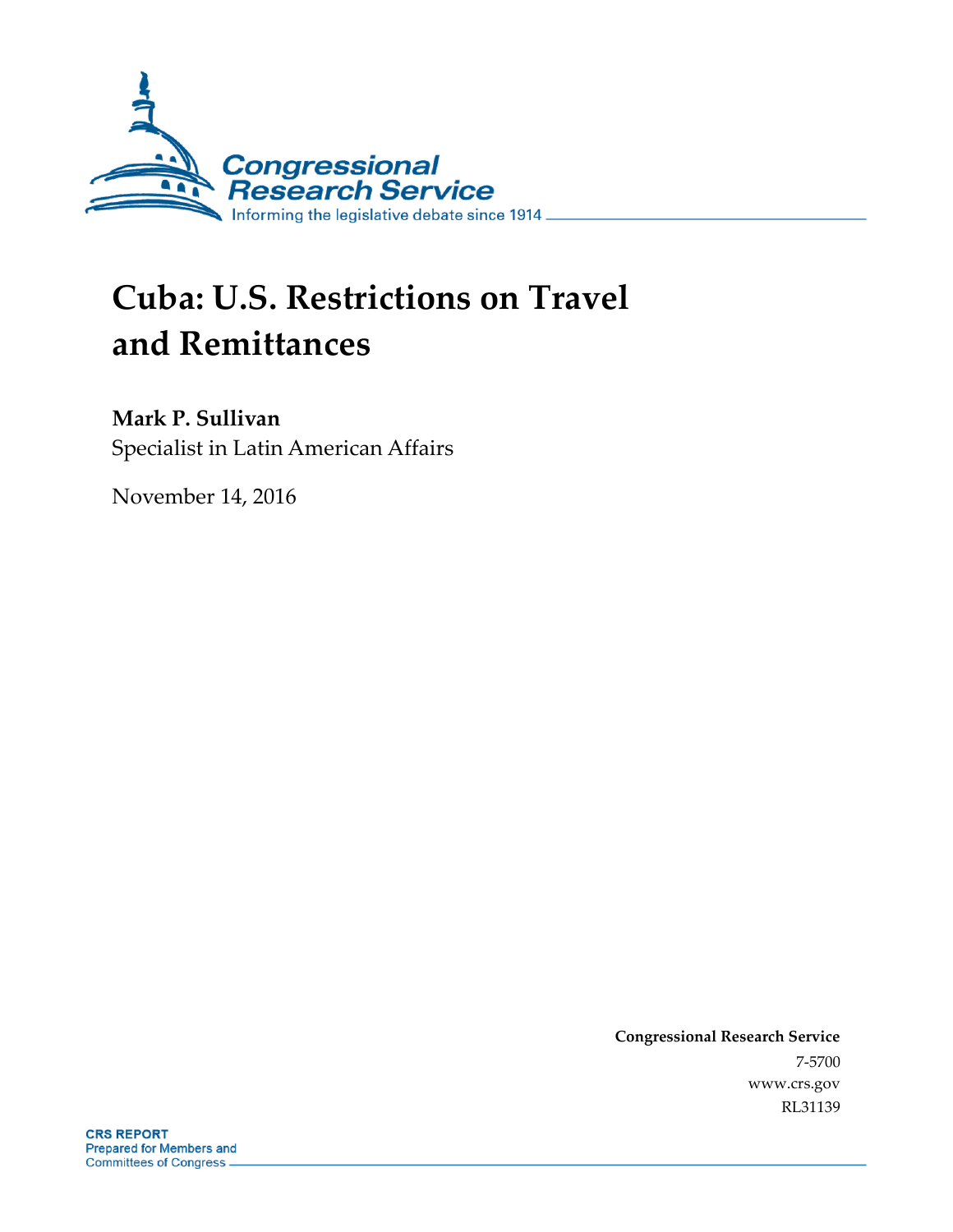# **Summary**

Restrictions on travel and remittances to Cuba have constituted a key and often contentious component in U.S. efforts to isolate Cuba's communist government since the early 1960s. Such restrictions are part of the Cuban Assets Control Regulations (CACR), the overall embargo regulations administered by the Treasury Department's Office of Foreign Assets Control (OFAC). Various Administrations, including the current one, have eased and tightened the restrictions over the years as U.S. policy toward Cuba has changed.

#### **Obama Administration Policy**

The Obama Administration lifted all restrictions on family travel and remittances in 2009. In 2011, the Administration eased restrictions on other types of travel, including travel related to religious, educational, and people-to-people exchanges, and allowed any U.S. person to send remittances to individuals in Cuba.

Since January 2015, as part of President Obama's major shift in U.S. policy toward Cuba (moving away from a sanctions-based policy toward one of engagement), the Administration has taken actions that have considerably eased restrictions on nonfamily travel and remittances. OFAC initially authorized travel by general license for all 12 categories of travel set forth in the CACR; eliminated traveler per diem limits; increased the amount of nonfamily remittances; and permitted other types of remittances. OFAC subsequently eased the restrictions in four additional rounds of regulatory changes (September 2015, and January, March, and October 2016). Some of the most notable changes included removal of dollar limits for donative remittances to Cuban nationals; people-to-people educational travel for individuals; and removal of value limits for the importation of Cuban products, including alcohol and tobacco products, by U.S. travelers as accompanied baggage for personal use.

At this juncture, it is unclear what action the incoming Trump Administration might take regarding U.S. restrictions on travel and remittances, but during the campaign, President-elect Trump said he would cancel or reverse President Obama's policy on Cuba unless Cuba took action to improve political freedom.

#### **Legislative Initiatives**

Several legislative initiatives have been introduced in the  $114<sup>th</sup>$  Congress that would lift remaining restrictions on travel and remittances. Three bills, H.R. 274, H.R. 403, and H.R. 735, would lift the overall embargo, including restrictions on travel and remittances. Three other bills, H.R. 634, H.R. 664, and S. 299, would focus solely on prohibiting restrictions on travel. One bill, H.R. 635, would lift the travel restrictions and facilitate U.S. exports. S. 2990 would permit the provision of services to foreign air carriers en route to or from Cuba. (OFAC subsequently issued a license in July 2016 to Bangor International Airport to provide services to such flights.) In contrast, two bills, S. 1388 and H.R. 2466, would require the President to submit a plan for the resolution of U.S. property claims before taking action to ease travel and trade restrictions. Two other bills, H.R. 5728 and S. 3289, would prohibit scheduled air transportation between the United States and Cuba until a study has been completed regarding Cuba's airport security and certain transportation security agreements have been reached with Cuba. Efforts to lift and tighten travel restrictions played out in the FY2016 appropriations process, but ultimately no such provisions were included in the FY2016 omnibus appropriations measure (P.L. 114-113).

To date in the FY2017 appropriations process, a provision in the House-passed Financial Services appropriations bill, H.R. 5485, would prohibit funding in the act that licenses, facilitates, or otherwise allows people-to-people travel. A provision in the Senate Appropriations Committee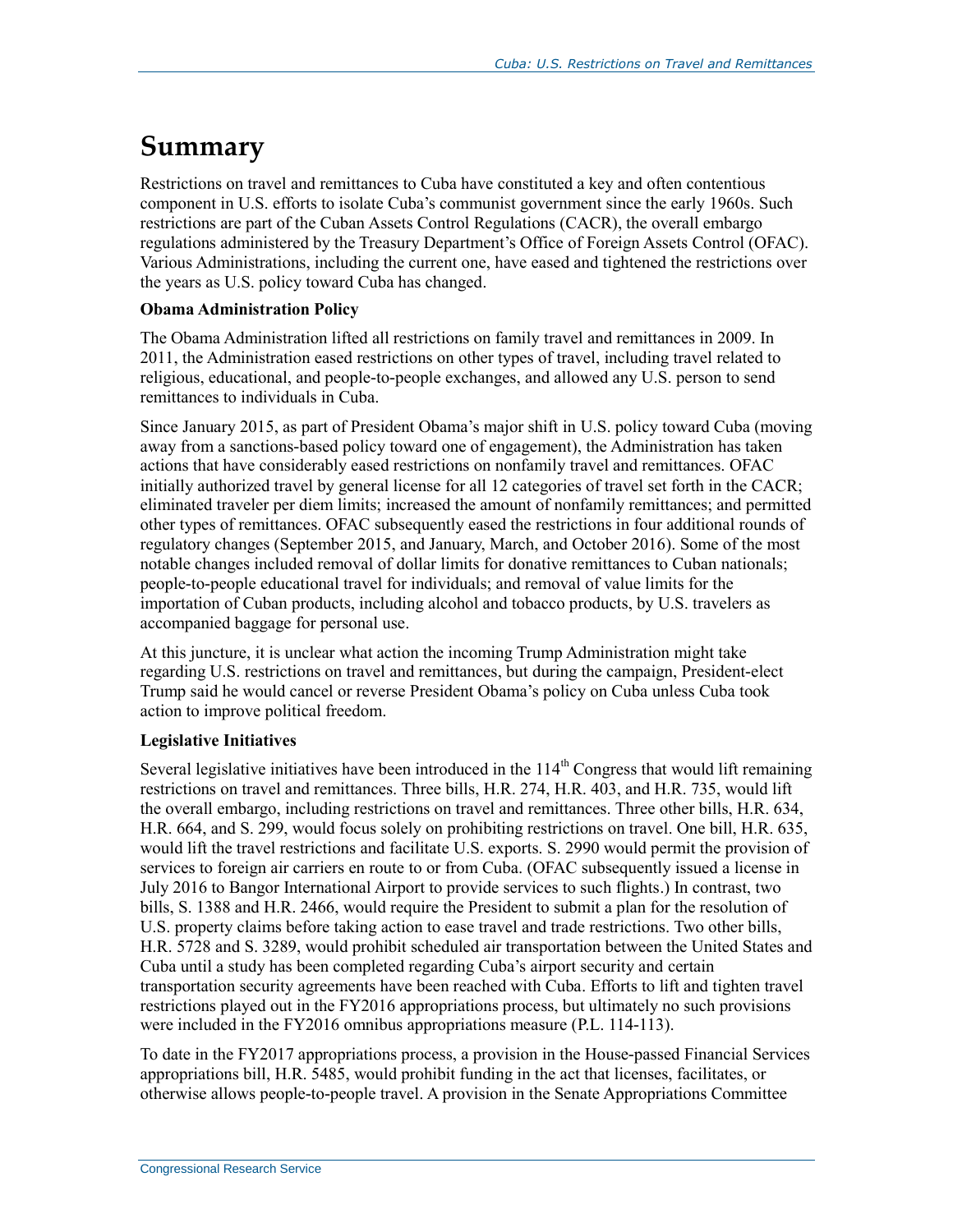version, S. 3067, would prohibit funding in any act to implement any law, regulation, or policy that restricts travel to Cuba.

This report examines developments in U.S. policy restricting travel and remittances to Cuba, current permissible travel and remittances, enforcement of the travel restrictions, and debate on lifting the travel restrictions. **[Appendix A](#page-24-0)** provides a chronology of major actions taken on travel restrictions from 1962 through 2016. **[Appendix B](#page-30-0)** provides a history of legislative action related to the restrictions on travel and remittances to Cuba from 1999 through 2014.

For further information from CRS, see CRS Report R43926, *Cuba: Issues for the 114th Congress* and CRS In Focus IF10045, *Cuba: President Obama's New Policy Approach*.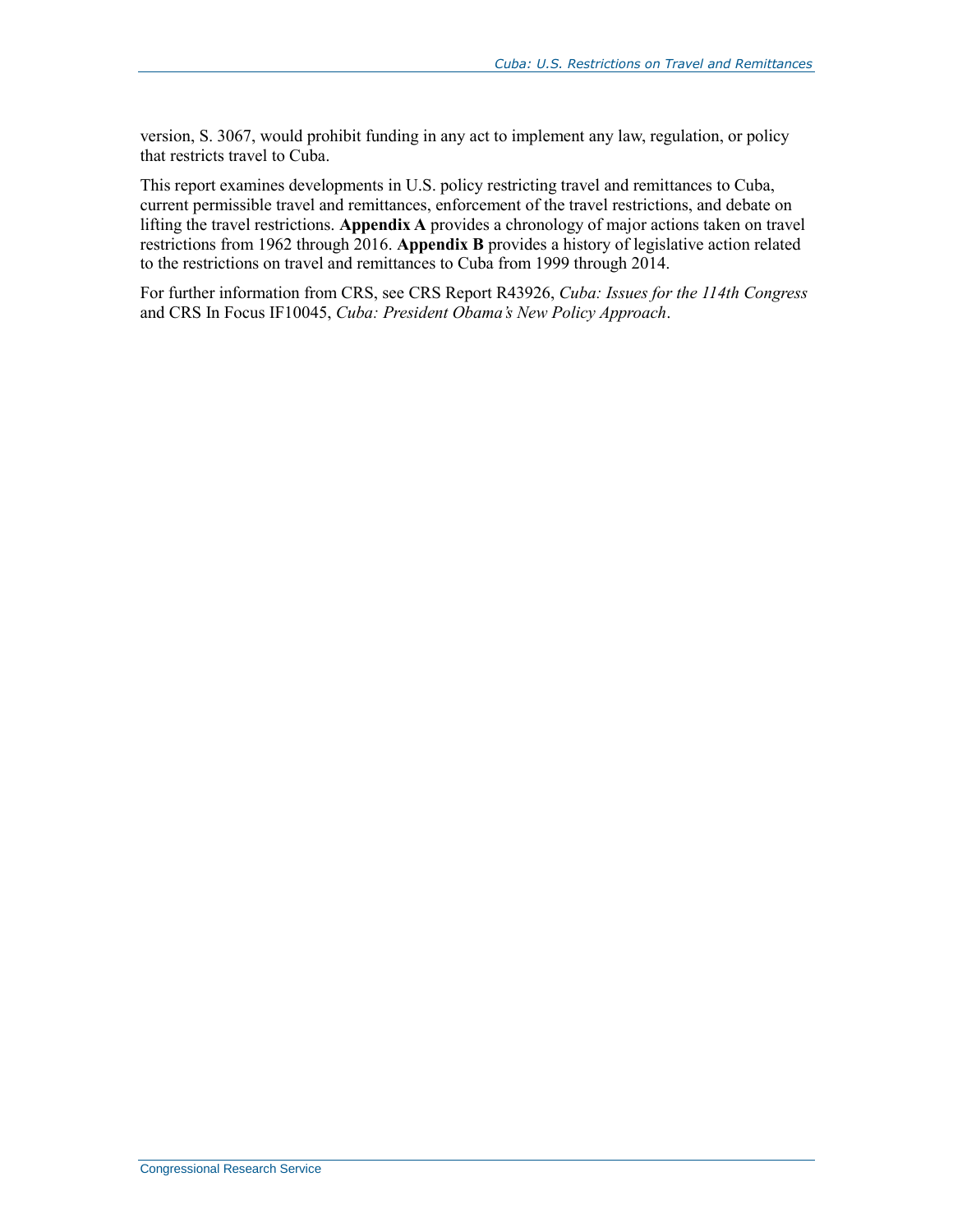# **Contents**

# **Appendixes**

# **Contacts**

|--|--|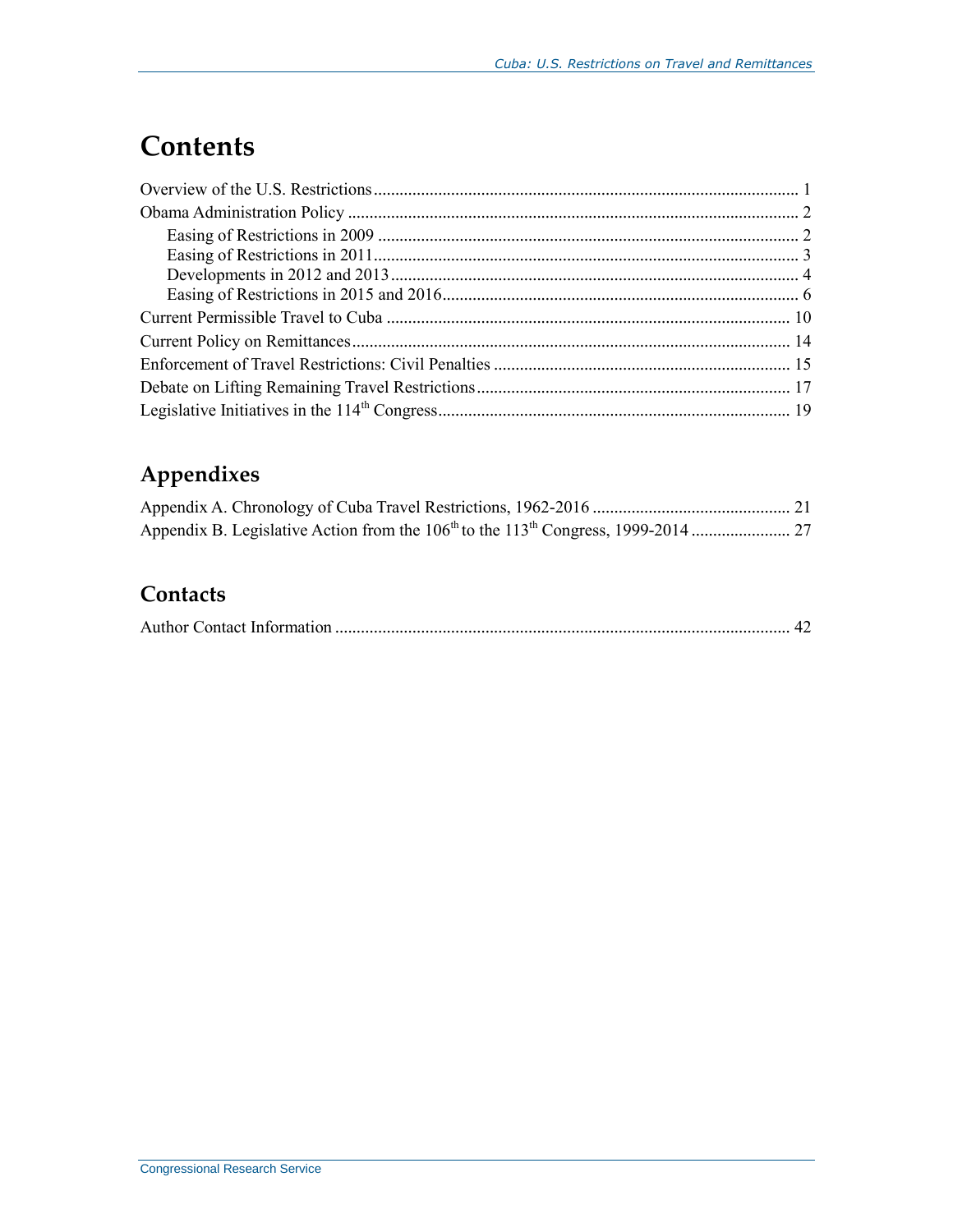# **Overview of the U.S. Restrictions**

Since the United States imposed a comprehensive trade embargo against Cuba in the early 1960s, there have been numerous policy changes to restrictions on travel to Cuba. The embargo regulations do not ban travel itself, but place restrictions on any financial transactions related to travel to Cuba, which effectively result in a travel ban. Accordingly, from 1963 until 1977, travel to Cuba was effectively banned under the Cuban Assets Control Regulations (CACR) issued by the Treasury Department's Office of Foreign Assets Control (OFAC) to implement the embargo. In 1977, the Carter Administration made changes to the regulations that essentially lifted the travel ban. In 1982, the Reagan Administration made other changes to the CACR that once again restricted travel to Cuba, but allowed for travel-related transactions by certain categories of travelers. Under the Clinton Administration, there were several changes to the Treasury Department regulations, with some at first tightening the restrictions, and others later loosening the restrictions.

Under the George W. Bush Administration, the travel regulations were tightened significantly, with additional restrictions on family visits, educational travel, and travel for those involved in amateur and semi-professional international sports federation competitions. In addition, the categories of fully hosted travel and people-to-people educational exchanges unrelated to academic coursework were eliminated as permissible travel to Cuba. The Bush Administration also cracked down on those traveling to Cuba illegally, further restricted religious travel by changing licensing guidelines for such travel, and suspended the licenses of several travel service providers in Florida for license violations.

Under the Obama Administration, Congress took action in March 2009 (P.L. 111-8) to ease restrictions on travel by Cuban Americans to visit their family in Cuba and on travel related to the marketing and sale of agricultural and medical goods to Cuba. In April 2009, President Obama went even further by announcing that all restrictions on family travel and on remittances to family members in Cuba would be lifted, and on September 3, 2009, the Treasury Department issued regulations implementing these policy changes. In January 2011, President Obama took further action to ease restrictions on travel and remittances to Cuba by providing new general licenses<sup>1</sup> for travel involving educational and religious activities and restoring a specific license<sup>2</sup> authorizing travel for people-to-people exchanges. The Administration also restored a general license for any U.S. person to send remittances to Cuba (up to \$500 per quarter), created a general license for remittances to religious organizations, and expanded the U.S. airports eligible to serve flights to and from Cuba. In most respects, with the exception of the expansion of eligible airports, these new measures were similar to policies undertaken by the Clinton Administration in 1999 but subsequently curtailed by the Bush Administration in 2003 and 2004.

Since January 2015, as part of President Obama's new policy approach of engagement with Cuba, the Administration has significantly eased restrictions on travel and remittances. Among the significant travel-related measures, the Administration authorized travel by general license for all 12 categories of travel to Cuba set forth in the CACR; permitted authorized travelers to use U.S. credit and debit cards; eliminated traveler per diem limits; authorized general license travel for professional media or artistic productions as part of the travel category for those involved in the export, import, or transmission of information or informational materials; and authorized people-

 $1$  A general license provides the authority to engage in a transaction without the need to apply to the Treasury Department for permission.

 $2$  A specific license is a written document issued by the Treasury Department to a person or entity authorizing a particular transition in response to a written license application.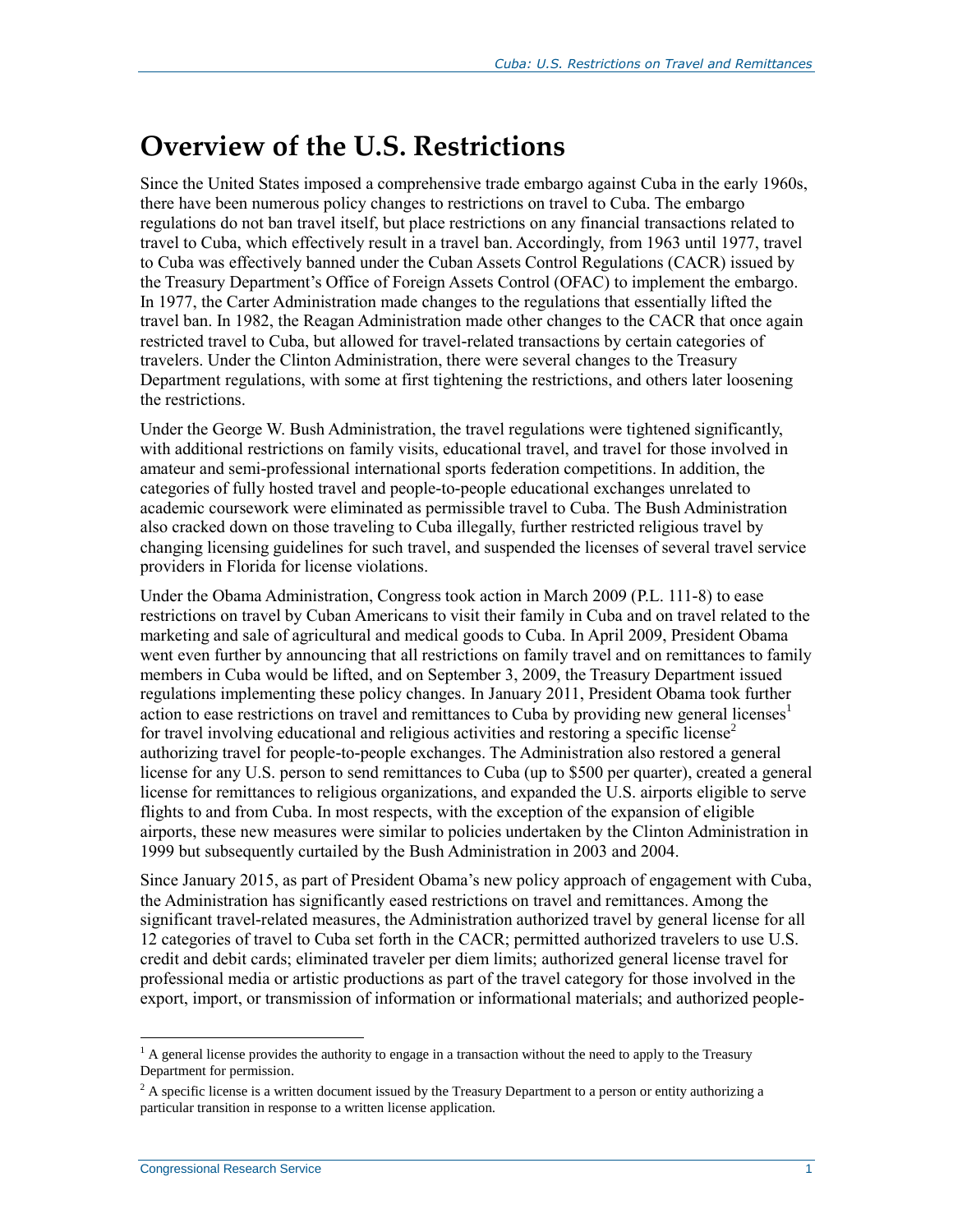to-people educational travel for individuals. Initially, the Administration authorized U.S. travelers to import as accompanied luggage for personal use up to \$400 worth of Cuban goods, with no more than \$100 of that in alcohol and tobacco products combined, but then the Administration lifted the value limits altogether. With regard to remittances, the Administration initially increased the dollar limits for so-called nonfamily remittances and the amount of remittances that authorized travelers could carry to Cuba. It then removed the dollar limits altogether and provided a general license for remittances for humanitarian projects, support to the Cuban people, and the development of private businesses.

Supporters of change in U.S. policy toward Cuba, including some Members of Congress, had been calling for the President to ease travel restrictions by authorizing general licenses for all categories of permitted travel. The President's actions were part of the Administration's discretionary licensing authority to amend the embargo regulations; the regulations themselves provide the Administration with this authority. Lifting all the restrictions on travel, however, would require legislative action. This is because of the codification of the embargo in Section 102(h) of the Cuban Liberty and Democratic Solidarity (LIBERTAD) Act of 1996 (P.L. 104-114); that act conditions the lifting of the embargo, including the travel restrictions, on the fulfillment of certain democratic conditions in Cuba.

Moreover, a provision in the Trade Sanctions Reform and Export Enhancement Act of 2000 (TSRA; §910(b) of P.L. 106-387, Title IX) prevents the Administration from licensing travel for tourist activities, and defines such activities as any activity not expressly authorized in the 12 broad categories of travel set forth in the CACR regulations. This legislative provision essentially circumscribes the authority of the executive branch to issue travel licenses for activities beyond the broad categories of travel allowed and would have to be amended, superseded by new legislation, or repealed in order to expand categories of travel to Cuba or lift travel restrictions altogether.

It is unclear at this juncture what action the incoming Trump Administration might take regarding U.S. restrictions on travel and remittances. During the electoral campaign, however, Presidentelect Trump said he would cancel or reverse President Obama's policy on Cuba unless Cuba took action to improve political freedom.<sup>3</sup>

# **Obama Administration Policy**

## **Easing of Restrictions in 2009**

The tightening of family travel restrictions in 2004 became an issue during the 2008 presidential campaign, with candidate Barack Obama pledging to lift restrictions for family travel and remittances to Cuba. With the election of Obama, the 111<sup>th</sup> Congress moved to ease family travel restrictions in March 2009 by approving two provisions that eased sanctions on travel to Cuba in FY2009 omnibus appropriations legislation (P.L. 111-8). Unlike the Bush Administration, the Obama Administration did not threaten to veto such legislation easing Cuba sanctions. This marked the first congressional action easing Cuba sanctions in almost a decade.

In the first provision, as implemented by the Treasury Department, family travel was again allowed once every 12 months under a general license to visit a close relative for an unlimited length of stay, and the limit for daily expenditure allowed by family travelers became the same as

<sup>3</sup> Nora Gámez Torres, "Cloud of Uncertainty Hangs Over U.S.-Cuba Relations with a Trump Presidency," *Miami Herald*, November 10, 2016; Jeremy Diamond, "Trump Shifts on Cuba, Says He Would Reverse Obama's Deal," CNN, September 16, 2016.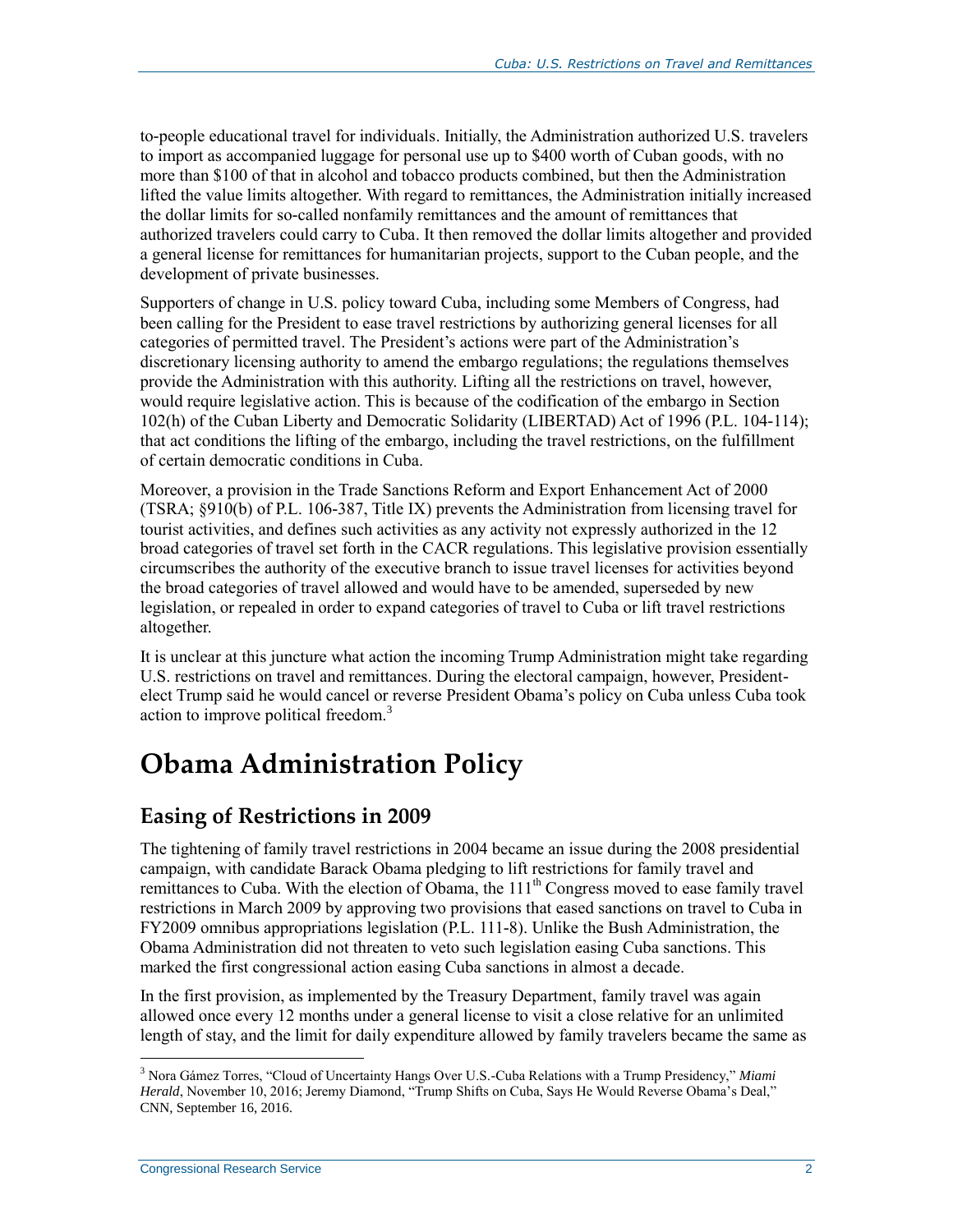for other authorized travelers to Cuba (the State Department maximum per diem rate for Havana). The definition of "close relative" was expanded to mean any individual related to the traveler by blood, marriage, or adoption who is no more than three generations removed from that person.

The second provision in the omnibus measure required a general license for travel related to the marketing and sale of agricultural and medical goods to Cuba. The Treasury Department's Office of Foreign Assets Control ultimately issued regulations implementing this omnibus provision on September 3, 2009. The regulations required a written report at least 14 days before departure identifying both the traveler and the producer or distributor and describing the purpose and scope of such travel. Another written report was required within 14 days of return from Cuba describing the activities conducted, the persons met, and the expenses incurred. The regulations also required that such travelers under this provision be regularly employed by a producer or distributor of the agricultural commodities or medical products or an entity duly appointed to represent such a producer or distributor.

Going even further, the Obama Administration announced several significant measures to ease U.S. sanctions on Cuba in April 2009. Fulfilling a campaign pledge, President Obama announced that all restrictions on family travel and on remittances to family members in Cuba would be lifted. This significantly superseded the action taken by Congress in March that had essentially reverted family travel restrictions to as they had been before they were tightened in 2004. Under the new policy announced by the Administration in April, there were no limitations on the frequency or duration of family visits (which would still be covered under a general license), and the 44-pound limitation on accompanied baggage was removed. Family travelers were allowed to spend the same as allowed for other travelers, up to the State Department's maximum per diem rate for Havana. With regard to family remittances, the previous limitation of no more than \$300 per quarter was removed with no restriction on the amount or frequency of the remittances. Authorized travelers were again authorized to carry up to \$3,000 in remittances.<sup>4</sup> Regulations for the above policy changes were issued by the Treasury and Commerce Departments on September 3, 2009.

### **Easing of Restrictions in 2011**

On January 14, 2011, the Obama Administration announced a series of policy changes further easing restrictions on travel and remittances to Cuba that had been rumored in the second half of 2010. The changes were designed to make it easier to engage in educational, religious, and other types of people-to-people travel and allow all Americans to send remittances to Cuba. The changes were similar to policy that was in place from 1999 under the Clinton Administration through mid-2004 under the Bush Administration. President Obama directed the Secretaries of State, Treasury, and Homeland Security to amend regulations and policies "in order to continue efforts reach out to the Cuban people in support of their desire to freely determine their country's future."<sup>5</sup> The Administration maintained that the policy changes would increase people-to-people contact, help strengthen Cuban civil society, and make Cuban people less dependent on the Cuban state.<sup>6</sup> The changes occurred at the same time that the Cuban government began laying off thousands of state workers and increasing private enterprise through an expansion of the authorized categories for self-employment.

<sup>4</sup> White House, "Fact Sheet: Reaching Out to the Cuban People," April 13, 2009.

<sup>&</sup>lt;sup>5</sup> White House, Office of the Press Secretary, "Reaching Out to the Cuban People," January 14, 2011, at http://www.whitehouse.gov/the-press-office/2011/01/14/reaching-out-cuban-people.

<sup>6</sup> Mary Beth Sheridan, "Obama Loosens Travel Restrictions to Cuba," *Washington Post*, January 15, 2011.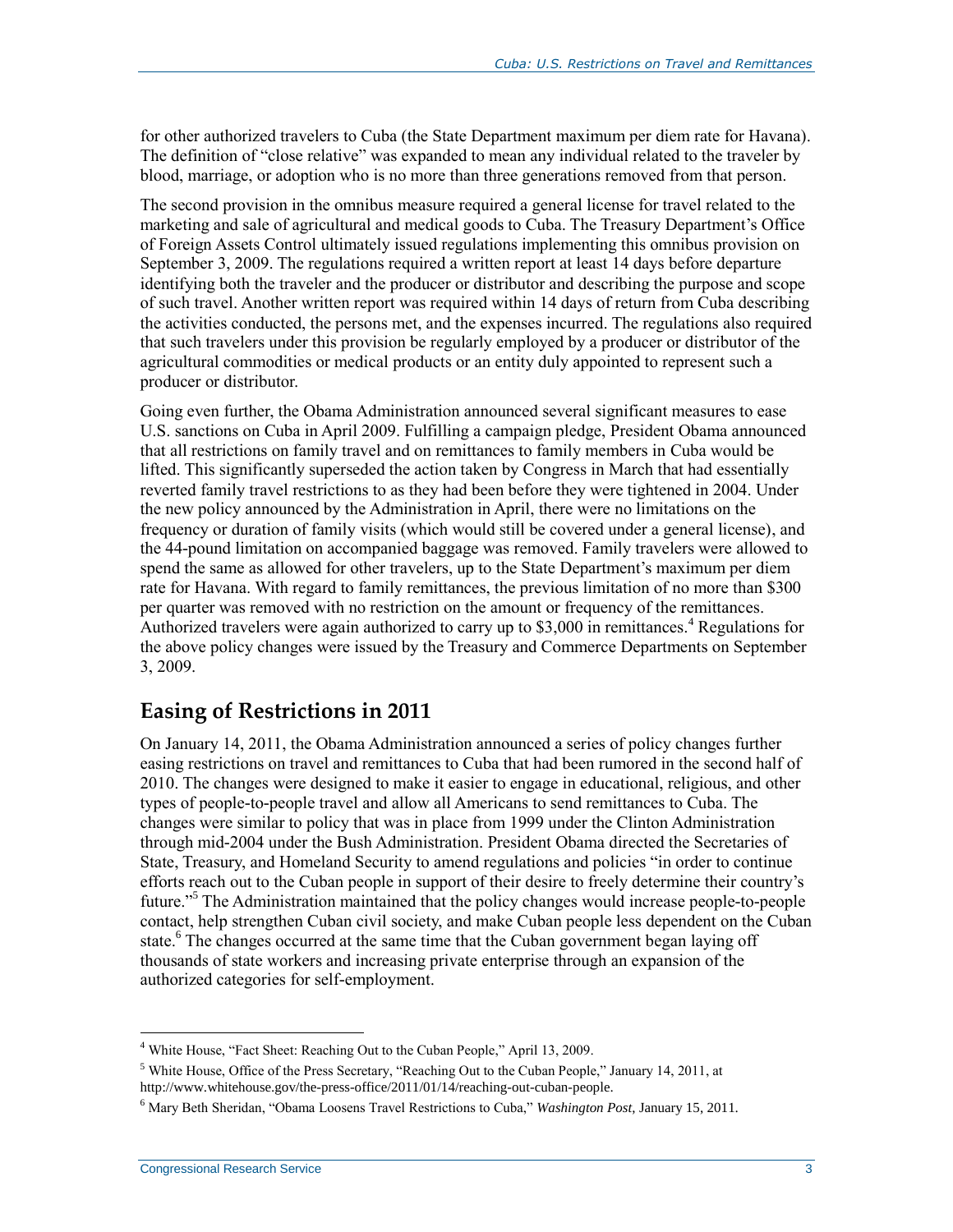The measures (1) increased purposeful travel to Cuba related to religious, educational, and journalistic activities (general licenses were authorized for certain types of educational and religious travel; people-to-people travel exchanges were authorized via a specific license); (2) allowed any U.S. person to send remittances (up to \$500 per quarter) to non-family members in Cuba and made it easier for religious institutions to send remittances for religious activities (general licenses are now authorized for both); and (3) allowed all U.S. international airports to apply to provide services to licensed charter flights to and from Cuba. In most respects, these new measures appeared to be similar to policies that were undertaken by the Clinton Administration in 1999 but subsequently curtailed by the Bush Administration in 2003 and 2004.

An exception was the expansion of airports to service licensed flights to and from Cuba. The Clinton Administration had expanded airports eligible to service licensed charter flights beyond that of Miami International Airport to international airports in Los Angeles and New York (JFK) in 1999, but the January 2011 policy change allowed all U.S. international airports to apply to provide services for chartered flights to and from Cuba under certain conditions. (For information on current U.S. airports authorized to serve Cuba, see ["Current Permissible Travel to Cuba,](#page-13-0)" below.)

By early July 2011, OFAC confirmed that it had approved the first licenses for U.S. people-topeople organizations to bring U.S. visitors to Cuba, and the first such trips began in August 2011.<sup>7</sup> On July 25, 2011, however, prior to the trips beginning, OFAC issued an advisory maintaining that misstatements in the media had suggested that U.S. policy allowed for virtually unrestricted group travel to Cuba, and reaffirmed that travel conducted by people-to-people travel groups licensed for travel to Cuba must "certify that all participants will have a full-time schedule of educational exchange activities that will result in meaningful interaction between the travelers and individuals in Cuba." The advisory stated that authorized activities by people-to-people groups are not "tourist activities," and pointed out that the Trade Sanctions Reform and Export Enhancement Act of 2000 prohibits OFAC from licensing transactions for tourist activities.<sup>8</sup>

In the first session of the  $112<sup>th</sup>$  Congress, there were several attempts aimed at rolling back the Obama Administration's actions easing restrictions on travel and remittances, including a provision originating in the House Appropriation Committee's version of the FY2012 Financial Services and General Government appropriations measure, H.R. 2434. The White House had threatened to veto the bill if it contained the provision and stood firm when congressional leaders were considering including the provision in a "megabus" FY2012 appropriations bill, H.R. 2055. Ultimately congressional leaders agreed not to include the provision in the appropriations measure (P.L. 112-74). (See **[Appendix B](#page-30-0)**, below.)

### **Developments in 2012 and 2013**

In 2012, some Members of Congress expressed concerns about people-to-people travel that appeared to be focusing on tourist activities rather than on purposeful travel. In response, the Treasury Department issued an announcement in March 2012 warning about misleading advertising regarding some people-to-people trips that could lead to OFAC investigating the organization conducting the trips. The announcement maintained that licenses could be revoked

 $\overline{a}$ 7 Peter Orsi, "U.S. Licensing Travel Operators to Start Up Legal Cuba Trips, Treasury Department Says," Associated Press, July 1, 2011; Mimi Whitefield, "People-to-People Tours to Cuba Take Off Thursday," *Miami Herald*, August 10, 2011; and Jeff Franks, "Purposeful Cuba Trips Resume," *Chicago Tribune*, August 18, 2011. Also see the following online resource: *Organizations Sponsoring People-to-People Travel to Cuba*, Latin America Working Group Education Fund, at http://www.lawg.org/storage/documents/people2people.pdf.

<sup>8</sup> U.S. Department of the Treasury, OFAC, "Cuba Travel Advisory," July 25, 2011.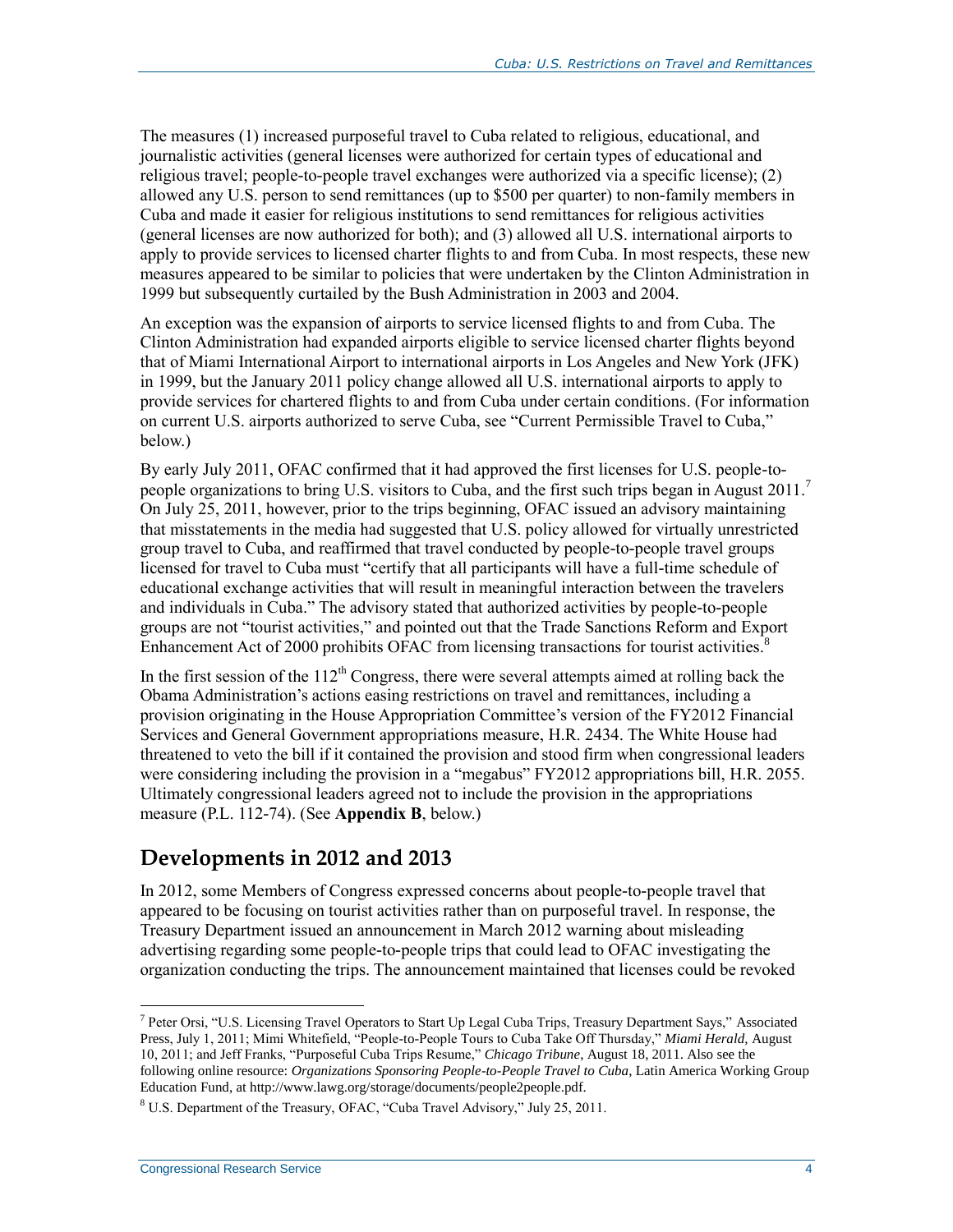and that organizations may be issued a civil penalty up to \$65,000 per violation.<sup>9</sup> OFAC followed up this announcement in May 2012 by revising its people-to-people license guidelines. The revised guidelines reflect similar language to the March announcement and also require an organization applying for a people-to-people license to describe how the travel "would enhance contact with the Cuban people, and/or support civil society in Cuba, and/or promote the Cuban people's independence from Cuban authorities."<sup>10</sup>

In June 7, 2012, congressional testimony, Assistant Secretary of State for Western Hemisphere Affairs Roberta Jacobson set forth a clear-cut description of U.S. policy toward Cuba in which she expressed strong U.S. support for democracy and human rights activists in Cuba and defended the Obama's Administration policy on travel and remittances. The Assistant Secretary asserted that "the Obama Administration's priority is to empower Cubans to freely determine their own future." She maintained that "the most effective tool we have for doing that is building connections between the Cuban and American people, in order to give Cubans the support and tools they need to move forward independent of their government." The Assistant Secretary maintained that "the Administration's travel, remittance and people-to-people policies are helping Cubans by providing alternative sources of information, taking advantage of emerging opportunities for self-employment and private property, and strengthening civil society."<sup>11</sup>

In September 2012, various press reports cited a slowdown in the Treasury Department's approval or reapproval of licenses for people-to-people travel since the agency had issued new guidelines in May (described above). Companies conducting such programs complained that the delay in the licenses was forcing them to cancel trips and even to lay off staff.<sup>12</sup> By early October 2012, however, companies conducting the people-to-people travel maintained that they were once again receiving license approvals.

In April 2013, some Members of Congress strongly criticized singers Beyoncé Knowles-Carter and her husband Shawn Carter, better known as Jay-Z, for traveling to Cuba. Members were concerned that the trip, as described in the press, was primarily for tourism, which would be contrary to U.S. law and regulations. The Treasury Department stated that the two singers were participating in an authorized people-to-people exchange trip organized by a group licensed by OFAC to conduct such trips (pursuant to 31 C.F.R. 515.565(b)(2) of the Cuban Assets Control Regulations). (In August 2014, the Treasury Department's Office of the Inspector General issued a report concluding that no U.S. sanctions were violated and that OFAC's decision not to pursue a formal investigation was reasonable.)<sup>13</sup>

 $\overline{a}$ <sup>9</sup> U.S. Department of the Treasury, OFAC, "Advertising Educational Exchange Travel to Cuba for People-to-People Contact," March 9, 2012, at http://www.treasury.gov/resource-center/sanctions/Programs/Pages/cuba\_ppl\_notice.aspx.

<sup>&</sup>lt;sup>10</sup> U.S. Department of the Treasury, OFAC, "Comprehensive Guidelines for License Applications to Engage in Travel-Related Transactions Involving Cuba," Revised May 10, 2012, at http://www.treasury.gov/resource-center/sanctions/ Programs/Documents/cuba\_tr\_app.pdf.

<sup>&</sup>lt;sup>11</sup> Testimony of Roberta S. Jacobson, Assistant Secretary of State for Western Hemisphere Affairs, Senate Foreign Relations Committee, Subcommittee on Western Hemisphere, Peace Corps, and Global Narcotics, at a hearing entitled "The Path to Freedom: Countering Repression and Strengthening Civil Society," June 7, 2012, at http://www.state.gov/ p/wha/rls/rm/2012/191935.htm.

<sup>&</sup>lt;sup>12</sup> Damien Cave, "Licensing Rules Slow Tours to Cuba," *New York Times*, September 16, 2012; Paul Haven, "U.S. Travel Outfits Say Rules for Legal Travel to Cuba Getting Tighter," Associated Press, September 13, 2012.

<sup>&</sup>lt;sup>13</sup> U.S. Department of the Treasury, Office of Inspector General, "Terrorist Financing/Money Laundering: Review of Travel to Cuba by Shawn Carter and Beyoncé Knowles-Carter," Memorandum Report OIG-CA-14-014, August 20, 2014.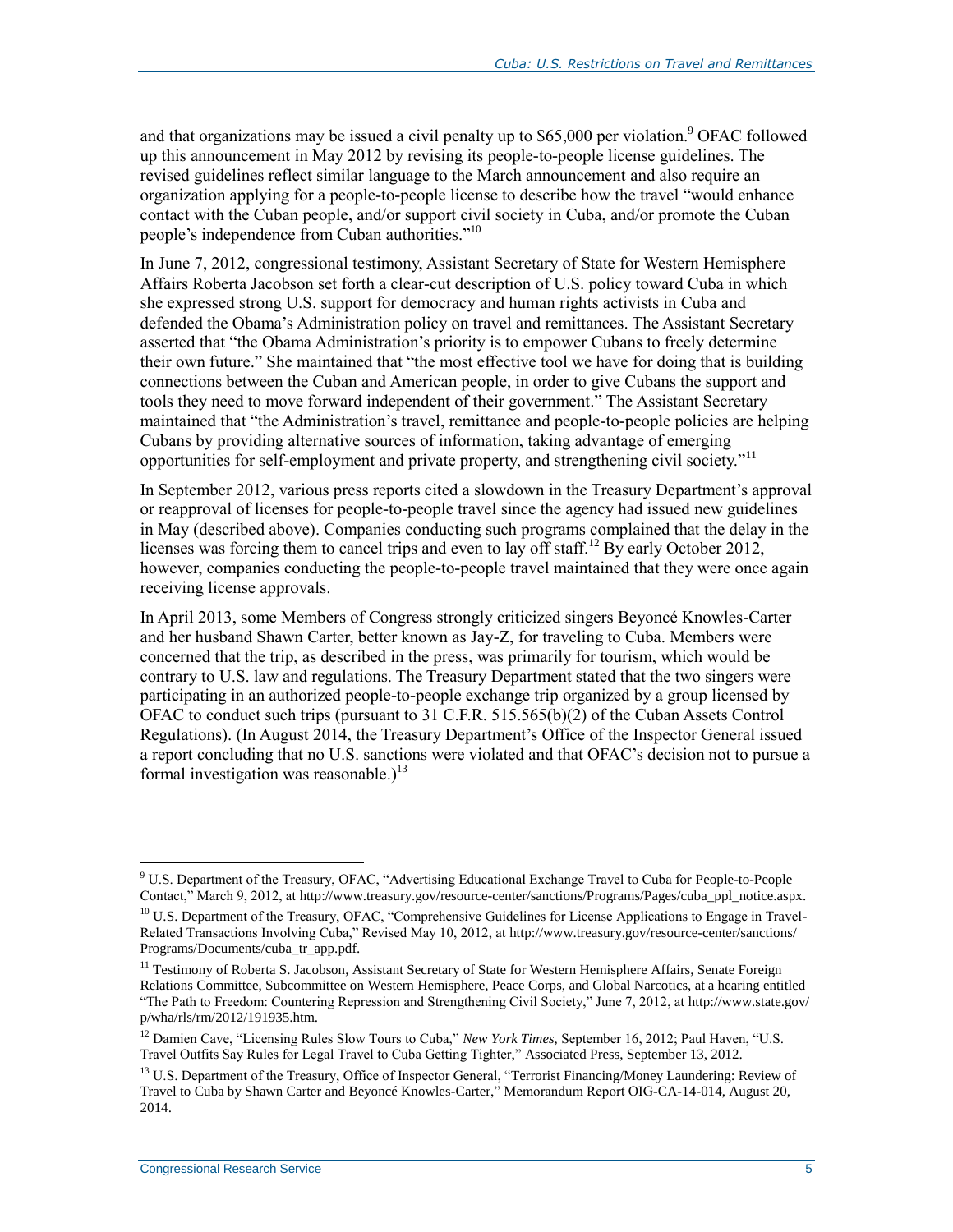## <span id="page-9-0"></span>**Easing of Restrictions in 2015 and 2016**

Just after the adjournment of the  $113<sup>th</sup>$  Congress in December 2014, President Obama announced a major shift in U.S. policy toward Cuba, moving away from a sanctions-based policy toward one of engagement and a normalization of relations. The policy shift included changes in U.S. restrictions on travel and remittances to Cuba, which were implemented by the Treasury Department's OFAC as amendments to the CACR that went into effect on January 16, 2015.<sup>14</sup>

**Changes to the Travel Restrictions.** With regard to travel, the changes included authorization for general licenses for the 12 existing categories of travel to Cuba set forth in the CACR: (1) family visits; (2) official business of the U.S. government, foreign governments, and certain intergovernmental organizations; (3) journalistic activity; (4) professional research and professional meetings; (5) educational activities; (6) religious activities; (7) public performances, clinics, workshops, athletic and other competitions, and exhibitions; (8) support for the Cuban people; (9) humanitarian projects; (10) activities of private foundations or research or educational institutes; (11) exportation, importation, or transmission of information or information materials; and (12) certain export transactions that may be considered for authorization under existing regulations and guidelines. (For details on what travel is currently allowed, see ["Current](#page-13-0)  [Permissible Travel to Cuba,](#page-13-0)" below.)

Before the policy change, travelers under several of these categories had to apply for a specific license from the Treasury Department before traveling. Under the new regulations, both travel agents and airlines are able to provide services for travel to Cuba without the need to obtain a specific license. U.S. credit and debit cards are also permitted for use by authorized travelers to Cuba, although travelers are advised to check with their financial institution before traveling to determine whether the institution has established the necessary mechanisms for its credit or debit cards to be used in Cuba. Authorized travelers no longer have a per diem limit for expenditures. Travelers also were authorized to bring back up to \$400 worth of goods from Cuba as accompanied baggage for personal use, with no more than \$100 worth of tobacco products and alcohol combined (the value limits were subsequently removed in October 2016).

OFAC issued four additional rounds of regulatory changes to the CACR in September 2015 and January, March, and October 2016 that further eased the travel restrictions. Among the changes are the following:

 **September 2015.** OFAC amended the regulations to allow close relatives to visit or accompany authorized travelers to Cuba for additional activities. The January 2015 changes had permitted close relatives to visit a person located in Cuba on official government business or there for certain educational activities. The September 2015 changes authorized close relatives to visit or accompany authorized travelers for additional educational activities, journalistic activity, professional research, religious activities, activities related to humanitarian projects, and activities of private foundations or certain research or educational institutes. The changes also allowed all authorized travelers to open and maintain bank accounts in Cuba to access funds for authorized transactions. Transportation by vessel of authorized travelers between the United States and Cuba was also authorized by general license, and certain related lodging aboard vessels used for such travel was authorized (related to ferry and cruise ship travel). At the same time, the Commerce Department amended the Export Administration Regulations

<sup>&</sup>lt;sup>14</sup> U.S. Department of the Treasury, "Treasury and Commerce Announce Regulatory Amendments to the Cuba Sanctions," January 15, 2016.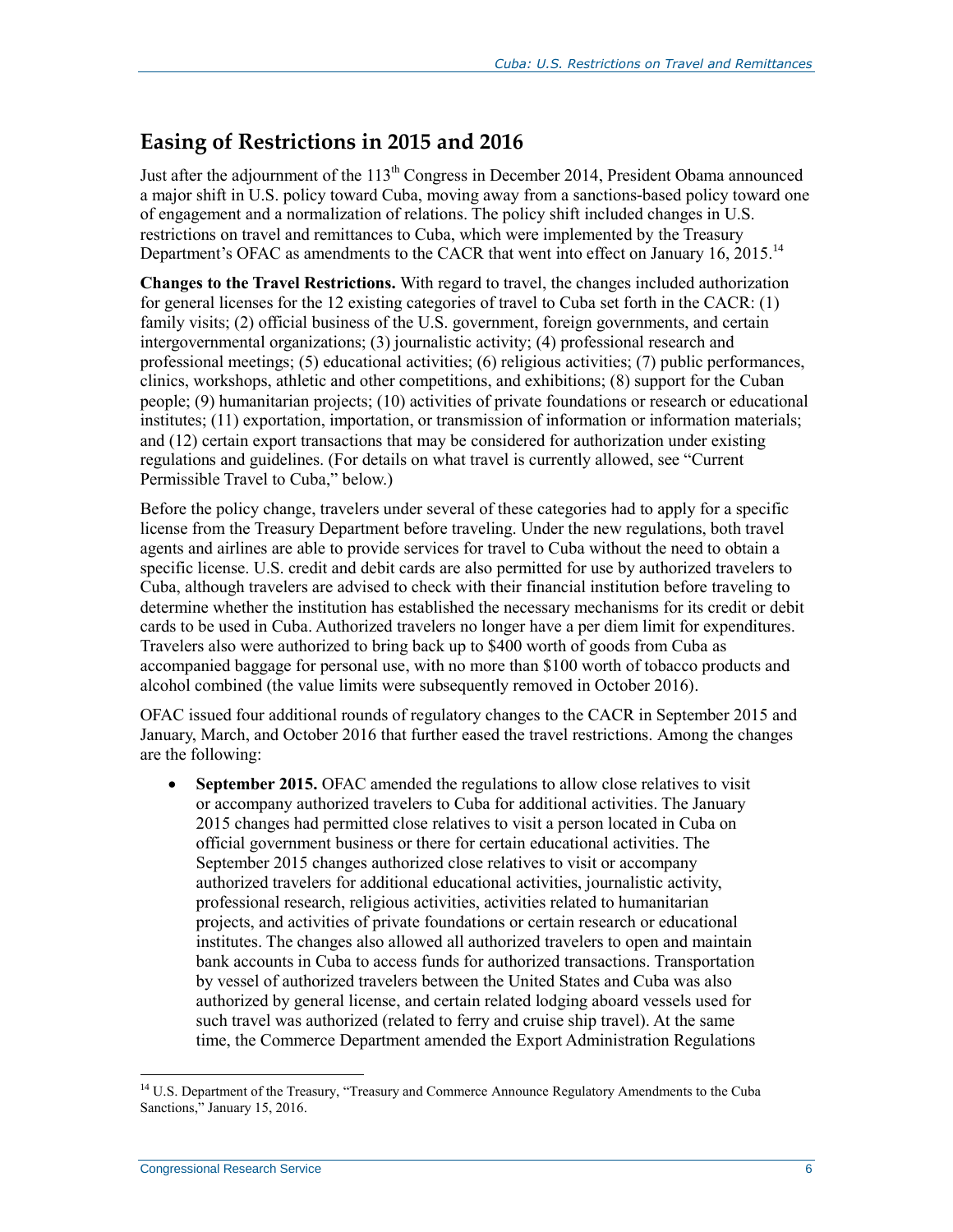(EAR), issuing license exceptions authorizing temporary sojourns for cargo and passenger vessels to Cuba.<sup>15</sup>

- **January 2016.** OFAC amended the CACR to authorize travel-related transactions related to professional media or artistic productions of information or informational materials for exportation, importation, or transmission. These activities included the filming or production of media programs, the recording of music, and the creation of artworks in Cuba. OFAC also amended the regulations to allow travel for the organization of professional meetings and public performances, clinics, workshops, athletic and other competitions, and exhibitions. Previously, the general license was only for attending or participating in such events. OFAC also removed requirements that U.S. profits from public performances, clinics, workshops, athletic and other competitions, and exhibitions be donated to an independent nongovernmental organization (NGO) in Cuba or a U.S.-based charity. Travel for humanitarian projects was also expanded to include disaster preparedness and response.<sup>16</sup>
- **March 2016.** OFAC amended the CACR to allow individuals to travel to Cuba for individual people-to-people educational travel. Previously, such educational travel required trips to take place under the auspices of an organization that conducted such travel and required travelers to be accompanied by a representative of the sponsoring organization. According to the Treasury Department, the change is intended to make such travel to Cuba more accessible and less expensive for U.S. citizens and will increase opportunities for direct engagement between Cubans and Americans.<sup>17</sup>
- **October 2016.** OFAC amended the CACR removing the value limit for Cuban products that U.S. travelers to Cuba (as well as U.S. travelers to third countries) can import into the United States as accompanied luggage for personal use. Normal limits on duty and tax exemption apply.<sup>18</sup>

Despite the significant easing of travel restrictions, travel to Cuba solely for tourist activities remains prohibited. As noted above, Section 910(b) of the Trade Sanctions Reform and Export Enhancement Act of 2000 prohibits travel-related transaction for tourist activities, which are defined as any activity not expressly authorized in the 12 categories of travel in the CACR (31 C.F.R. 515.560).

**Regular Air Service.** After several rounds of talks in 2015, U.S. and Cuban officials reached a bilateral arrangement (in a memorandum of understanding, or MOU) on December 16, 2015, to permit regularly scheduled air flights as opposed to the current charter flights that operate between the two countries.<sup>19</sup> Transportation Secretary Anthony Foxx traveled to Cuba on February 16, 2016, to sign the arrangement, providing an opportunity for U.S. carriers to operate

<sup>&</sup>lt;sup>15</sup> U.S. Department of the Treasury, "Treasury and Commerce Announce Further Amendments to the Cuba Sanctions Regulations," September 18, 2015.

<sup>&</sup>lt;sup>16</sup> U.S. Department of the Treasury, "Treasury and Commerce Announce Further Amendments to the Cuba Sanctions Regulations," January 26, 2016.

<sup>&</sup>lt;sup>17</sup> U.S. Department of the Treasury, "Treasury and Commerce Announce Significant Amendments to the Cuba Sanctions Regulations Ahead of President Obama's Historic Trip to Cuba," March 15, 2016.

<sup>&</sup>lt;sup>18</sup> U.S. Department of the Treasury, "Treasury and Commerce Announce Further Amendments to Cuba Sanctions Regulations," October 14, 2016.

<sup>&</sup>lt;sup>19</sup> U.S. Department of State, "U.S.-Cuba Technical Talks Yield Civil Aviation Arrangement," media note, December 17, 2015.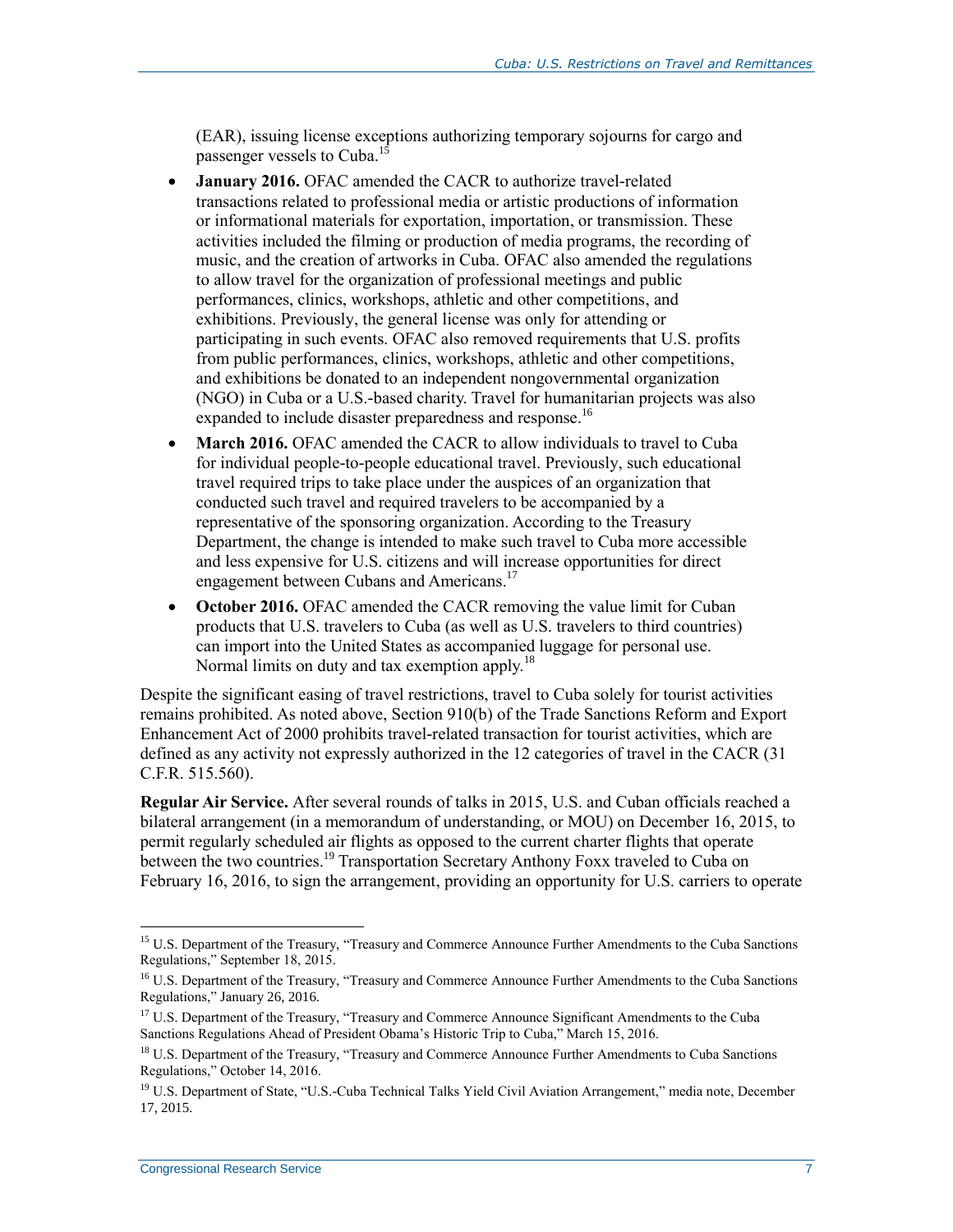up to a total of 110 daily roundtrip flights between the United States and Cuba, including up to 20 daily roundtrip flights to and from Havana.<sup>20</sup>

On June 10, 2016, the Department of Transportation announced that six U.S. airlines were authorized to provide air service for up to 90 daily flights between five U.S. cities (Miami, Fort Lauderdale, Chicago, Philadelphia, and Minneapolis-St. Paul) and nine Cuban cites other than Havana.<sup>21</sup> JetBlue became the first U.S. airline to begin regularly scheduled flights on August 31,  $2016^{22}$ 

On July 7, 2016, the Department of Transportation announced a tentative decision for eight U.S. airlines to provide up to 20 regularly scheduled roundtrip flights between Havana and 10 U.S. cities (Atlanta, Charlotte, Fort Lauderdale, Houston, Los Angeles, Miami, Newark, New York [JFK], Orlando, and Tampa); a final decision was made on August 31, 2016.<sup>23</sup> American Airlines reportedly will be the first to begin direct flights to Havana from Miami in late November.<sup>24</sup>

In May 2016, the House Committee on Homeland Security, Subcommittee on Transportation Security, held a hearing on potential security risks from the resumption of regularly scheduled flights from Cuba. Some Members of Congress have expressed concerns that Cuba's airport security equipment and practices are insufficient and that the Administration is rushing plans to establish regular air service to Cuba; other Members views such concerns as a pretext to slow down or block the Administration's efforts to normalize relations with Cuba.<sup>25</sup> Officials from the Department of Homeland Security (including Customs and Border Protection and the Transportation Security Administration) testified at the hearing regarding their work to facilitate and ensure security of the increased volume of commercial air travelers from Cuba.<sup>26</sup>

Initially, the Transportation Security Administration (TSA) announced on August 9, 2016, that the United States and Cuba had entered into an aviation security agreement setting forth the legal framework for the deployment of U.S. In-Flight Security Officers, more commonly known as Federal Air Marshals, on certain flights to and from Cuba.<sup>27</sup> However, during a House Homeland Security hearing on September 14, 2016, a TSA official maintained that the Cuban government had not yet signed the agreement for the regularly scheduled flights but rather for the charter

<sup>&</sup>lt;sup>20</sup> U.S. Department of Transportation, "United States, Cuba Sign Arrangement Restoring Scheduled Air Service, DOT Launches Process to Award the New Flights," February 16, 2016, at https://www.transportation.gov/briefing-room/ united-states-cuba-sign-arrangement-restoring-scheduled-air-service; and U.S. Department of State, Bureau of Economic and Business Affairs, "U.S.-Cuba Memorandum of Understanding of February 16, 2016," February 16, 2016, at http://www.state.gov/e/eb/rls/othr/ata/c/cu/252525.htm.

<sup>&</sup>lt;sup>21</sup> U.S. Department of Transportation, "U.S. Transportation Secretary Foxx Approves U.S. Airlines to Begin Scheduled Service to Cuba," June 10, 2016.

<sup>22</sup> Chabeli Herrera, "JetBlue Will Be the First Commercial Airline to Fly to Cuba – So Far," *Miami Herald*, July 28, 2016.

<sup>&</sup>lt;sup>23</sup> U.S. Department of Transportation, "U.S. Transportation Secretary Foxx Proposes U.S. Airlines and Cities for New Scheduled Service to Havana," July 7, 2016 and "Fact Sheet – DOT Issues Final Order for U.S.-Cuba Service to Havana," August 31, 2016.

<sup>24</sup> Mimi Whitefield, "American Airlines Soars into the Cuban Market but Most Flights are Half Empty," *Miami Herald*, October 14, 2016.

<sup>25</sup> Jacob Fischler, "Lawmakers Plan Bill to Stop Flights to Cuba Over Security," *CQ Roll Call*, July 12, 2016.

<sup>&</sup>lt;sup>26</sup> U.S. Committee on Homeland Security, Subcommittee on Transportation Security, "Flying Blind: What Are the Security Risks of Resuming U.S. Commercial Air Service to Cuba?" Hearing, May 17, 2016, testimony available at https://homeland.house.gov/hearing/flying-blind-security-risks-resuming-u-s-commercial-air-service-cuba/.

<sup>27</sup> Mimi Whitefield, "U.S. Air Marshalls Will Be Aboard Cuba Flights," *Miami Herald*, August 9, 2016.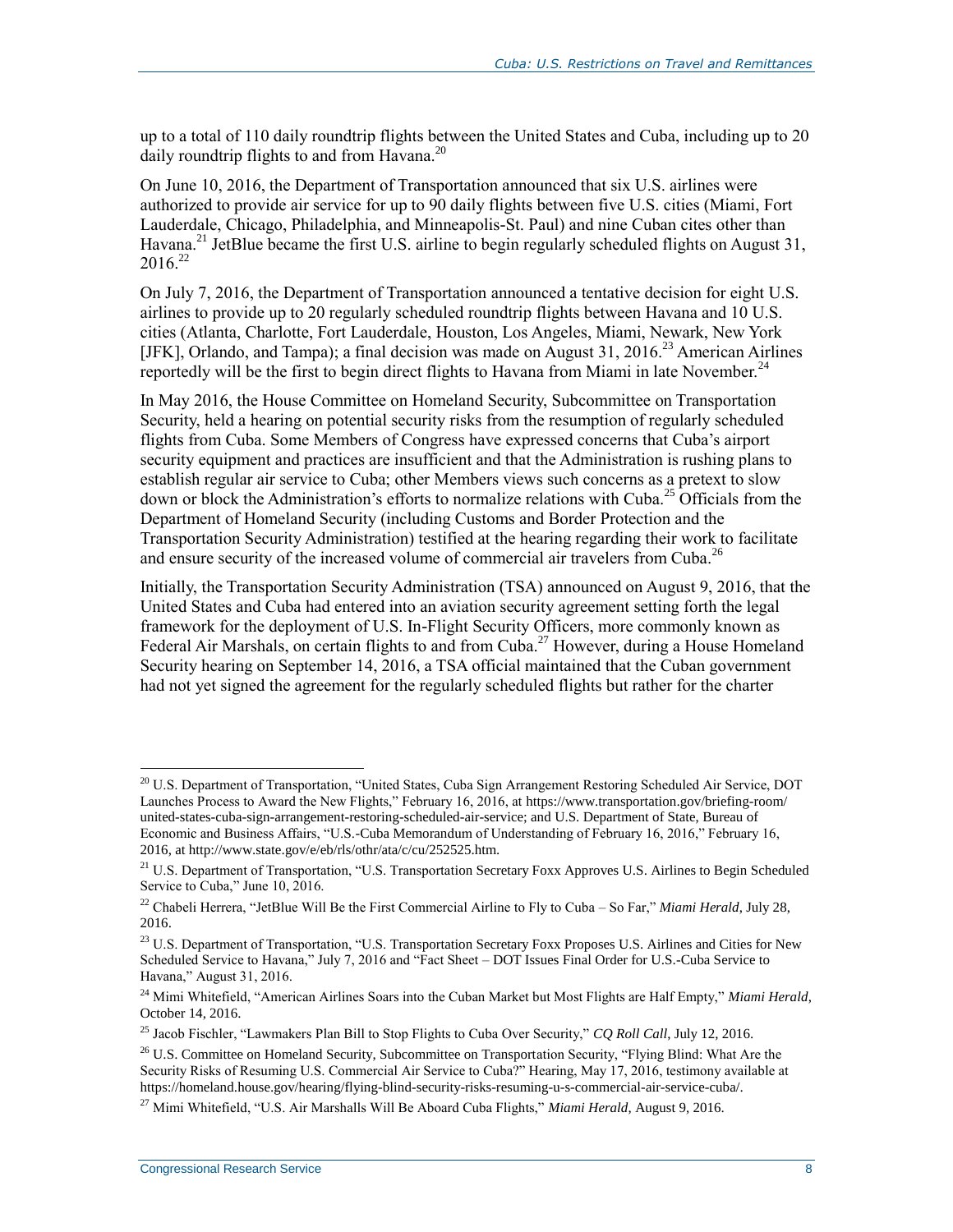flights only.<sup>28</sup> Ultimately, on September 30, 2016, the initial agreement for the charter flights was amended to make it applicable to the regularly scheduled flights.<sup>29</sup>

In July 2016, OFAC granted a license to Bangor International Airport in Maine to provide refueling and services for foreign air carriers making flights to and from Cuba.<sup>30</sup> (S. 2990, introduced in May, would have prohibited restrictions from providing such services.)

**Ferry and Cruise Ship Service.** In May 2015, the Treasury Department reportedly issued specific licenses to several companies to operate ferry services between the United States and Cuba. (As noted above, OFAC amended the CACR in September 2015 to authorize by general license vessel service to Cuba.) The proposed services still require Cuban approval, and Cuban facilities need to be developed to handle the services.<sup>31</sup> A number of companies are reportedly vying for Cuba's approval. Press reports have cited up to eight companies competing for ferry service to Cuba, including five Florida-based companies—United Caribbean, Havana Ferry Partners LLC, Airline Brokers Company, Baja Ferries, and International Port Corporation—as well as American Cruise Ferries, Inc., (Puerto Rico), Balearia (Spain), and FRS (Germany).<sup>32</sup>

With regard to cruise ships, the Carnival cruise ship company began direct cruises to Cuba from the United States on May 1, 2016. Carnival had announced in March 2016 that it would offer cruises to Cuba beginning in May. The company had received a DOT license in July 2015 to operate cruises to Cuba and was waiting for Cuban approval to begin such services. It uses smaller ships, accommodating about 700 passengers, under its cruise brand Fathom, which targets people-to-people educational travel.<sup>33</sup> Under the embargo regulations, passengers on cruise ships to Cuba must fall under one of the permissible categories of travel, which do not include tourist travel.

In early April 2016, controversy ensued over the Carnival cruises when it became known that the Cuban government was not going to allow those born in Cuba to be passengers on cruise ships sailing to Cuba. (A Cuban government regulation dating back to the 1990s prohibited Cuban-born individuals from traveling to and from Cuba by ship.) Protests began against Carnival for agreeing to the terms of the cruises, and a class action lawsuit was filed in federal court in Miami. Secretary of State Kerry called on Cuba to change its "policy and to recognize that if they want a full relationship, a normal relationship, with the United States, they have to live by international law and not exclusively by their own."<sup>34</sup> Carnival subsequently reversed its policy, maintaining that it would accept bookings from all travelers and would delay the start of its cruises unless

<sup>&</sup>lt;sup>28</sup> Jennifer Scholtes, "TSA Admits Cuba Hasn't Singed Agreement for Air Marshals," Associated Press, September 14, 2016; "House Homelands Security Committee Holds Hearing on Terrorism Pathways into America," *CQ Congressional Transcripts*, September 14, 2016.

<sup>29</sup> Nora Gámez Torres, "Cuba Approves U.S. Air Marshals on Commercial Flights," *El Nuevo Herald*, September 30, 2016.

<sup>&</sup>lt;sup>30</sup> "Bangor International Airport Receives License Allowing Transit Stops on Flights to and from Cuba," July 20, 2016, Congressional Documents and Publications, Federal Information & News Dispatch Inc.; "Bangor Airport Gets License to Refuel Foreign Flights Serving Cuba," *Bangor Daily News*, July 18, 2016.

<sup>31</sup> Victoria Burnett, "U.S. Licenses Ferry Service to Operate Cuba Route," *New York Times*, May 6, 2015; José de Cordoba, "U.S. Permits Ferry Service to Havana," *Wall Street Journal*, May 6, 2015.

<sup>32</sup> "German Ferry Operator Joins Florida-Cuba Race," *Cuba Standard Monthly*, February 2016; José de Córdoba and Costa Paris, "U.S. Permits Ferry Service to Cuba," May 6, 2015; Doreen Hemlock and Arlene Satchell, "U.S. Issues 2 More Licenses for Ferry Service to Cuba," *South Florida Sun-Sentinel*, May 7, 2015; "Spain's Balearia Gets U.S. License to Run Cuba-Florida Ferry," Reuters News, July 17, 2015.

<sup>&</sup>lt;sup>33</sup> Laura Stevens, "Carnival Gets U.S. Approval to Start Cruises to Cuba," Dow Jones Newswires, July 7, 2015; Shivani Vora, "Carnival Will Begin Cruises to Cuba in May," *New York Times*, March 23, 2016.

<sup>34</sup> Patricia Zengerle, "Update 2-U.S.' Kerry: Carnival Should Not Bar Cuban-Americans from Cruises to Cuba," Reuters News, April 14, 2016.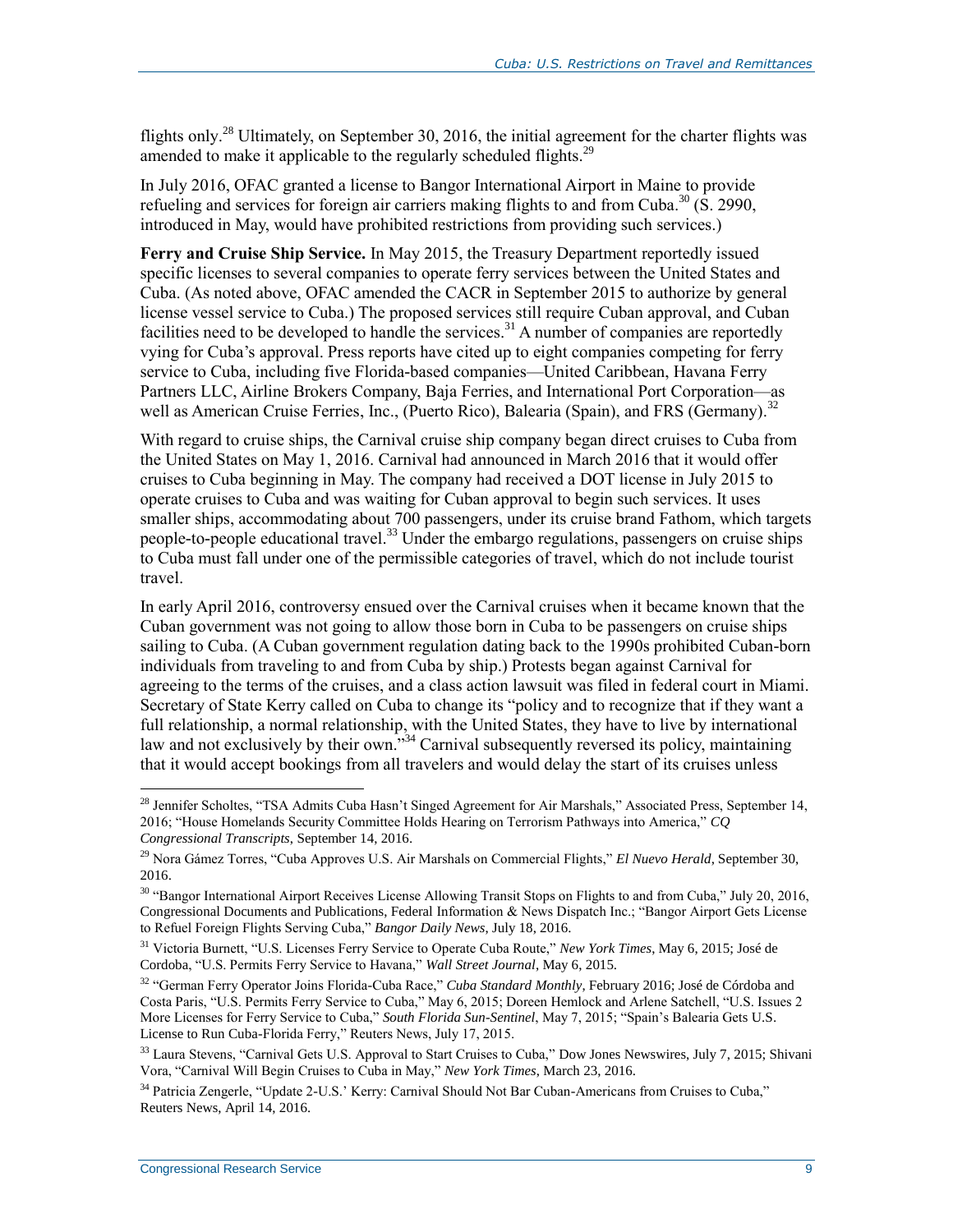Cuban authorities allowed cruise ships to operate in the same fashion as air flights. On April 22, 2016, the Cuban government announced that it was changing its policy to allow the entry and exit of Cuban citizens by cruise ship and merchant vessel, an action that allowed Carnival to go forward with its cruises to Cuba.<sup>35</sup> According to the Department of Commerce, other companies, such as Norwegian Cruise Lines and Royal Caribbean, are also seeking Cuban approval to allow their ships to stop in the country. 36

**Changes to the Regulations on Remittances.** With the Obama Administration's change in Cuba policy, OFAC has significantly eased restrictions on remittances to Cuba. In January 2015, OFAC increased the amount of money that could be sent by any U.S. person to nonfamily members in Cuba (referred to as remittances to a Cuban national) to \$2,000 per quarter (up from the previous limit of \$500 per quarter). Authorized travelers were permitted to carry up to \$10,000 in remittances to Cuba, up from the previous limit of \$3,000. In September 2015, however, OFAC amended the regulations that lifted the dollar limits altogether on nonfamily remittances (now referring to them as "donative remittances to Cuban nationals") and on amounts that licensed travelers may carry to Cuba.

In addition, the CACR were amended in January 2015 to authorize by general license remittances to individuals and independent NGOs in Cuba without limit for humanitarian projects; activities of recognized human rights organizations, independent organizations designed to promote a rapid peaceful transition to democracy, and individuals and NGOs that promote independent activity to strengthen civil society; and the development of private businesses, including small farms. (See ["Current Policy on Remittances,](#page-17-0)" below.)

# <span id="page-13-0"></span>**Current Permissible Travel to Cuba**

At present, 12 categories of travel set forth in the CACR are authorized under a general license, which means that there is no need to obtain special permission from OFAC. The travel regulations can be found at 31 C.F.R. 515.560, which references other sections of the CACR for travel-related transaction licensing criteria. In addition, for each of the 12 categories of travel set forth in the CACR, specific licenses may be issued by OFAC for persons engaging in activities related to the specific category that do not qualify for the general license set forth for each category. Applications for specific licenses are reviewed and granted by OFAC on a case-by-case basis. Applicants for specific licenses have to wait for OFAC to issue the license prior to engaging in travel-related transactions. Those individuals traveling to Cuba under either a general or specific license are responsible for keeping records of their Cuba-related transactions for at least five years.

Prior to the Obama Administration's policy changes in January 2015, the 12 permissible categories of travel to Cuba set forth in the CACR were authorized by a mix of general and specific licenses, with some authorized only by specific license. Prior to those changes, OFAC had maintained a publication setting forth guidelines for license applications to engage in travelrelated transactions as well as a list of authorized air and travel service providers, but it no longer maintains those publications. Instead, OFAC has documents on its website that, along with the travel regulations themselves set forth in the CACR, provide guidance for potential travelers to

 $\overline{a}$ <sup>35</sup> "U.S. Cruise Company to Begin Operations in Cuba," *Granma*, April 22, 2016; Lizette Alvarez, "Cuba Reverses Longtime Ban on Sea Travel," *New York Times*, April 23, 2016.

<sup>&</sup>lt;sup>36</sup> U.S. Department of Commerce, "Fact Sheet: Economic Development in the Wake of President Obama's Regulatory Changes on Exports and Travel to Cuba," Commerce News, March 21, 2016. Another cruise company awaiting Cuban approval is Pearl Seas Cruises, which already is advertising such cruises. See Pearl Seas Cruises website at http://www.pearlseascruises.com/cruises/cuba-cultural-voyage/.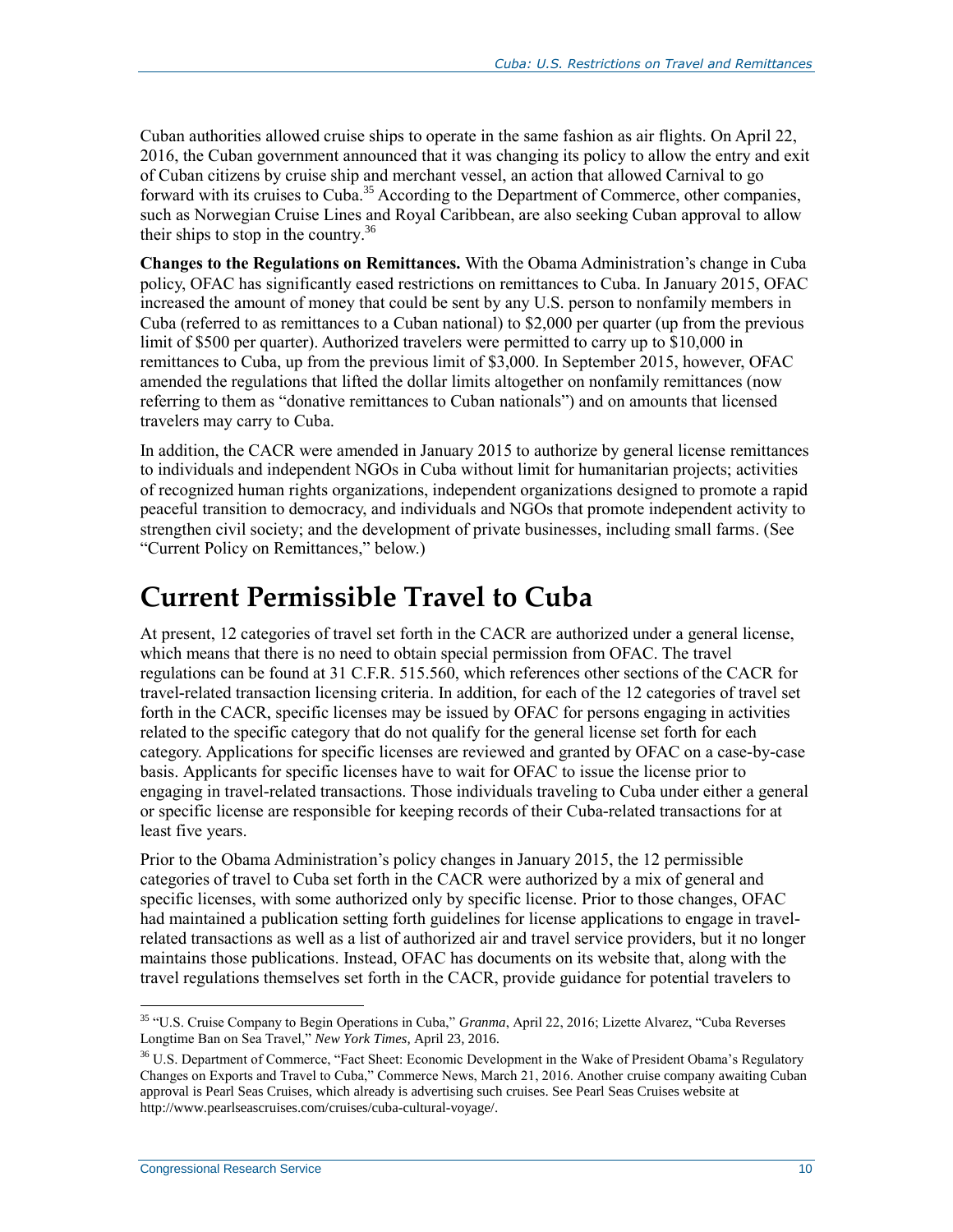Cuba.<sup>37</sup> Additional rounds of regulatory changes by OFAC in September 2015, January 2016, and March 2016 further eased the travel restrictions (see ["Easing of Restrictions in 2015](#page-9-0) and 2016," above).

The 12 categories of travel authorized by general license, and for which specific licenses may be issued, are the following:

- **Family Visits.** Persons subject to the jurisdiction of the United States and persons traveling with them who share a common dwelling as a family visiting a close relative who is a national of Cuba or a person ordinarily resident in Cuba, or visiting a close relative in Cuba or accompanying a close relative traveling to Cuba pursuant to authorizations for such travel as official government business, journalistic activity, professional research, certain educational activities, religious activities, humanitarian projects, or activities of private foundations or research or educational institutes (31 C.F.R. 515.561(a)). A close relative is defined as any individual related to the traveler by blood, marriage, or adoption who is no more than three generations removed from the traveler or from a common ancestor with the traveler (31 C.F.R. 515.339).
- **Official Government Business.** Employees, contractors, or grantees of the U.S. government, any foreign government, or any intergovernmental organization of which the United States is a member or holds observer status, who are on official business (31 C.F.R. 515.562).
- **Journalistic Activities.** A person involved in journalistic activities and is at least one of the following: regularly employed as a journalist by a news reporting organization; regularly employed as supporting broadcast or technical personnel; a freelance journalist with a record or previous journalistic experience working on a freelance journalistic project; or broadcast or technical personnel with a record of previous broadcast or technical experience who are supporting a freelance journalist working on a freelance project (31 C.F.R. 515.563).
- **Professional Research and Professional Meetings.** Professional research, provided that the purpose of the research directly relates to the traveler's profession, professional background, or area of expertise, including area of graduate-level full-time study; the traveler does not engage in recreational travel, tourist travel, travel in pursuit of a hobby, or research for personal satisfaction only; and the traveler's schedule does not include free time or recreation in excess of that consistent with a full-time schedule of professional research (31 C.F.R. 515.564).

Professional meetings and conferences, to attend or organize, provided that the purpose is not the promotion of tourism in Cuba. For attending such a meeting or conference, the purpose directly relates to the traveler's profession, professional background, or area of expertise, including area of graduate-level full-time study. For organizing such a meeting or conference on behalf of an entity, either the traveler's profession must be related to the organization of such meeting or conference, or the traveler must be an employee or contractor of an entity that is organizing the meeting or conference. The traveler cannot engage in recreational

<sup>37</sup> U.S. Department of the Treasury, OFAC, *Frequently Asked Questions Related to Cuba*, updated July 25, 2016, at http://www.treasury.gov/resource-center/sanctions/Programs/Documents/cuba\_faqs\_new.pdf, and *Guidance Regarding Travel Between the United States and Cuba*, updated January 26, 2016, at https://www.treasury.gov/resource-center/ sanctions/Programs/Documents/guidance\_cuba\_travel.pdf.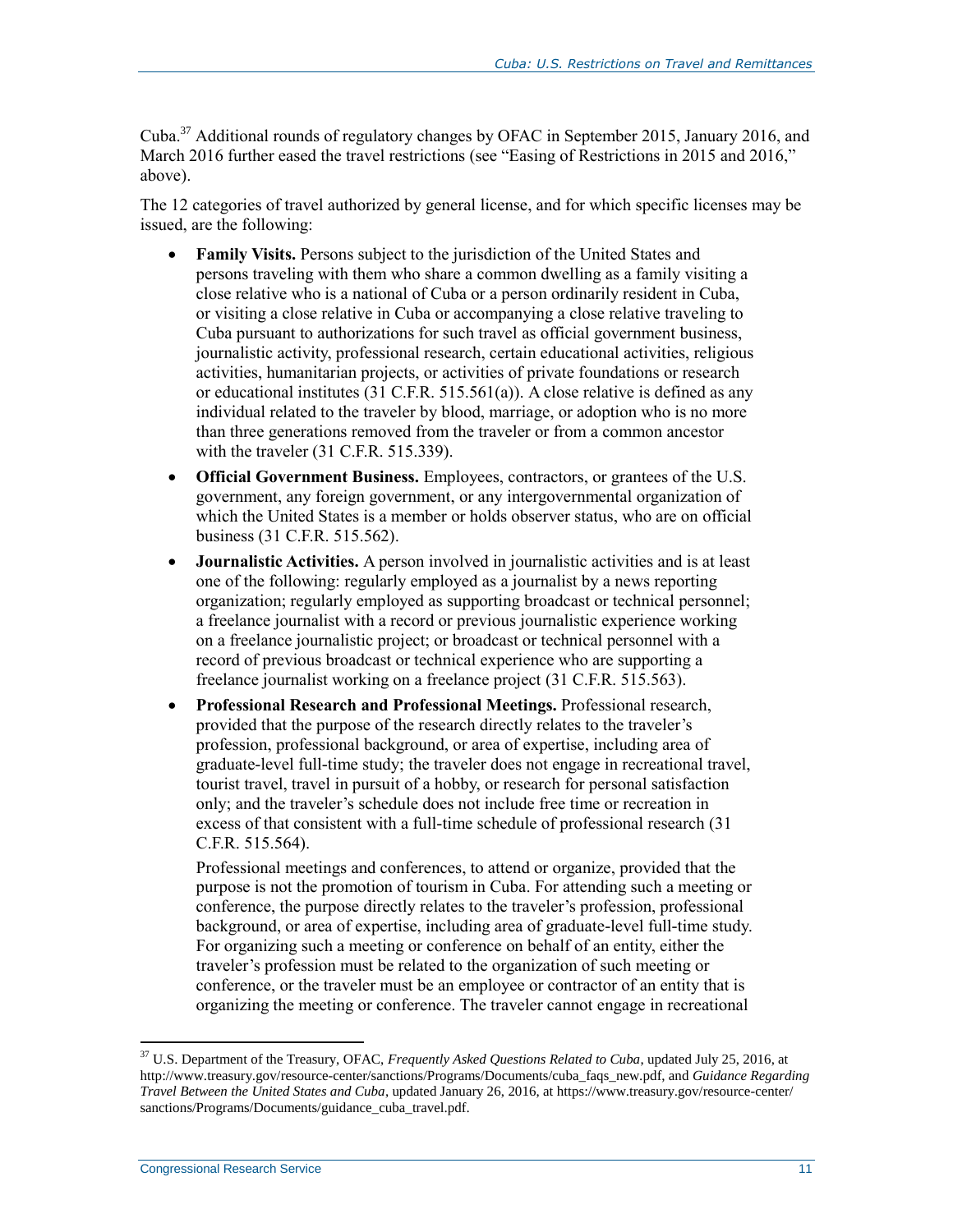travel, tourist travel, or travel in pursuit of a hobby. The traveler's schedule cannot include free time or recreation in excess of that consistent with a full-time schedule of attendance at, or organization of, professional meetings or conferences (31 C.F.R. 515.564).

 **Educational Activities, Including People-to-People Travel.** Persons subject to U.S. jurisdiction, including U.S. academic institutions and their faculty, staff, and students involved in (1) participation in a structured educational program in Cuba as part of a course offered for credit by a U.S. graduate or undergraduate degreegranting institution that is sponsoring the program; (2) noncommercial academic research in Cuba specifically related to Cuba for the purpose of obtaining an undergraduate or graduate degree; (3) participation in a formal course of study at a Cuban academic institution, provided the formal course of study in Cuba will be accepted for credit toward the student's graduate or undergraduate degree; (4) teaching at a Cuban academic institution related to an academic program at the Cuban institution, provided that the individual is regularly employed by a U.S. or other non-Cuban academic institution; (5) sponsorship of a Cuban scholar to teach or engage in other scholarly activity at the sponsoring U.S. academic institution; (6) educational exchanges sponsored by Cuban or U.S. secondary schools involving a formal course of study or a structured educational program offered by a secondary school or other academic institution and led by a teacher or other secondary school official; (7) sponsorship or co-sponsorship of noncommercial academic seminars, conferences, symposia, and workshops related to Cuba or global issues involving Cuba and attendance at such events by faculty, staff, and students of a participating U.S. academic institution; (8) establishment of academic exchanges and joint non-commercial academic research projects with universities or academic institutions in Cuba; (9) provision of standardized testing services to Cuban nationals, wherever located; (10) provision of Internet-based courses to Cuban nationals, wherever located, provided that the course content is at the undergraduate level or below; (11) provision of educational grants, scholarships, or awards to a Cuban national; (12) employees or contractors of sponsoring organizations for the educational activities described above; (13) facilitation by an organization or its staff of licensed educational activities in Cuba on behalf of U.S. academic institutions or secondary schools under certain conditions (31 C.F.R. 515.565).

People-to-People Travel. Travel directly incident to educational exchanges not involving academic study pursuant to a degree program. Such travel must be for the purpose of engaging in a full-time schedule of activities intended to enhance contact with the Cuban people, support civil society in Cuba, or promote the Cuban people's independence from Cuban authorities. The educational activities are to result in meaningful interaction between the traveler and individuals in Cuba and the predominant portion of the activities may not be with a prohibited official of the government of Cuba or the Cuban Communist Party. For such travel conducted under the auspices of an organization that sponsors such peopleto-people exchanges, an employee, paid consultant, or agent of the organization must accompany each group traveling to Cuba (31 C.F.R. 515.565).

 **Religious Activities.** Persons subject to U.S. jurisdiction, including religious organizations located in the United States and members and staff of such organizations engaged in a full-time program of religious activities (31 C.F.R. 515.566).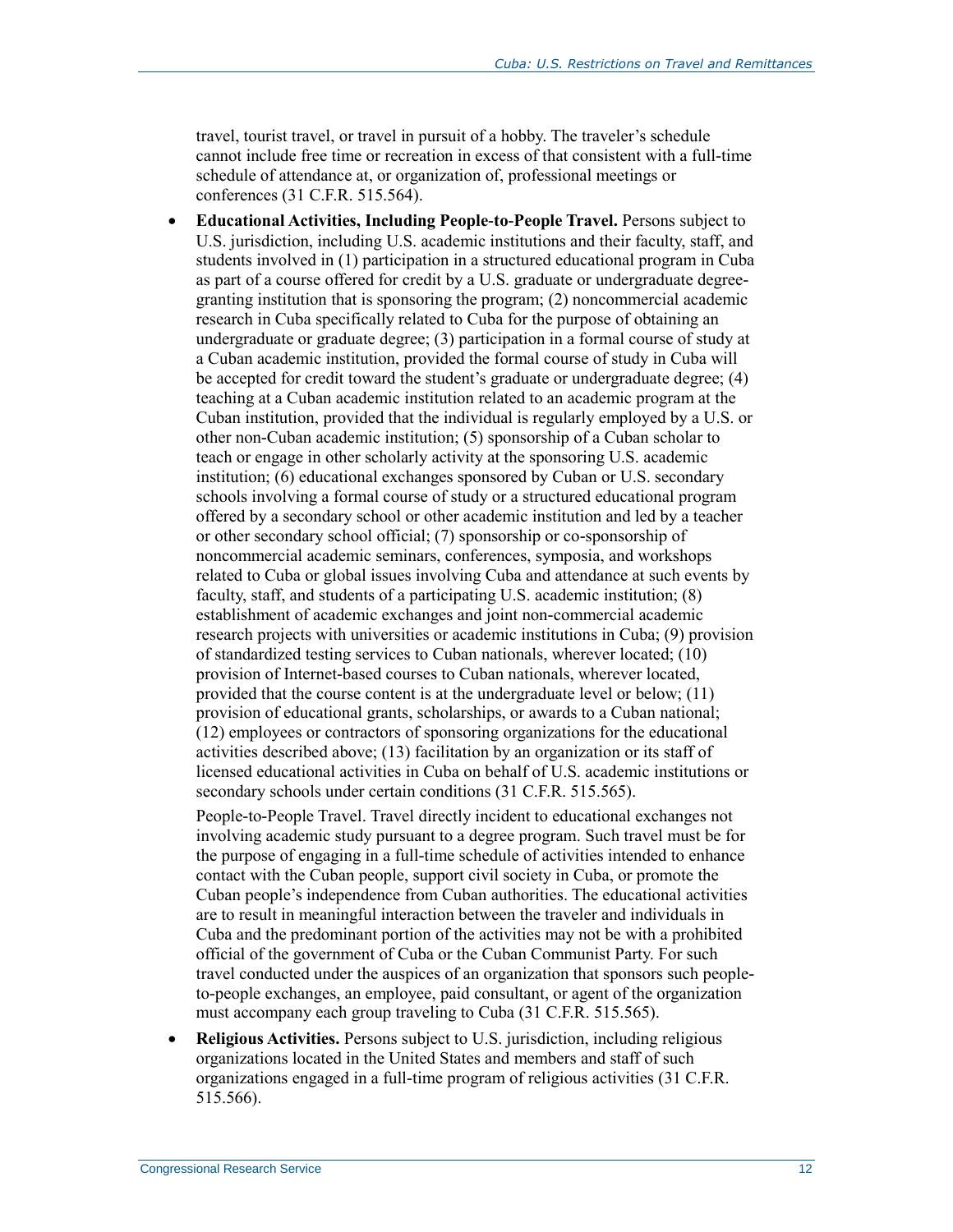**Public Performances, Clinics, Workshops, Athletic and Other Competitions, and Exhibitions.** Participation in amateur and semi-professional international sports federation competitions, provided that the athletic completion is held under the auspices of the international sports federation for the relevant sport; the U.S. participants are selected by the U.S. federation for the relevant sport; and the competition is open for attendance, and in relevant situations, participation by the Cuban public.

Participation in, or organization of, public performances, clinics, workshops, other athletic or non-athletic competitions, or exhibitions in Cuba, provided that the event is open for attendance, and in relevant situations, participation, by the Cuban public. (31 C.F.R. 515.567).

- **Support for the Cuban People.** Those traveling for activities in support of the Cuban people, provided that the activities are of recognized human rights organizations; independent organizations designed to promote a rapid, peaceful transition to democracy; or individuals and non-governmental organizations that promote independent activity intended to strengthen civil society in Cuba (31 C.F.R. 515.574).
- **Humanitarian Projects.** Those involved in the following humanitarian projects in Cuba that are designed to directly benefit the Cuban people: medical and health-related projects; construction projects intended to benefit legitimately independent civil society groups; disaster preparedness, relief, and response; historical preservation; environmental projects; projects involving formal or nonformal educational training, within Cuba or off-island, on entrepreneurship and business, civil education, journalism, advocacy and organizing, adult literacy, or vocational skills; community-based grassroots projects; projects suitable to the development of small-scale private enterprise; projects that are related to agricultural and rural development that promote independent activity; microfinancing projects; and projects to meet basic human needs (31 C.F.R. 515.575).
- **Activities of Private Foundations or Research or Educational Institutes.** Those involved in activities by private foundations or research or education institutes with an established interest in international relations to collect information related to Cuba for noncommercial purposes (31 C.F.R. 515.576).
- **Exportation, Importation, or Transmission of Information or Informational Materials.** Those involved in the exportation, importation, or transmission of informational materials, as defined (in 31 C.F.R. 515.332) as publications, films posters, phonograph records, photographs, microfilms, microfiche, tapes, compact disks, CD-ROMs, artworks, news wire feeds, and other informational and informational articles. Those involved in professional media or artistic productions of information or informational materials for exportation, importation, or transmission, including the filming or production of media programs (such as movies and television programs), the recording of music, and the creation of artworks in Cuba, provided that the traveler is regularly employed in or has demonstrated professional experience in a field relevant to such professional media or artistic productions (31 C.F.R. 515.545).
- **Export Transactions.** Those involved in activities directly incident to the conduct of market research, commercial marketing, sales or contract negotiation, accompanied delivery, installation, leasing or servicing in Cuba of items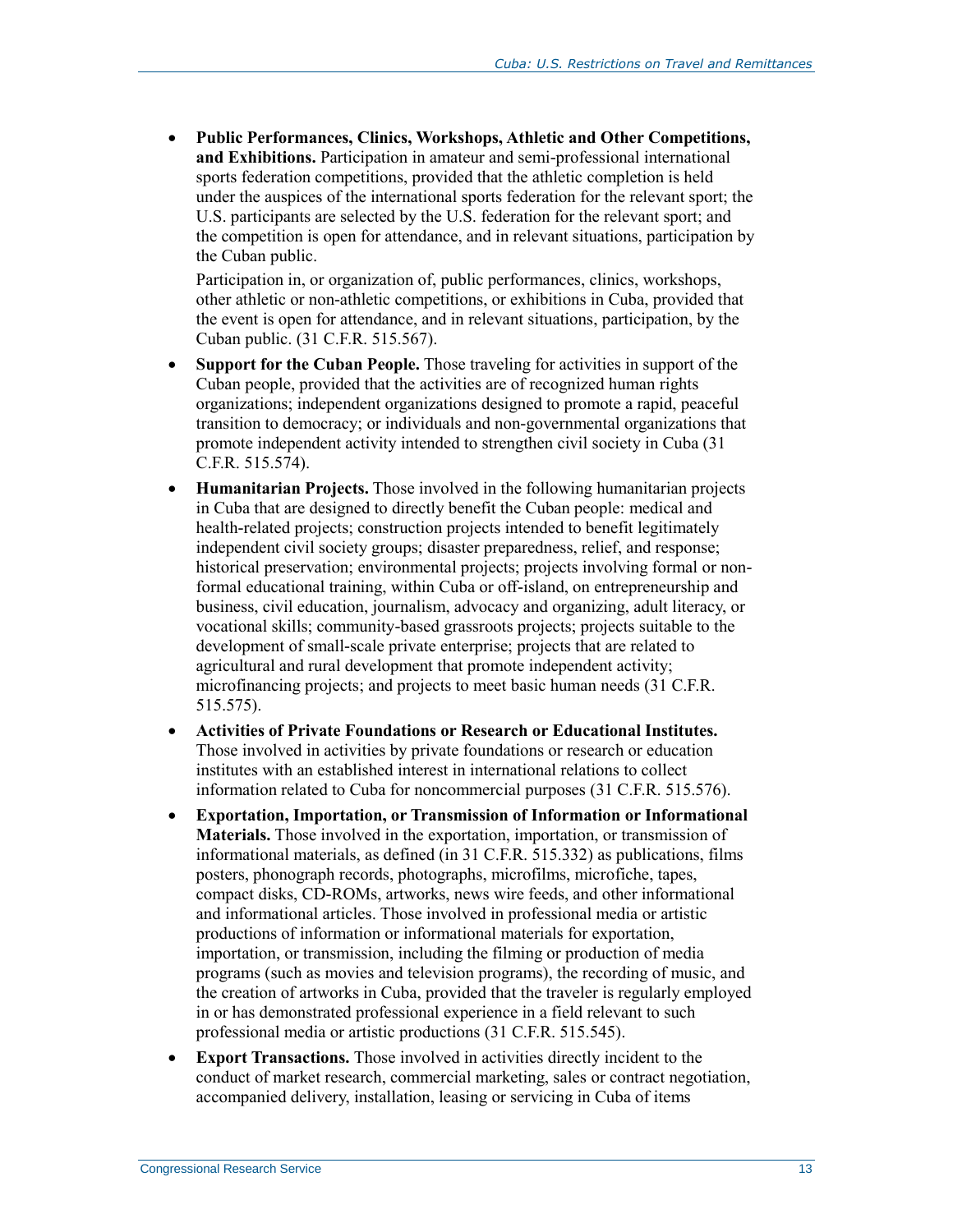consistent with the export or re-export licensing policy of the Department of Commerce (31 C.F.R. 515.533 and 31 C.F.R. 515.559).

The Cuban government publishes statistics on the number of travelers to Cuba from the United States, but not including Cuban-born U.S. citizens, who are excluded from such statistics because Cuba considers them nationals. According to the Cuban government, there were 161,233 American visitors in 2015, up from 91,254 in 2014, almost a 77% increase. Overall, the Cuban government reports that there were 3.5 million international visitors to Cuba in 2015, an increase of nearly 18% over 2014.<sup>38</sup> In the first three months of 2016, Cuba reported 71,815 American visitors, almost a 94% increase over the same period in 2015.<sup>39</sup>

The overall number of Americans traveling is much higher when including several hundred thousand Cuban Americans who visit each year. A State Department official estimated in July 2016 that some 700,000 U.S. visitors traveled to Cuba in 2015, the majority of whom were presumably Cuban Americans visiting family.<sup>40</sup>

# <span id="page-17-0"></span>**Current Policy on Remittances**

U.S. restrictions on remittances to Cuba have been regulated by the CACR and, just like restrictions on travel, have changed over time. Since 2009, the Obama Administration has significantly eased restrictions on remittances. In 2009, the President lifted all restrictions on family remittances. In 2011, the Administration restored a general license category for so-called nonfamily remittances (for up to \$500 per quarter) and created a general license for remittances to religious institutions in Cuba in support of religious activities.

In January 2015, as part of the President's policy shift on Cuba, OFAC increased the amount allowed for nonfamily remittances (referred to as periodic remittances to Cuban nationals) to \$2,000 per quarter; increased the amount of remittances that authorized travelers were permitted to carry to Cuba to \$10,000, up from the previous limit of \$3,000; and created a general license for certain remittances for humanitarian projects, support for the Cuban people, and support for the development of private businesses. In September 2015, OFAC removed the cap altogether on nonfamily remittances, referring to them in the amended regulations as "donative remittances to Cuban nationals." OFAC also removed the cap on the amount that licensed travelers may carry to Cuba.

Among the CACR's current provisions on remittances are the following:

 **Family Remittances.** Persons subject to the jurisdiction of the United States who are 18 years of age or older are authorized to send remittances to close relatives in Cuba (31 C.F.R. 515.570(a)). There is no limit on the amount or frequency of the remittances. As with the travel-related transactions, a close relative is defined as any individual related to the remitter by blood, marriage, or adoption who is no more than three generations removed from the remitter or from a common ancestor with the remitter (31 C.F.R. 515.339). The recipient of the remittances cannot be a prohibited official of

<sup>38</sup> Oficina Nacional de Estadística e Información, República de Cuba, *Anuario Estadístico de Cuba 2015, Turismo*, Edición 2016, at http://www.one.cu/aec2015/15%20Turismo.pdf.

<sup>39</sup> Oficina Nacional de Estadística e Información, República de Cuba, *Turismo Internacional Indicadores Seleccionados, Enero – Marzo de 2016*, June 2016, http://www.one.cu/publicaciones/06turismoycomercio/ indturismointernac/publicacionmar16.pdf.

<sup>&</sup>lt;sup>40</sup> U.S. Department of State, "Senior State Department Official on One Year of Re-established Diplomatic Relations with Cuba," July 20, 2016.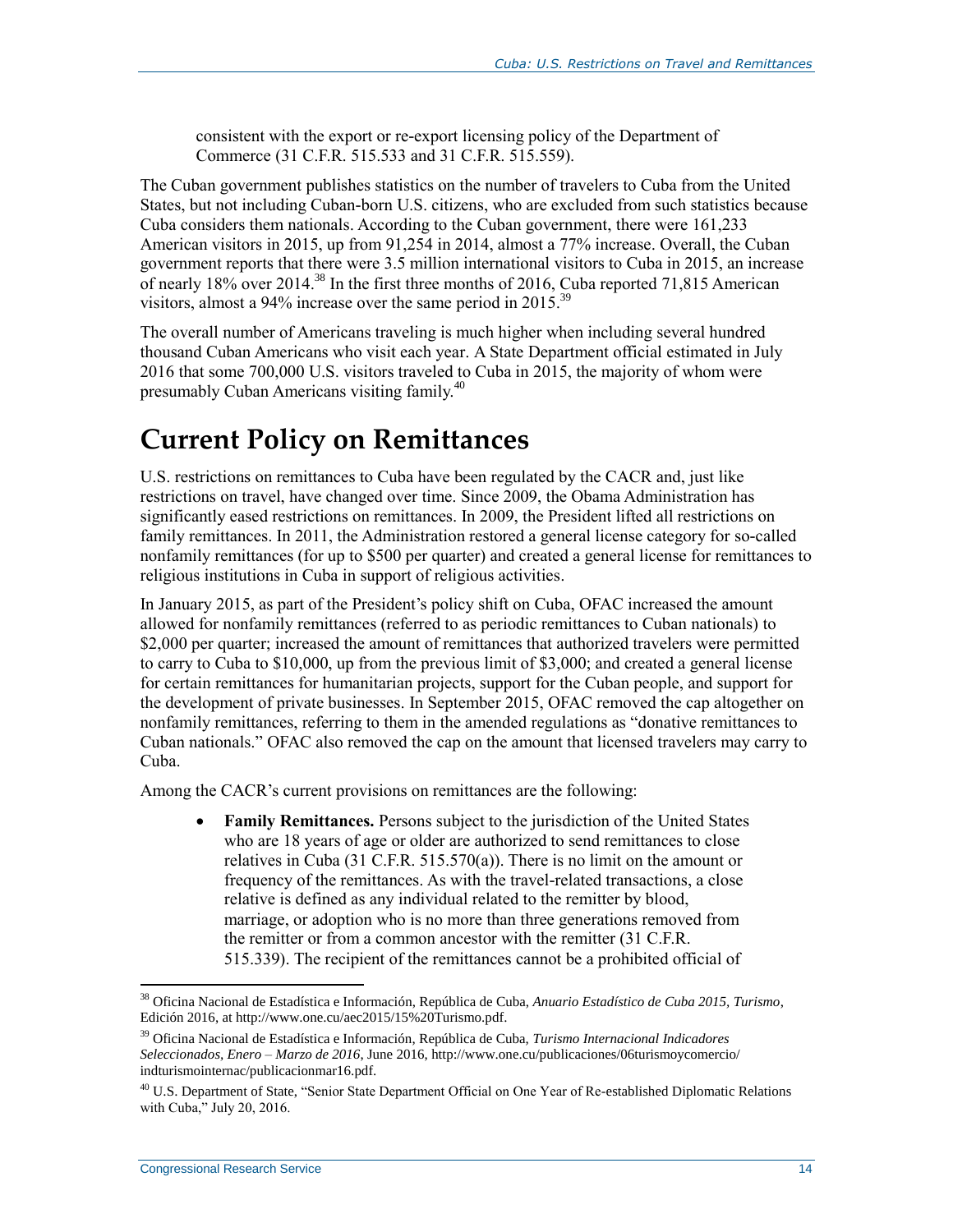the Cuban government (defined in 31 C.F.R. 515.337) or a prohibited member of the Cuban Communist Party (defined in 31 C.F.R. 515.338).

- **Donative Remittances to Cuban Nationals.** Persons subject to the jurisdiction of the United States are authorized to send periodic remittances (31 C.F.R. 515.570(b)), and there is no limit on the amount or frequency of the remittances. The recipient of the remittances cannot be a prohibited official of the Cuban government (defined in 31 C.F.R. 515.337) or a prohibited member of the Cuban Communist Party (defined in 31 C.F.R. 515.338).
- **Remittances to Religious Organizations.** Persons subject to the jurisdiction of the United States are authorized to send remittances to religious organizations in Cuba in support of religious activities (31 C.F.R. 515.570(c)).
- **Remittances to U.S. Students in Cuba.** Remittances are authorized to send to close relatives in Cuba who are students involved in licensed educational activities (31 C.F.R. 515.570(d)).
- **Emigration-Related Remittances.** Two one-time \$1,000 emigration-related remittances are authorized (31 C.F.R. 515.570(e)).
- **Remittances to Certain Individuals and Independent Nongovernmental Organizations in Cuba.** Persons subject to U.S. jurisdiction may send remittances to individuals and independent nongovernmental entities in Cuba, including pro-democracy groups and civil society groups, and to members of such organizations in order to support humanitarian projects designed to directly benefit the Cuban people; activities of recognized human rights organizations, independent organizations designed to promote a rapid, peaceful transition to democracy, and individuals and NGOs that promote independent activity intended to strengthen civil society in Cuba; and the development of private businesses, including small farms (31 C.F.R.  $515.570(g)(1)$ ).
- **Carrying of Remittances to Cuba.** Authorized travelers to Cuba may carry authorized remittances to Cuba (31 C.F.R. 515.560(c)(4)(i)), and no limit is indicated. Emigration-related remittances may not be carried to Cuba unless a U.S. immigration visa has been issued for the recipient and the licensed traveler can produce certain information regarding the recipient.

The State Department reports that remittances to Cuba amounted to some \$3 billion in 2015.<sup>41</sup> A February 2016 report by the Inter-American Dialogue had estimated remittances to Cuba at \$1.4 billion in  $2015.<sup>42</sup>$ 

# **Enforcement of Travel Restrictions: Civil Penalties**

Beginning in April 2003, OFAC began making available a regular listing of civil penalties enforcement information for its sanctions programs, including violations of the Cuba travel regulations.<sup>43</sup> According to a Treasury Department spokesman, the information was being made

<sup>&</sup>lt;sup>41</sup> U.S. Department of States, "U.S. Relations with Cuba," fact sheet, September 7, 2016.

 $42$  Manuel Orozco, Laura Porras, and Julia Yansara, "The Continued Growth of Family Remittances to Latin America and the Caribbean in 2015," Inter-American Dialogue, February 2016.

<sup>&</sup>lt;sup>43</sup> See OFAC's website for information on civil enforcement, at http://www.treasury.gov/resource-center/sanctions/ (continued...)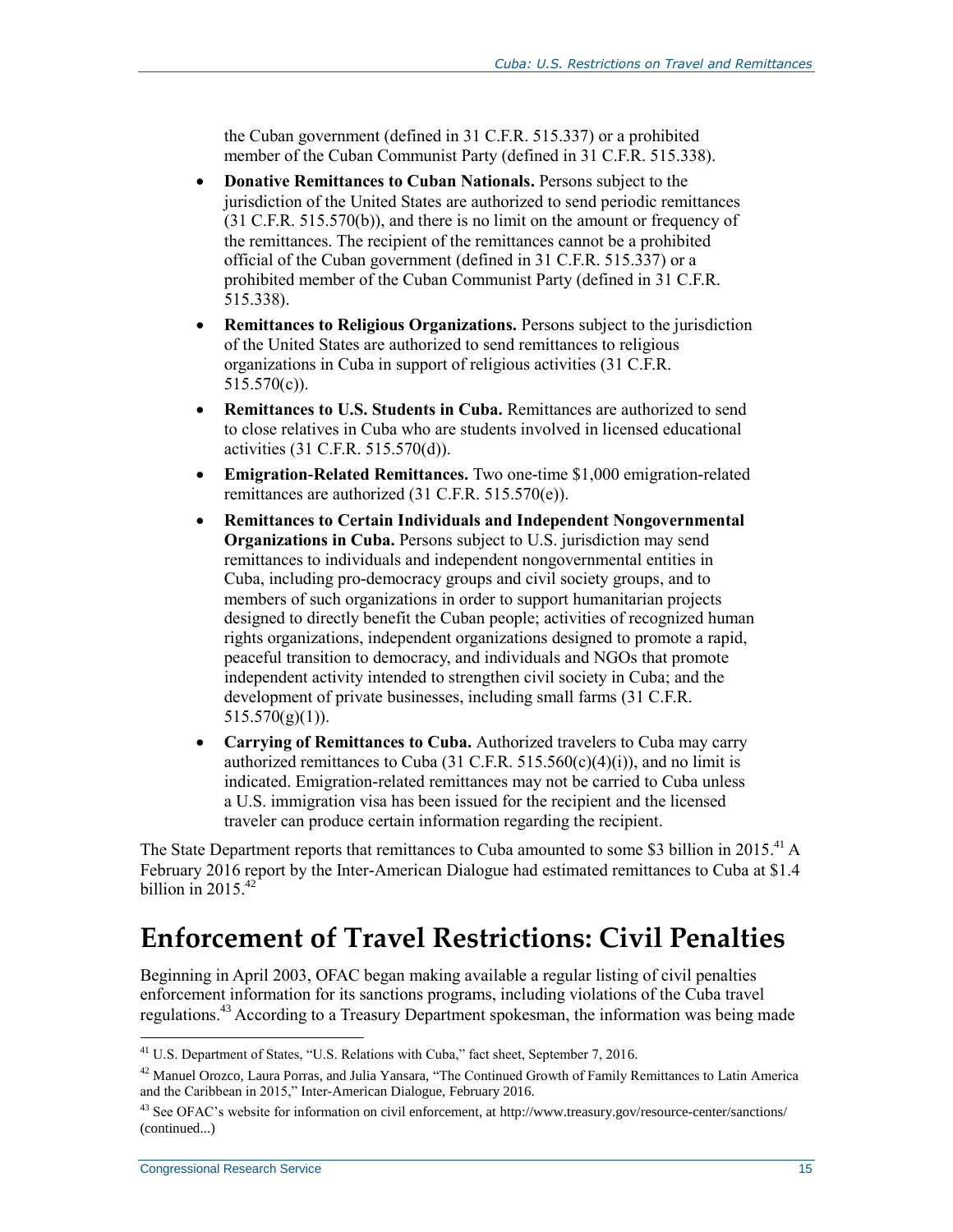available to make the process more transparent to the public. Under the Trading with the Enemy Act, the Secretary of the Treasury may impose civil fines up to \$65,000 per violation of the Cuban Assets Control Regulations.<sup>44</sup> According to OFAC, typical individual penalties have been much lower. Penalties against companies are generally much larger.

Since April 2003, enforcement actions for the Cuba travel regulations have included penalties against the following companies: Metso Minerals, Zim American Israeli Shipping Company, Playboy Enterprises, Omega World Travel, Mr. Travel, Havanatur & Travel Service, American Airlines, Cuba Paquetes, MRP Group Inc., Air Jamaica, Trek Tours (Rhode Island), Premiere Travel of Ohio, Hialeah Gardens Immigration Agency, Only Believe Ministries (Ohio), the Salvation Army (Texas Division), Beau Rivage Resorts Inc. (Mississippi), E & J Gallo Winery (California), the Four Oaks Foundation (New York), Pioneer Valley Travel (Massachusetts), the International Bicycle Fund (Washington State), Augsburg College (Minnesota), the U.S./Cuba Labor Exchange (Michigan), Coda International Tours Inc. (Florida), Travelocity.com (Texas), American Express Company (Mexico), Lakes Community Credit Union (Michigan), Sonida International (New York), Journey Corporation Travel Management (New York), RMO Inc. (Colorado), Tours International America (California), Aerovacations Inc. (California), Agoda Company (Thailand), Center for Cross Cultural Study Inc. (Massachusetts), Priceline.com (Connecticut), Magic USA Tours (Florida), Philips Electronics of North America Corporation (New York), First Incentive Travel (Florida), American Express Travel Related Services Company (New York), World Fuel Services Corporation (Florida), Weatherford International Ltd. and its subsidiaries and affiliates, CWT B.V. (Netherlands), Decolar.com Inc. (Argentina), American International Group, Inc. (New York), Red Bull North America Inc. (California), and Gil Tours Travel Inc. (Pennsylvania). Many other companies have received penalties for violating other aspects of the Cuba embargo regulations, including some that have been assessed multimillion dollar penalties.<sup>45</sup>

In July 2013, American Express Travel Related Services Inc. (TRS) agreed to pay \$5.2 million for violations of the travel regulations from December 2005 to November 2011, when it issued more than 14,000 tickets for travel between Cuba and countries other than the United States. OFAC maintained that TRS expressed "reckless disregard for the CACR" because of similar apparent violations in 1995 and 1996, the lack of oversight by its U.S. management of TRS's foreign offices, and the failure to implement effective mechanisms for detecting Cuba travel bookings until late 2010 after having informed OFAC in 1995 and 1996 that it would do so.<sup>46</sup> Cuba's Ministry of Foreign Affairs criticized the action as reflecting the "U.S. obsession of preventing American citizens from freely traveling to Cuba, at all costs."<sup>47</sup>

<sup>(...</sup>continued)

CivPen/Pages/civpen-index2.aspx.

<sup>&</sup>lt;sup>44</sup> U.S. Department of the Treasury, Office of Foreign Assets Control, "Economic Sanctions Enforcement Guidelines," 74 *Federal Register* 57593-57608, November 9, 2009.

<sup>&</sup>lt;sup>45</sup> For example, ING Bank, N.V. of the Netherlands reached a \$619-million settlement with OFAC in June 2012 for violating U.S. sanction regimes against Cuba, Iran, Burma, Sudan, and Libya. The Cuban sanctions violations accounted for the majority of the bank's settlement. See U.S. Department of the Treasury, Office of Foreign Assets Control, "Enforcement Information for June 12, 2012." In another example, in June 2014, the French bank BNP Paribas, SA (BNPP) agreed to plead guilty for violating U.S. sanctions against Sudan, Iran, and Cuba by processing financial transactions involving those countries through the U.S. financial system. The company agreed to pay \$8.97 billion in penalties, a record U.S fine. See U.S. Department of Justice, "BNP Paribas Agrees to Plead Guilty and to Pay \$8.9 Billion for Illegally Processing Financial Transactions for Countries Subject to U.S. Economic Sanctions," press release, June 30, 2014.

<sup>&</sup>lt;sup>46</sup> U.S. Department of the Treasury, Office of Foreign Assets Control, "Enforcement Information for July 22, 2013." <sup>47</sup> "Cuba Denounces Reinforcement of U.S. Blockade," *BBC Monitoring Americas*, July 31, 2013.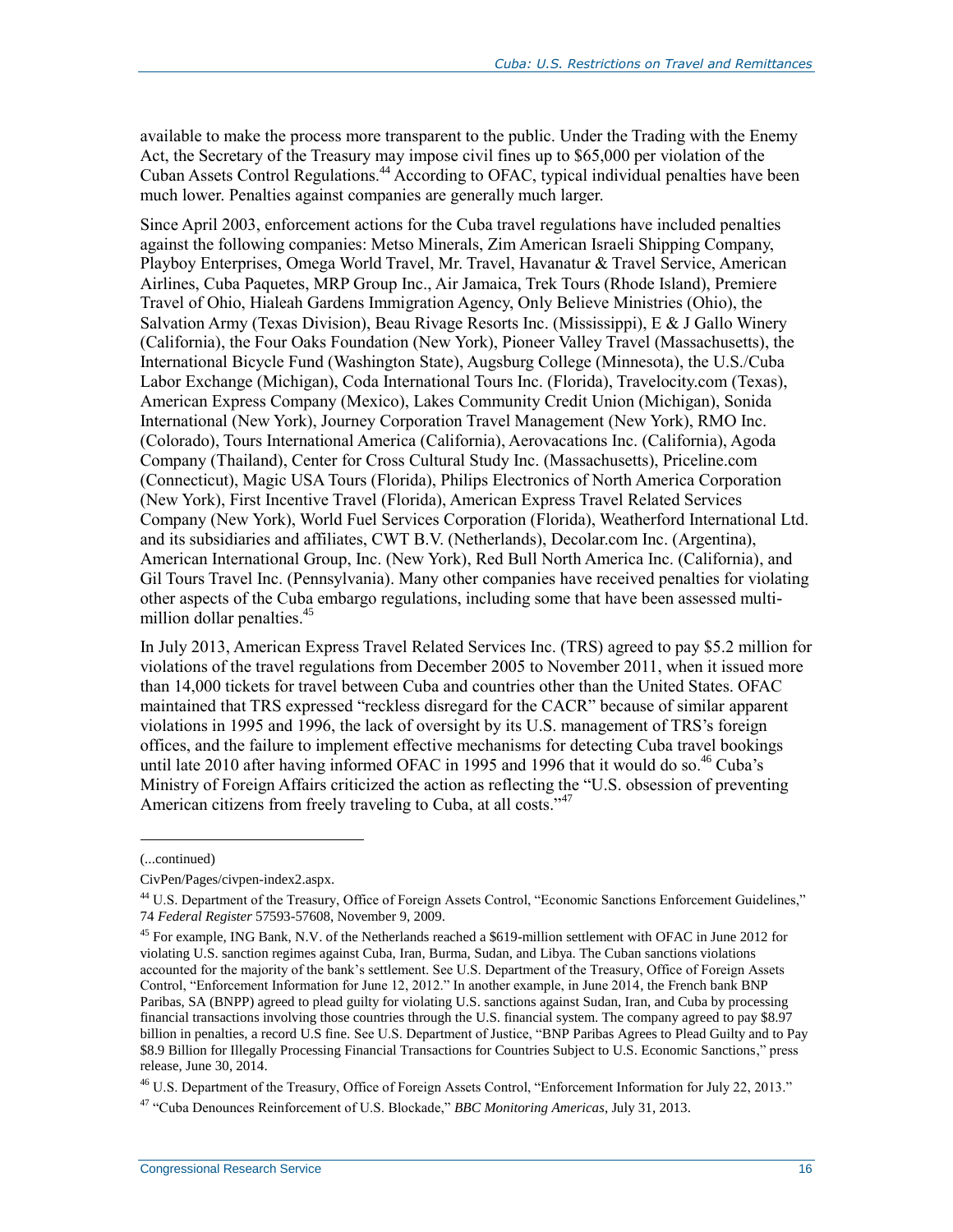In addition to civil penalties against companies, OFAC in the past has sanctioned individuals for violating various restrictions under the CACR, including the travel restrictions. According to OFAC's listing of civil enforcement actions on its website, from 2004 to 2005, over 800 individuals had civil penalties assessed or reached informal settlements for alleged violations of the CACR. The individuals either were assessed a penalty or reached an informal settlement for violations of the Cuba regulations (not just travel-related restrictions) with almost \$1.1 million in penalties. Since 2006, however, after backlogged cases were resolved, the number of individuals penalized by OFAC fell considerably. Less than 100 individuals have been penalized since 2006, with 21 in 2006, 17 in 2007, 32 in 2008, 3 in 2009, and 1 in 2010; since 2011, OFAC has not reported any individuals being penalized for violations of the CACR.

# **Debate on Lifting Remaining Travel Restrictions**

With President Obama's action significantly easing restrictions on those categories of travel set forth in the CACR, attention turned to debate on whether to lift remaining restrictions on travel to Cuba. As noted above, this would require congressional action amending or repealing the LIBERTAD Act, which codified the embargo and linked its termination to the fulfillment of certain democratic conditions in Cuba. It also would require congressional action amending or repealing a provision in the Trade Sanctions Reform and Export Enhancement Act of 2000 (TSRA) that prohibits travel to Cuba for tourist activities. As noted above, it is unclear at this juncture what action the incoming Trump Administration might take regarding U.S. restrictions on travel and remittances, but during the campaign President-elect Trump said that he could reverse the Obama Administration's Cuba policy unless Cuba took action to improve political freedom. As noted below, several legislative initiatives were introduced in the  $114<sup>th</sup>$  Congress to lift all restrictions on travel, whereas others would attempt to roll back or prevent the Administration from easing such restrictions. (See ["Legislative Initiatives in the 114th](#page-22-0) Congress," below.)

**Arguments for Lifting the Travel Restrictions.** Those who argue in favor of lifting remaining travel restrictions contend that the restrictions hinder U.S. efforts to influence political and economic conditions in Cuba. They maintain that the best way to realize change in Cuba is to lift restrictions altogether, allowing a flood of U.S. citizens to travel and engage in conversations with average Cubans. They point to the influence of person-to-person contact in Russia and Eastern European nations, which they argue ultimately helped lead to the fall of communism in the Soviet bloc. They maintain that restricting travel by ordinary Americans prevents interaction and information exchanges with ordinary Cubans, exchanges that can help break down the Cuban government's tight control and manipulation of news.

Another argument made by those who want to lift all travel restrictions is that the restrictions abridge the rights of ordinary Americans to travel. They contend that such restrictions subvert the first amendment right of free speech and maintain that the U.S. government should not limit the categories of travelers who can visit Cuba or subject them to record keeping.

Those in favor of lifting the travel restrictions also argue that U.S. citizens can travel to other communist or authoritarian governments around the world, such as the People's Republic of China, Vietnam, and Iran. They point out that Americans could travel to the Soviet Union before its breakup. In addition, they point to widespread public support for unrestricted travel by all Americans.<sup>48</sup>

 $^{48}$  For example, a February 2014 poll by the Atlantic Council found that 61% of respondents nationwide (and 67% of respondents in Florida) supported removing all restrictions on travel to Cuba. See Atlantic Council, Adrienne Arsht (continued...)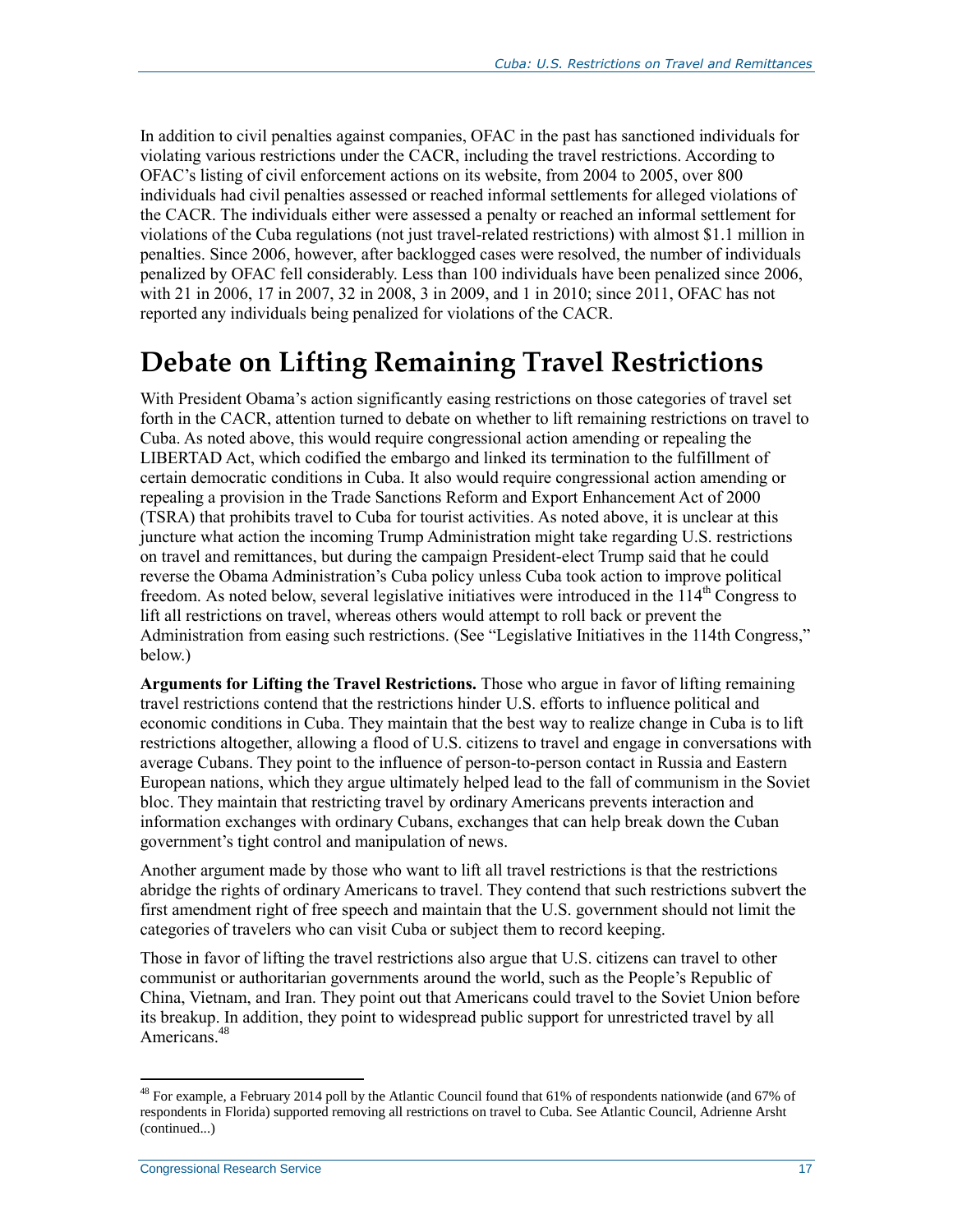Finally, some supporters of lifting the travel restrictions argue that the U.S. economy would benefit from increased demand for air and cruise travel, which reportedly would expand U.S. economic output, and from increased U.S. agricultural exports to Cuba. The U.S. International Trade Commission (USITC) produced a study in 2007 (updated in 2009) examining the effects of lifting U.S. restrictions on travel to Cuba and restrictions on U.S. government financing for agricultural exports to Cuba on the level of U.S. agricultural sales to Cuba. The USITC 2009 update found that the U.S. share of Cuba's agricultural imports would have increased significantly absent the financing and travel restrictions.<sup>49</sup> The USITC completed another study in March 2016 on the effects of U.S. restrictions on trade with and travel to Cuba, which maintained that the ban on U.S. tourist travel to Cuba has limited Cuban demand for U.S.-sourced food products. Easing restrictions on tourist travel, according to the report, would increase demand for high-value food products from the United States and for other high-quality U.S. products and established brands.<sup>50</sup>

**Arguments for Maintaining the Travel Restrictions.** Those favoring the continuation of restrictions on travel to Cuba point out that there are already significant provisions in U.S. law permitting Americans to travel there for legitimate reasons that support the Cuban people and not the Cuban government. They point out that thousands of Americans travel to Cuba legally under the various provisions of the Cuban embargo regulations, and that now Cuban Americans may visit close relatives without restrictions. Other categories of travel allowed include students, journalists, researchers, artists, musicians, and athletes.

Another argument made for maintaining restrictions on travel to Cuba is that lifting them entirely would open the floodgates to American tourist travel that would support Raúl Castro's rule by providing his government with millions in tourist receipts. Advocates of restricting travel oppose any loosening that could prolong the regime by propping it up with increased income. In contrast to those supporting tourist travel, they believe that continued travel restrictions will help influence Cuba's policy. They argue that since the collapse of the Soviet Union and the loss of Soviet subsidies to Cuba, the travel and embargo regulations have contributed to the Cuban government's decision to cut the military's size and budget and to introduce economic reforms. Lifting travel restrictions, they argue, would eliminate the U.S. leverage on Cuba to enact further reforms and to improve the human rights situation.

Those favoring the maintenance of travel restrictions argue that the reality of the human rights situation dispels the notion that American tourists would be engaging in exchanges with ordinary Cubans. They maintain that the thousands of European, Canadian, and other tourists who travel to Cuba each year largely stay in tourist hotels and have no discernible effect on the human rights situation in Cuba.

<sup>(...</sup>continued)

Latin American Center, *US-Cuba, A New Public Survey Supports Policy Change*, February 11, 2014, at http://www.atlanticcouncil.org/publications/reports/us-cuba-a-new-public-survey-supports-policy-change.

<sup>49</sup> USITC, *U.S. Agricultural Sales to Cuba: Certain Economic Effects of U.S. Restrictions*, USITC Publication 3932, July 2007, at http://www.usitc.gov/publications/332/pub3932.pdf; USITC, *U.S. Agricultural Sales to Cuba: Certain Economic Effects of U.S. Restrictions, An Update*, Office of Industries Working Paper, by Jonathan R. Coleman, no. ID-22, June 2009, at http://www.usitc.gov/publications/332/ID-22.pdf.

<sup>50</sup> USITC, *Overview of Cuban Imports of Goods and Services and Effects of U.S. Restrictions,* USITC Publication 4597, March 2016, at https://www.usitc.gov/sites/default/files/publications/332/pub4597\_0.pdf.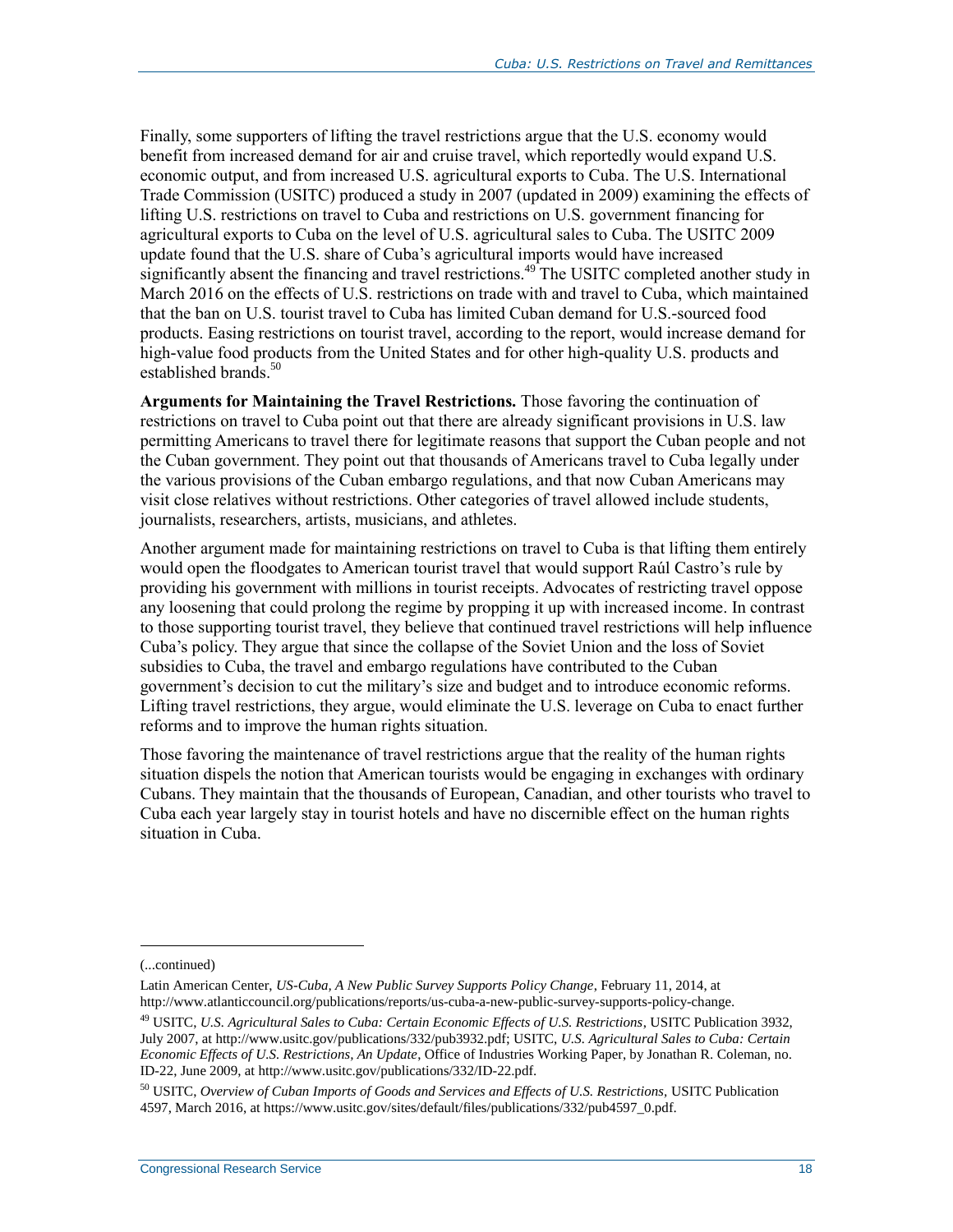# <span id="page-22-0"></span>**Legislative Initiatives in the 114th Congress**

Several legislative initiatives introduced in the 114<sup>th</sup> Congress would lift remaining restrictions on travel and remittances. Three bills would lift the overall embargo, H.R. 274 (Rush), H.R. 403 (Rangel), and H.R. 735 (Serrano), including restrictions on travel and remittances. One bill, H.R. 635 (Rangel), would facilitate the export of U.S. agricultural and medical exports to Cuba and lift travel restrictions. Three bills would focus solely on prohibiting restrictions on travel to Cuba: H.R. 634 (Rangel), H.R. 664 (Sanford), and S. 299 (Flake). S. 2990 (Collins) would permit the provision of services to foreign air carriers en route to or from Cuba. (OFAC subsequently issued a license in July 2016 to Bangor International Airport to provide services to such flights.)

In contrast, two other introduced bills, S. 1388 (Vitter) and H.R. 2466 (Rooney), would require the President to submit a plan for resolving all outstanding claims relating to property confiscated by the government of Cuba before taking action to ease restrictions on travel to or trade with Cuba. Two other similar bills, H.R. 5728 (Katko) and S. 3289 (Rubio), would prohibit scheduled passenger air transportation between the United States and Cuba until a study has been completed regarding Cuba's airport security and agreements have been reached with Cuba allowing the U.S. Federal Air Marshal Service to conduct missions on regularly scheduled flights and providing TSA inspectors access to all areas of last-point-of-departure airports in Cuba for security assessments. (As noted above, Cuba and the United States reached an agreement in late September 2016 that will allow Federal Air Marshals on board regularly scheduled flights to and from Cuba.)

Efforts to ease and tighten travel restrictions played out in the FY2016 appropriations process, but ultimately no such provisions were included in the FY2016 omnibus appropriations measure (P.L. 114-113). The Senate Appropriations Committee-approved version of the FY2016 Financial Services appropriation bill, S. 1910, had a provision that would have lifted restrictions on travel to Cuba. In contrast, House-passed H.R. 2577, the FY2016 House Transportation, Housing, and Urban Development appropriations bill, had two Cuba provisions that would have affected the Administration's efforts to increase travel to and from Cuba by impeding the establishment of regularly scheduled air service and passenger ferry service. In addition, the House Appropriations Committee-approved FY2016 Financial Services appropriations bill, H.R. 2995, had a broader provision that would have prevented people-to-people educational travel.

To date in the FY2017 appropriations process, there are contrasting provisions on travel in the House and Senate versions of the Financial Services appropriations measure. In the House Financial Services appropriations bill, H.R. 5485 (H.Rept. 114-624), as approved by the House on July 7, 2016, Section 132 would prohibit funding that licenses, facilitates, or otherwise allows people-to-people travel. The measure would have a significant impact on the expansion of U.S. travel to Cuba that has occurred in recent years, including the recently begun cruise ship travel to Cuba. Another provision in the House bill, Section 134, would prohibit funding to approve, license, facilitate, authorize, or otherwise allow any financial transaction with an entity controlled, in whole or in part, by the Cuban military or intelligence service or any officer or immediate family member thereof. This provision could have a significant effect on U.S. travel to Cuba because the Cuban military has an important role in hotel and other travel services in the country.

In the Senate Appropriations Committee's version of the FY2017 Financial Services appropriations measure, S. 3067 (S.Rept. 114-280), Section 635 would prohibit funding in the act or in any act to implement any law, regulation, or policy that restricts travel to Cuba. The provision would have the effect of lifting all restrictions on travel to Cuba. Another provision in the Senate bill, Section 637, would prohibit funds in the act or in any act from being used to implement any law, regulation, or policy that prohibits the provision of technical services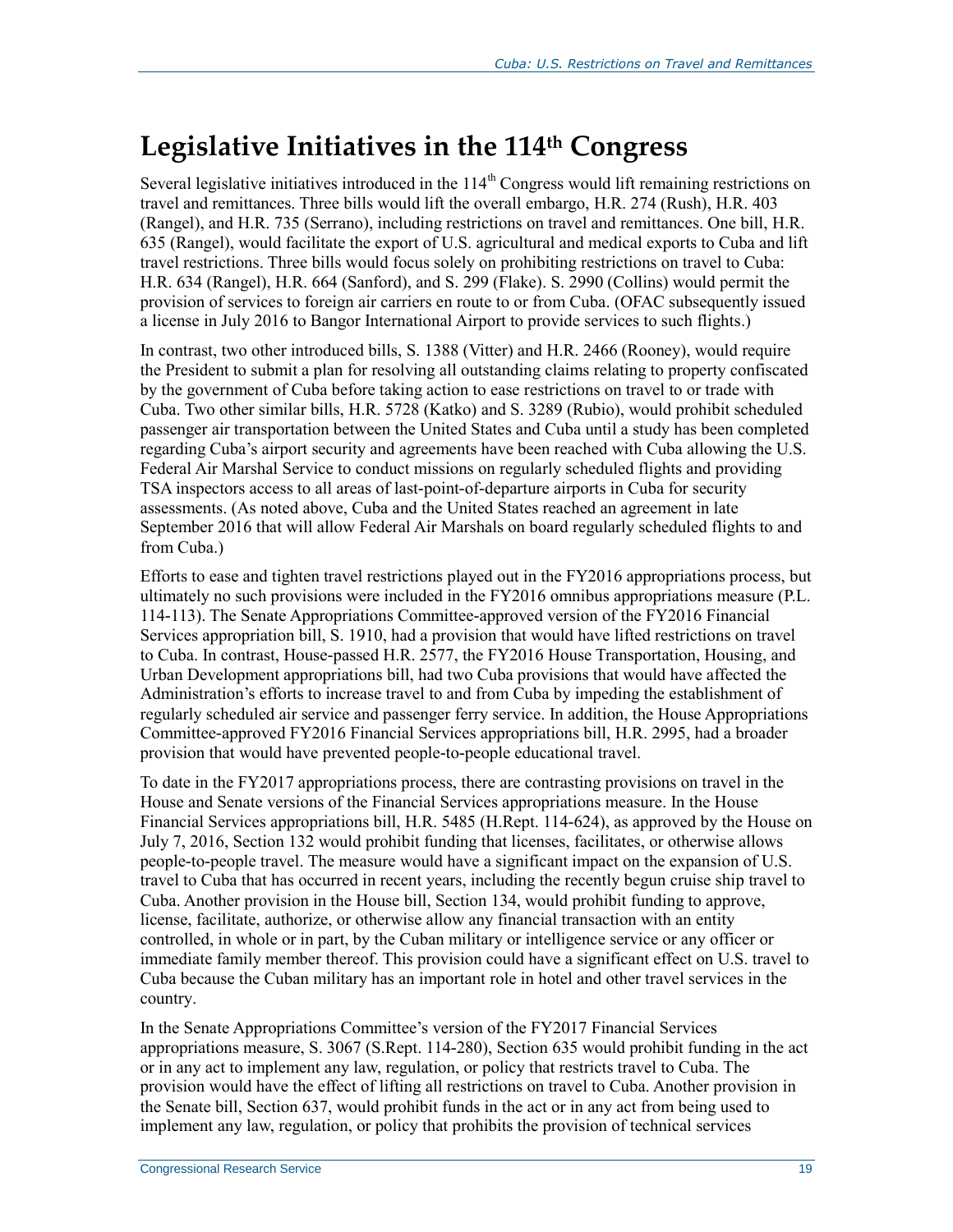otherwise permitted under an international air transportation agreement in the United States for an aircraft of a foreign carrier that is en route to or from Cuba based on the restrictions set forth in the Cuban Assets Control Regulations.

For background on legislative action and initiatives related to the travel restrictions from the 106<sup>th</sup> through the 113th Congress (1999-2014), see **[Appendix B](#page-30-0)**. For more comprehensive information on legislative initiatives on Cuba in the 114<sup>th</sup> Congress, see CRS Report R43926, *Cuba: Issues for the 114th Congress*.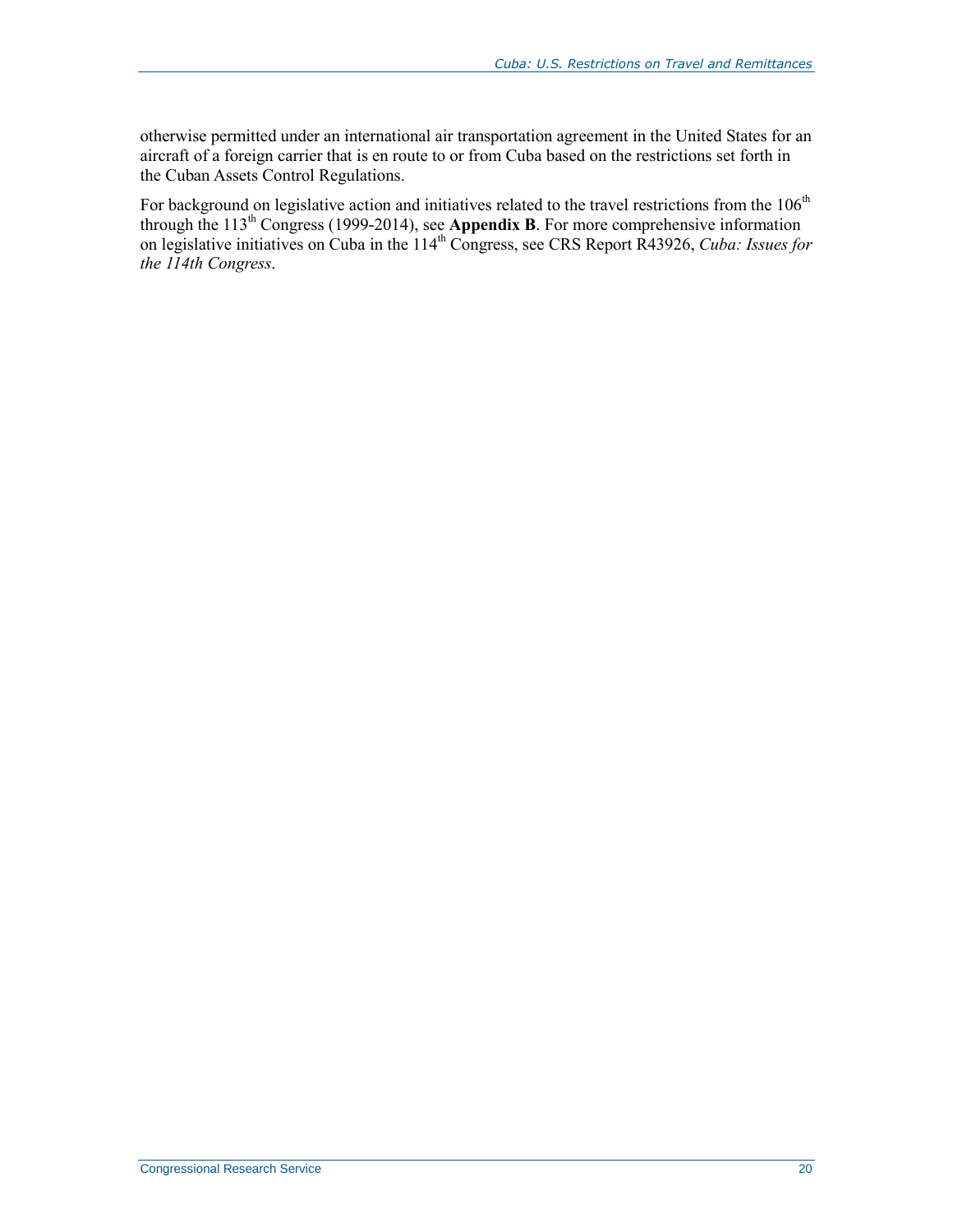# <span id="page-24-0"></span>**Appendix A. Chronology of Cuba Travel Restrictions, 1962-2016**

**1962/1963**—In February 1962, President Kennedy imposed a trade embargo on Cuba because of the Castro government's ties to the Soviet Union. Pursuant to the President's directive, the Department of the Treasury's Office of Foreign Assets Control (OFAC) issued the Cuban Import Regulations. On July 9, 1963, OFAC issued a more comprehensive set of prohibitions, the Cuban Assets Control Regulations, which effectively banned travel by prohibiting any transactions with Cuba.

**1977**—In March, the Carter Administration announced the lifting of restrictions on U.S. travel to Cuba that had been in place since the early 1960s. The Carter Administration lifted the travel ban by issuing a general license for travel-related transactions for those visiting Cuba. Direct flights were also allowed.

**1982**—In April, the Reagan Administration reimposed restrictions on travel to Cuba, although it allowed for certain categories of travel, including travel by U.S. government officials, employees of news or filmmaking organizations, persons engaging in professional research, or persons visiting their close relatives. It did not allow for ordinary tourist or business travel that had been allowed since the Carter Administration's 1977 action.

**1984**—On June 28, the Supreme Court, in a 5-4 decision in the case of *Regan v. Wald*, rejected a challenge to the ban on travel to Cuba and asserted the executive branch's right to impose travel restrictions for national security reasons.

**1993**—The Clinton Administration, in June 1993, slightly amended restrictions on U.S. travel to Cuba. Two additional categories of travel were allowed: travel to Cuba "for clearly defined educational or religious activities" and travel "for activities of recognized human rights organizations." In both categories, travelers were required to apply for a specific license from OFAC.

**1994**—In August, President Clinton announced several measures against the Cuban government in response to an escalation in the number of Cubans fleeing to the United States. Among these measures, the Administration tightened travel restrictions by prohibiting family visits under a general license and allowing specific licenses for family visits only "when extreme hardship is demonstrated in cases involving extreme humanitarian need," such as terminal illness or severe medical emergency. Such visits required a specific license from OFAC. In addition, professional researchers were required to apply for a specific license, whereas since 1982 they had been able to travel freely under a general license (*Federal Register*, August 30, 1994, pp. 44884-44886).

**1995**—In October, President Clinton announced measures to ease some U.S. restrictions on travel and other activities with Cuba, with the overall objective of promoting democracy and the free flow of ideas. The new measures included authorizing general licenses for transactions relating to travel to Cuba for Cuban Americans making yearly visits to close relatives in "circumstances that demonstrate extreme humanitarian need." This reversed the August 1994 action that required specific licenses. However, those traveling for this purpose more than once in a 12-month period would need to apply to OFAC for a specific license. In addition, the new measures allowed for specific licenses for freelance journalists traveling to Cuba (*Federal Register*, October 20, 1995, pp. 54194-54198).

**1996**—On February 26, following the shootdown of two U.S. civilian planes two days earlier by Cuban fighter jets, President Clinton took several measures against Cuba, including the indefinite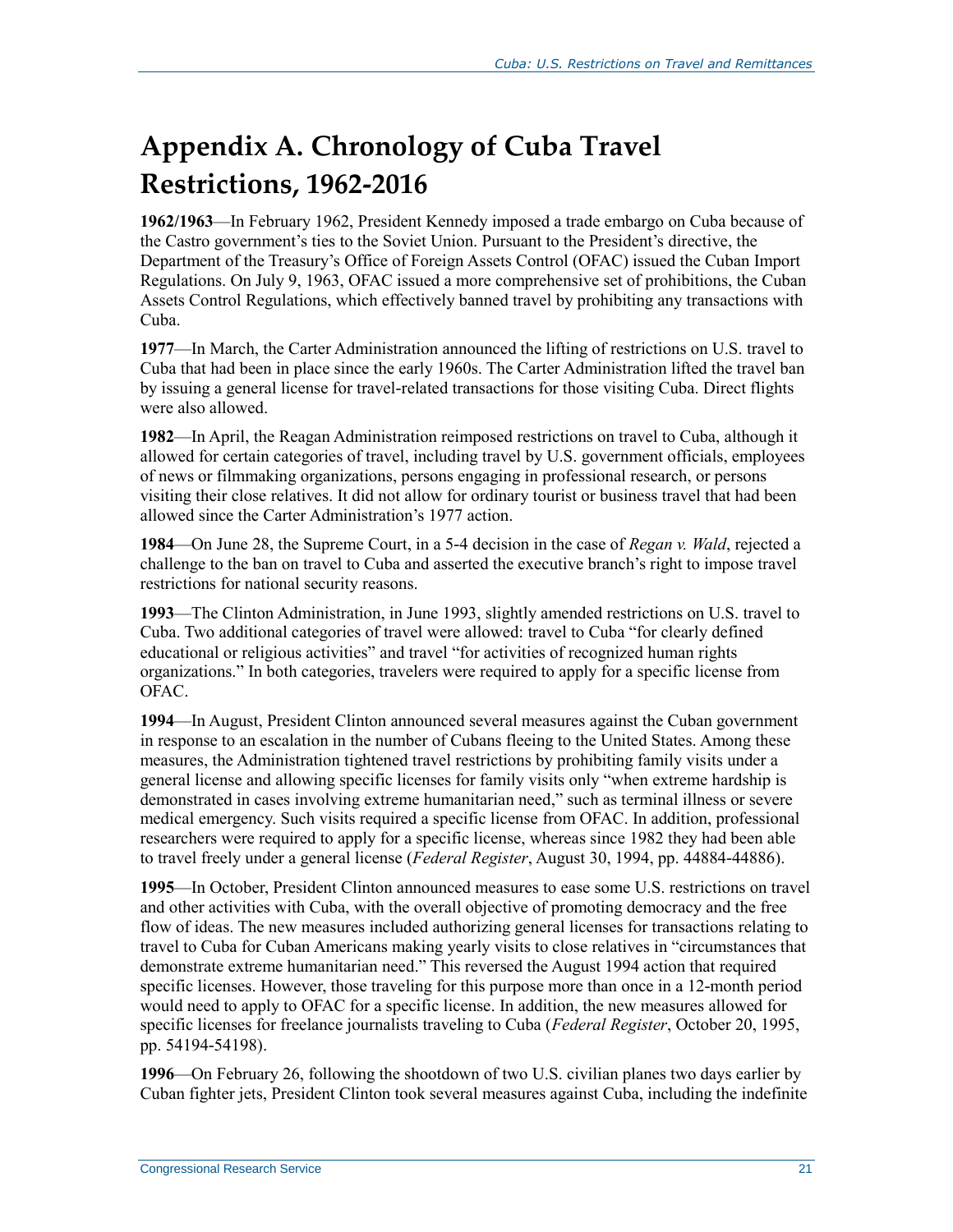suspension of charter flights between Cuba and the United States. Qualified licensed travelers could go to Cuba, provided their flights were routed through third countries.

**1998**—On March 20, following Pope John Paul II's January trip to Cuba, President Clinton announced several changes in U.S. policy toward Cuba, including the resumption of licensing for direct charter flights to Cuba. On July 2, OFAC issued licenses to nine air charter companies to provide direct passenger flights from Miami International Airport to Havana's José Martí International Airport.

**1999**—On January 5, President Clinton announced several measures to support the Cuban people that were intended to augment changes implemented in March 1998. Among the measures introduced was the expansion of direct passenger charter flights from additional U.S. cities other than Miami. In August, the State Department announced that direct flights to Cuba would be allowed from New York and Los Angeles. In addition, President Clinton also announced in January 1999 that measures would be taken to increase people-to-people exchanges. As a result, on May 13, 1999, OFAC issued a number of changes to the Cuba embargo regulations that effectively loosened restrictions on certain categories of travelers to Cuba. Travel for professional research became possible under a general license, and travel for a wide range of educational, religious, sports competition, and other activities became possible with specific licenses authorized by OFAC on a case-by-case basis. In addition, those traveling to Cuba to visit a close family member under either a general or specific license only needed to "demonstrate humanitarian need," as opposed to "extreme humanitarian need" that had been required since 1995 (*Federal Register*, May 13, 1999, pp. 25808-25820).

**2000**—In October, Congress approved and the President signed the Trade Sanctions Reform and Export Enhancement Act of 2000 (TSRA; Title IX of P.L. 106-387), which included a provision that prohibited travel-related transactions for "tourist activities," which as set forth in Section 910(b)(2) of the act are defined as any activity not authorized or referenced in the existing travel regulations (31 C.F.R. 515.560, paragraphs (1) through (12)).

**2001**—On July 12, OFAC published regulations pursuant to the provisions of TSRA that prohibited travel-related transactions for "tourist activities" (*Federal Register*, July 12, 2001, pp. 36683-36688). On July 13, 2001, President Bush announced that he had asked the Treasury Department to enhance and expand the capabilities of OFAC to prevent, among other things, "unlicensed and excessive travel."

**2003**—On January 29, OFAC published proposed enforcement guidelines (as an appendix to 31C.F.R. Part 501) for all its economic sanctions programs and additional guidelines (as an appendix to 31 C.F.R. Part 515) for the Cuba sanctions program. The general guidelines provided a procedural framework for OFAC's enforcement of economic sanctions, while the Cuba-specific guidelines consist of penalties for different embargo violations (*Federal Register*, January 29, 2003, pp. 4422-4429).

On March 24, 2003, OFAC announced that the Cuba travel regulations were being amended to ease travel to Cuba for those visiting close relatives (*Federal Register*, March 24, 2003, pp. 14141-14148). Travel was permitted to visit relatives to within three degrees of relationship of the traveler and was not restricted to travel in circumstances of humanitarian need. The new regulations also increased the amount a traveler may carry, up to \$3,000 (compared to \$300 previously), although the limit of \$300 per quarter destined for each household remained. Finally, the regulations were tightened for certain types of educational travel. People-to-people educational exchanges unrelated to academic coursework were no longer allowed. Some groups lauded the restriction of these educational exchanges because they believed they had become an opportunity for unrestricted travel; others criticized the Bush Administration's decision to restrict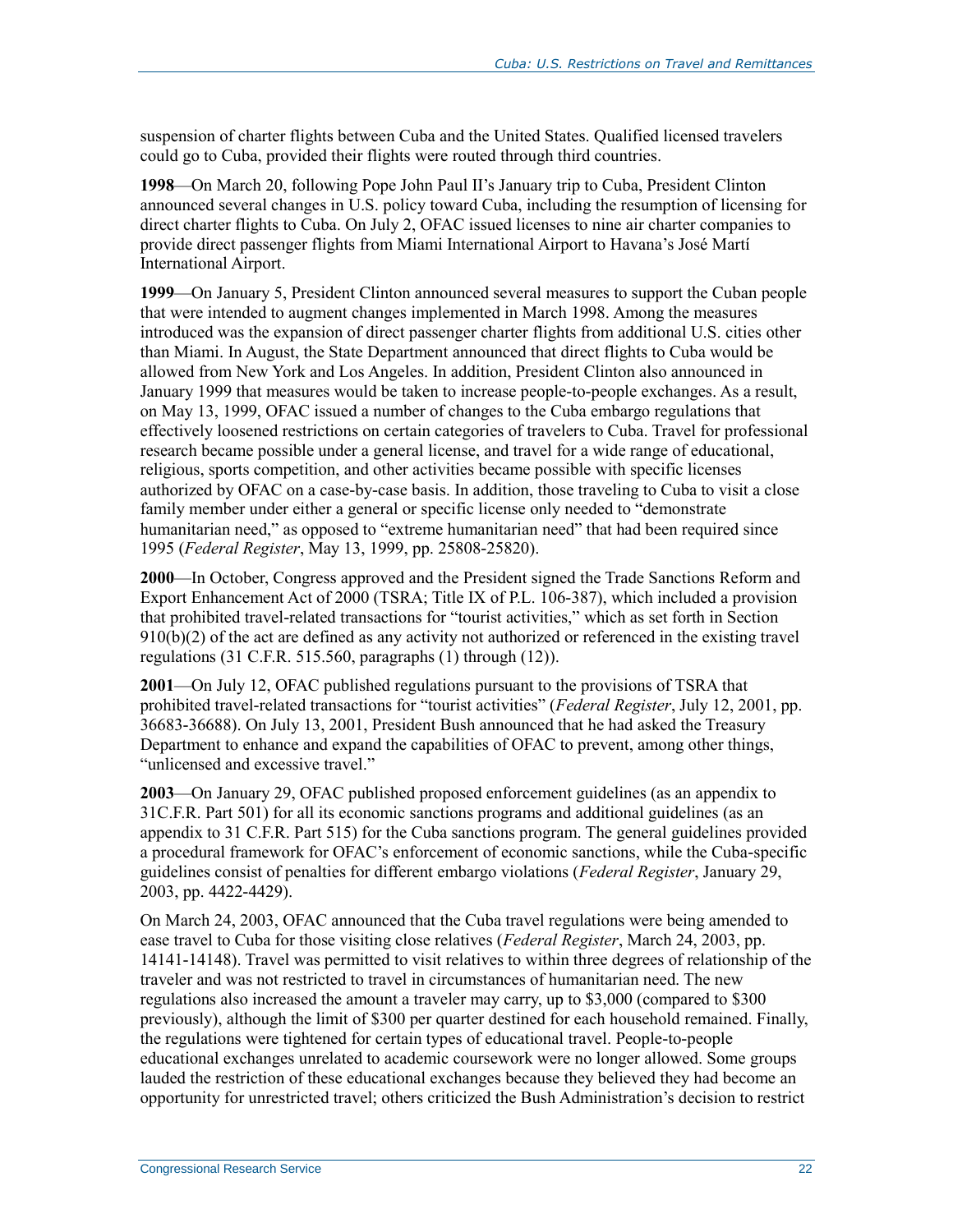the second largest category of travel to Cuba in which ordinary people were able to travel and exchange with their counterparts on the island.

On October 10, 2003, President Bush instructed the Department of Homeland Security, as part of a broader initiative on Cuba, to increase inspections of travelers and shipments to and from Cuba in order to more strictly enforce the trade and travel embargo.

**2004**—On February 26, President Bush ordered the Department of Homeland Security to expand its policing of the waters between Florida and Cuba with the objective of stopping pleasure boating traffic (*Federal Register*, March 1, 2004, pp. 9315-9517).

On June 16, 2004, OFAC published changes to the CACR implementing the President's directives to implement certain recommendations of the Commission for Assistance to a Free Cuba. The new regulations tightened travel restrictions in several ways. Fully hosted travel was eliminated as a legal category of permissible travel. Family visits were restricted to one trip every three years under a specific license to visit only immediate family (grandparents, grandchildren, parents, siblings, spouses, and children) for a period not to exceed 14 days. The daily amount of money that family visitors could spend while in Cuba was reduced from the State Department per diem rate for Havana (then \$179) to \$50. Specific licenses for visiting non-Cuban nationals in Cuba (such as a student) were limited to when the family member visited was in "exigent circumstances." The general license for amateur or semi-professional athletic teams to travel to Cuba to engage in sports competitions was eliminated; such travel now required a specific license (*Federal Register*, June 16, 2004, pp. 33768-33774).

Specific licenses for educational activities were further restricted in several ways: the institutional licenses were restricted to undergraduate and graduate institutions, while the category of educational exchanges sponsored by secondary schools was eliminated; the duration of institutional licenses was shortened from two to one year; three types of licensed educational activities—structural education programs in Cuba offered as part of a course at the licensed institution; formal courses of study offered at a Cuban academic institution; and teaching at a Cuban academic institution—were required to be no shorter than 10 weeks.

The new regulations also further restricted sending cash remittances to Cuba. Quarterly remittances of \$300 could still be sent, but were restricted to members of the remitter's immediate family and could not be remitted to certain government officials and certain members of the Cuban Communist Party. The regulations were also changed to reduce the amount of remittances that authorized travelers may carry to Cuba, from \$3,000 to \$300. This reversed OFAC's March 2003 changes to the regulations that had increased the amount that authorized travelers could carry to \$3,000.

On June 22, 2004, the Department of Commerce's Bureau of Industry and Security (BIS) published regulations related to the recommendations of the Commission for Assistance to a Free Cuba. The new regulations placed new limits on gift parcels sent to Cuba and personal baggage of travelers going to Cuba. Gift parcels could no longer contain items such as seeds, clothing, personal hygiene items, veterinary medicines and supplies, fishing equipment and supplies, and soap-making equipment. Baggage was limited to 44 pounds (*Federal Register*, pp. 34565-34567).

On July 8, 2004, the U.S. Coast Guard published regulations requiring U.S. vessels less than 100 meters to have a Coast Guard permit to enter Cuban territorial waters (*Federal Register*, pp. 41367-41374).

**2005**—On March 31, OFAC made changes to its guidelines for license applications related to religious travel. According to the guidelines, specific licenses issued under C.F.R. 515.566(b) for religious organizations only authorized up to 25 individuals to travel to Cuba no more than once per calendar quarter. The specific licenses under this section would not be valid for more than one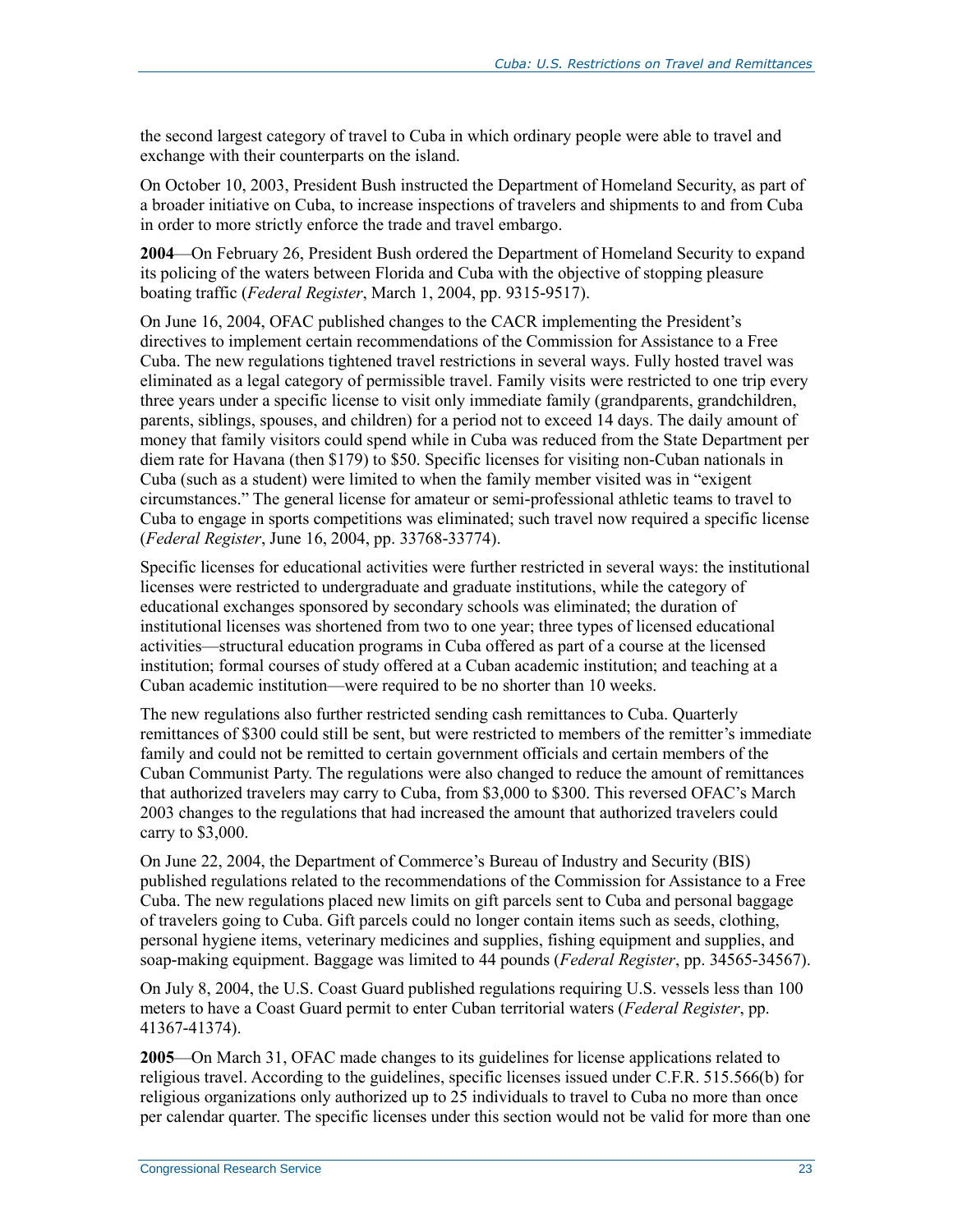year (OFAC, *Comprehensive Guidelines for License Applications to Engage in Travel-related Transactions Involving Cuba*, revised September 2004, p. 40, the relevant paragraph was updated March 31, 2005).

**2009**—On March 11, President Obama signed into law the Omnibus Appropriations Act, 2009 (P.L. 111-8), with two provisions easing restrictions on travel to Cuba.

Section 620 of Division D amended the Trade Sanctions Reform and Export Enhancement Act of 2000 (TSRA) to require the Secretary of the Treasury to issue regulations for travel to, from, or within Cuba under a general license for the marketing and sale of agricultural and medical goods, meaning that there would be no requirement to obtain special permission from OFAC. Such travel had required a specific license from OFAC, issued on a case-by-case basis. OFAC maintained that it would issue regulations in the coming weeks, although a letter from Secretary of the Treasury Timothy Geithner published in the *Congressional Record* stated that the new regulations "would provide that the representatives of only a narrow class of businesses would be eligible, under a new general license, to travel to market and sell agricultural and medical goods." The Secretary also maintained that "any business using the general license would be required to provide both advance written notice outlining the purpose and scope of the planned travel and, upon return, a report outlining the activities conducted, including the persons with whom they met, the expenses incurred, and business conducted in Cuba" (*Congressional Record*, March 10, 2009, p. S2933).

Section 621 of Division D prohibited funds from being used to administer, implement, or enforce family travel restrictions that were imposed by the Bush Administration in June 2004. OFAC implemented this provision by reinstating a general license for family travel as it existed prior to the Bush Administration's tightening of restrictions in June 2004. As implemented by OFAC, travel was allowed once every 12 months to visit a close relative for an unlimited length of stay, and the limit for daily expenditure allowed by family travelers became the same as for other authorized travelers to Cuba (State Department maximum per diem rate for Havana in effect when the travel takes place.) The new general license also expanded the definition of "close relative" to mean any individual related to the traveler by blood, marriage, or adoption who was no more than three generations removed from that person.

On April 13, 2009, President Obama directed that all restrictions on family travel and on remittances to family members in Cuba be lifted. The Administration also announced measures to expand the scope of eligible humanitarian donations through gift parcels and to increase telecommunications links with Cuba.<sup>51</sup>

On September 3, 2009, OFAC issued amendments to the Cuban Assets Control Regulations implementing President Obama's policy changes with regard to family travel, remittances, and greater telecommunications links with Cuba. The amendments also included new categories of travel under general licenses, including travel for the marketing and sale of agricultural and medical goods (implementing the legislative provision approved in March 2009 described above) and travel for telecommunications providers and those attending professional meetings for commercial telecommunications transactions (*Federal Register*, September 8, 2009, pp. 46000- 46007). On the same day, the Department of Commerce's Bureau of Industry and Security issued amendments to the Export Administration Regulations that expanded the value and list of eligible item that may be included in gift parcels to Cuba and removed the previous weight limit of 44 pounds for accompanied baggage to Cuba (*Federal Register*, September 8, 2009, pp. 45985- 45990).

<sup>&</sup>lt;sup>51</sup> White House, "Fact Sheet – Reaching Out to the Cuban People," April 13, 2009, at http://www.whitehouse.gov/ the press office/Fact-Sheet-Reaching-out-to-the-Cuban-people/.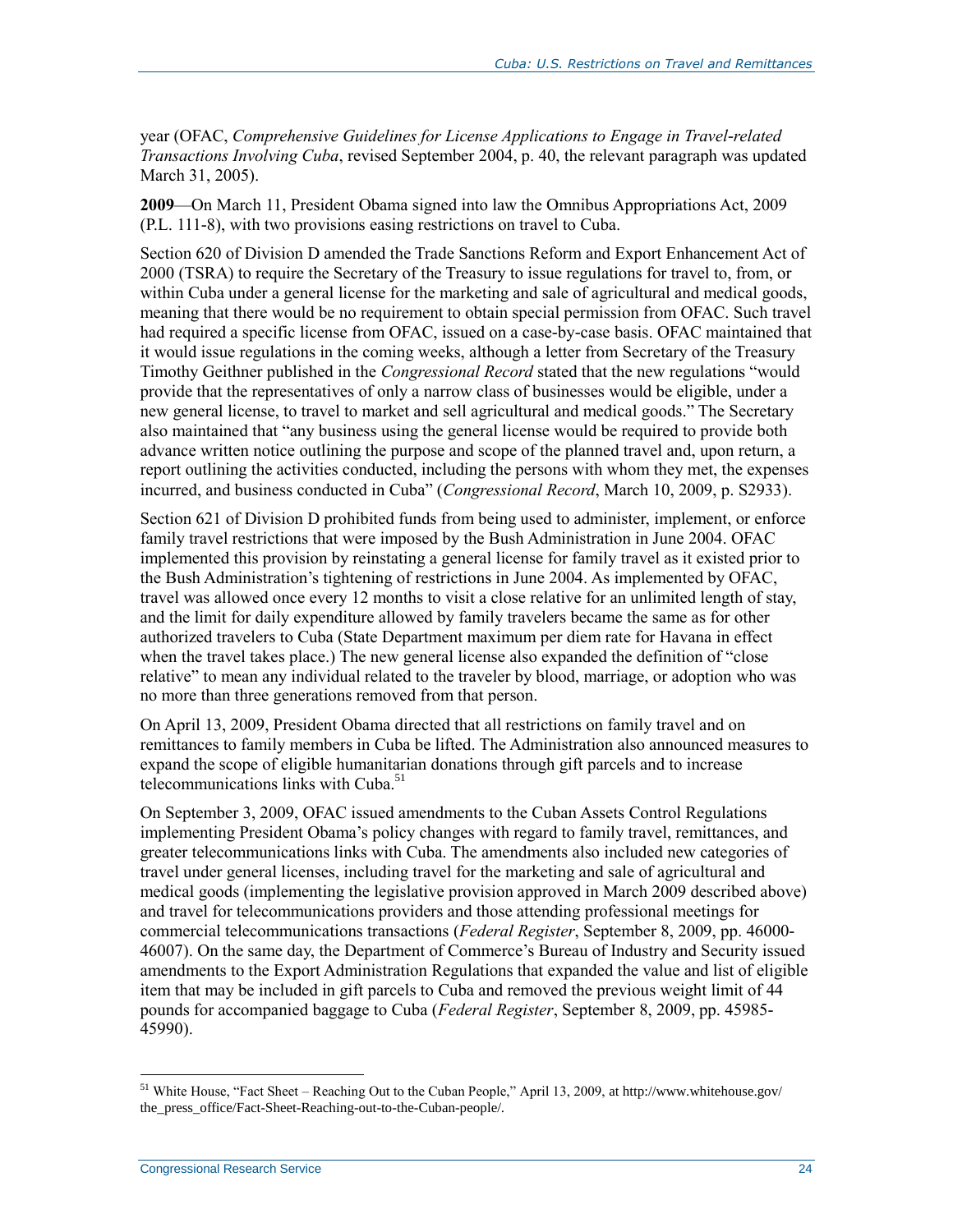**2011**—On January 14, the White House announced that President Obama had directed the Secretaries of State, Treasury, and Homeland Security to make changes to regulations and policies to (1) increase purposeful travel to Cuba related to religious, educational, and journalistic activities; (2) allow any U.S. person to send remittances to nonfamily members in Cuba and make it easier for religious institutions to send remittances for religious activities; and (3) allow all U.S. international airports to provide services to licensed charter flights to and from Cuba.<sup>52</sup>

On January 28, 2011, OFAC issued changes to the CACR implementing the revised policy announced by the President on January 14 and designed to increase purposeful travel and ease restrictions on remittances to nonfamily members in Cuba and to religious institutions for religious activities (*Federal Register*, January 28, 2011, pp. 5072-5078). On the same day, the Department of Homeland Security (DHS), U.S. Customs and Border Protection (CBP), issued changes to DHS regulations to allow additional international airports in the United States to request approval of CBP to process authorized flights between the United States and Cuba (*Federal Register*, January 28, 2011, pp. 5058-5061).

On July 25, 2011, OFAC issued an advisory reaffirming that travel conducted by people-topeople travel groups licensed for travel to Cuba must "certify that all participants will have a fulltime schedule of educational exchange activities that will result in meaningful interaction between the travelers and individuals in Cuba" (U.S. Department of the Treasury, OFAC, "Cuba Travel Advisory," July 25, 2011).

**2012**—On March 9, OFAC published an announcement regarding advertising for people-topeople travel, noting that all advertisements must state the name of the licensed organization conducting the travel and that the organization must use the name under which their OFAC travel was licensed unless the group requests and receives a license amendment from OFAC to use an alternative name. The announcement also stated that advertising that appeared to suggest that the people-to-people trips were focused on activities that travelers may undertake off hours (after their daily full-time schedule of people-to-people activities) may give an incorrect impression and prompt OFAC to contact the licensed organization and conduct an investigation. It maintained that people-to-people organizations that failed to meet requirements of their licenses may have their licenses revoked or be issued a civil penalty up to  $$65,000$  per violation.<sup>53</sup>

On May 10, 2012, OFAC tightened restrictions on people-to-people travel by making changes to its license guidelines. The revised guidelines reflected similar language to the March 2012 announcement described above regarding advertising. The revised guidelines also required an organization applying for a people-to-people license to describe how the travel "would enhance contact with the Cuban people, and/or support civil society in Cuba, and/or promote the Cuban people's independence from Cuban authorities." Just as in 2011, the guidelines required applicants to certify that the predominant portion of activities engaged in would not be with prohibited Cuban government or Cuban Communist Party officials (as defined in 31 C.F.R. 515.337 and 31 C.F.R. 515.338), but the changes in May 2012 required that the sample itinerary for the proposed travel needed to specify how meetings with such officials would advance purposeful travel by enhancing contact with the Cuban people, supporting civil society, or promoting independence from Cuban authorities (U.S. Department of the Treasury, OFAC, *Comprehensive Guidelines for License Applications to Engage in Travel-Related Transactions Involving Cuba*, revised May 10, 2012).

<sup>52</sup> White House, "Reaching Out to the Cuban People," January 14, 2011, at http://www.whitehouse.gov/the-pressoffice/2011/01/14/reaching-out-cuban-people.

<sup>53</sup> U.S. Department of the Treasury, OFAC, "Advertising Educational Exchange Travel to Cuba for People-to-People Contact," March 9, 2012, at http://www.treasury.gov/resource-center/sanctions/Programs/Pages/cuba\_ppl\_notice.aspx.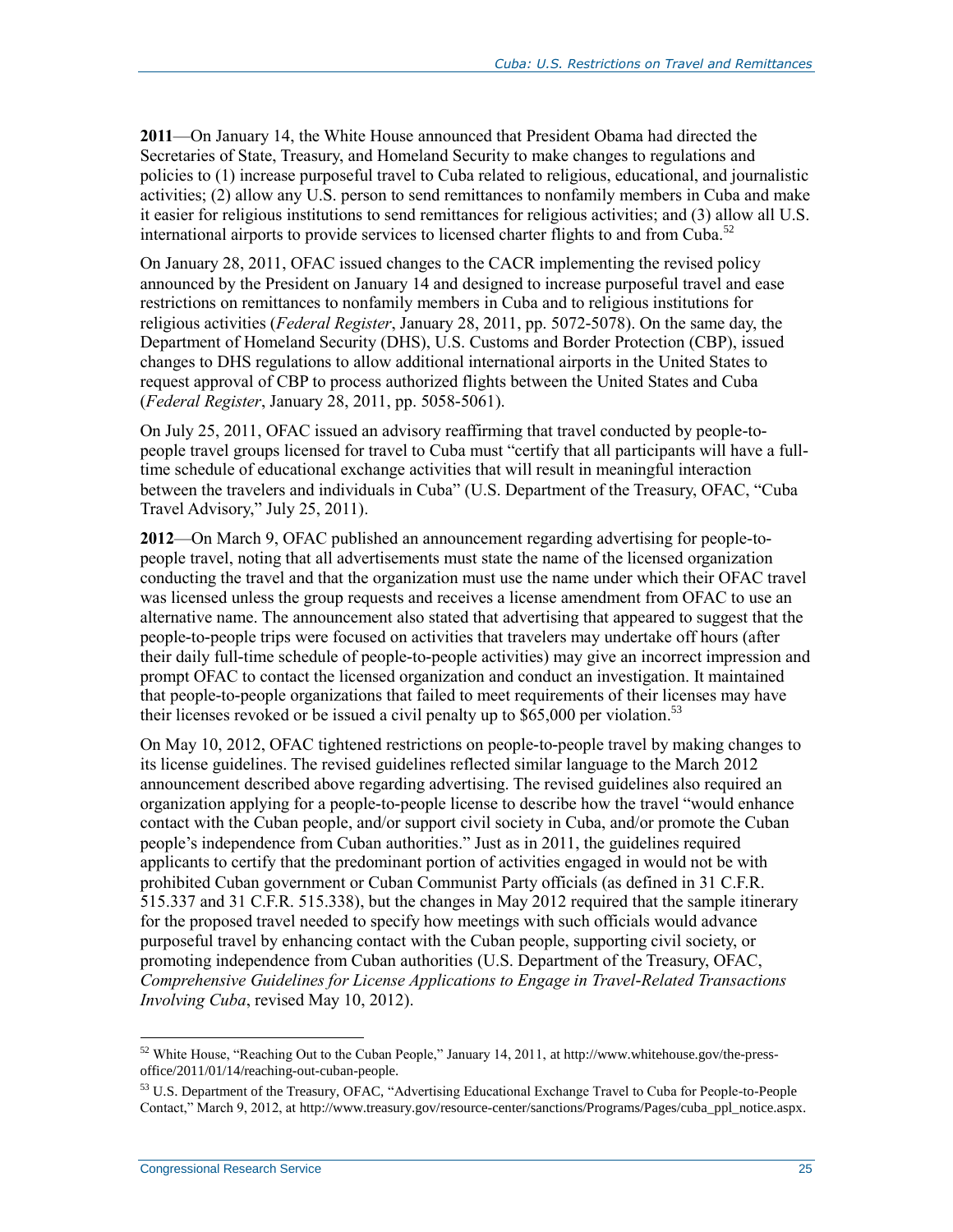**2015**—As part of President Obama's new policy approach toward Cuba, OFAC amended the embargo regulations, effective January 16, 2015, that significantly eased restrictions on travel and also eased restrictions on remittances. Among the changes, OFAC authorized travel by general licenses for all 12 categories of travel set forth in the CACR; permitted authorized travelers to use U.S. credit and debit cards; eliminated traveler per diem limits; increased dollar limits for socalled nonfamily remittances and the amount of remittances that could be carried to Cuba; and created a general license for humanitarian projects, support for the Cuban people, and support for the development of private businesses (*Federal Register*, January 26, 2015, pp. 2291-2302).

Effective September 21, 2015, OFAC further eased restrictions on travel and remittances by amending the CACR. Among the changes, OFAC permitted all authorized travelers to open and maintain bank accounts in Cuba to access funds for authorized transactions, established a general license for transportation by vessel, removed dollar limits on nonfamily remittances (referred to as "donative remittances to Cuban nationals") and remittances carried to Cuba by authorized travelers (*Federal Register*, September 21 2015, pp. 56915-56926).

**2016**—Effective, January 27, 2016, OFAC further eased the travel restrictions. Among the changes were travel related to professional media or artistic production and travel related to the organization of professional meetings and public performances, clinics, workshops, athletic and other competitions, and exhibitions (*Federal Register*, January 27, 2016, pp. 4583-4586).

Effective March 16, 2016, OFAC eased the travel restrictions to allow individuals to travel to Cuba for individual people-to-people educational travel (*Federal Register*, March 16, 2016, pp. 13989-13994).

Effective October 17, 2016, OFAC amended the CACR to remove the value limit for Cuban products, including alcohol and tobacco, that U.S. travelers may bring back to the United States from Cuba or from third countries as accompanied baggage for personal use. (*Federal Register*, October 17, 2016, pp. 71372-71378),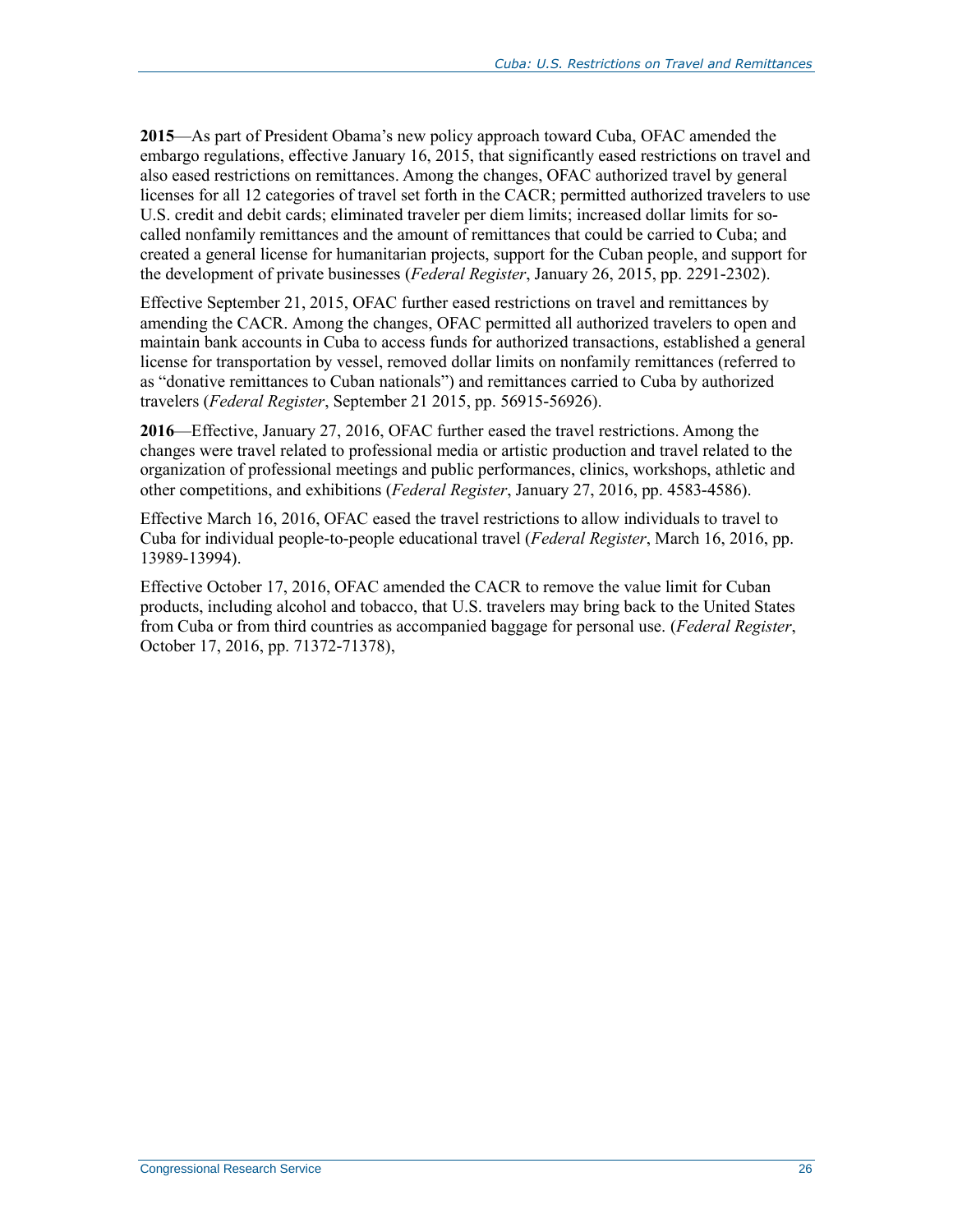# <span id="page-30-0"></span>**Appendix B. Legislative Action from the 106th to the 113th Congress, 1999-2014**

## **Legislative Initiatives in the 106th Congress, 1999-2000**

The only action completed by the 106<sup>th</sup> Congress relating to Cuba travel involved a tightening of travel restrictions. The final version of the FY2001 agriculture appropriations measure (P.L. 106- 387, Title IX, Trade Sanctions Reform and Export Enhancement Act of 2000) included a provision that restricts travel to Cuba to those categories of non-tourist travel already allowed by the Treasury Department regulations. Section 910 of the law provides that neither general nor specific licenses for travel to Cuba can be provided for activities that do not fit into the 12 categories expressly authorized in the Cuban Assets Control Regulations, Section 515.560 (a) of Title 31, C.F.R., paragraphs (1) through (12)).

As noted in the law, the Secretary of the Treasury may not authorize travel-related transactions "for travel to, from, or within Cuba for tourist activities," which are defined as any activity that is not expressly authorized in the 12 categories of the regulations. The provision prevents the Administration from loosening the travel restrictions to allow tourist travel. This, in effect, strengthens restrictions on travel to Cuba and somewhat circumscribes the authority of OFAC to issue specific travel licenses on a case-by-case basis. Regulations implementing the provision of the law were issued by OFAC on July 12, 2001.

In other legislative action, the Senate considered the issue of travel to Cuba in June 30, 1999, floor action on the FY2000 Foreign Operations Appropriations bill, S. 1234. An amendment was introduced by Senator Christopher Dodd that would have terminated regulations or prohibitions on travel to Cuba and on transactions related to such travel in most instances.<sup>54</sup> The Senate defeated the amendment by tabling it in a 55-43 vote on June 30, 1999. On November 10, 1999, Senator Dodd introduced identical language as S. 1919, the Freedom to Travel to Cuba Act of 2000, but no action was taken on the bill.

The House took up the issue of travel to Cuba when it considered H.R. 4871, the Treasury Department appropriations bill, on July 20, 2000. A Sanford amendment was approved (232-186) to prohibit funds in the bill from being used to administer or enforce the Cuban Assets Control Regulations with respect to any travel or travel-related transaction. Subsequently, the language of the amendment was dropped from a new version of the FY2001 Treasury Department appropriations bill, H.R. 4985, introduced on July 26. H.R. 4985 was appended to the conference report on the legislative branch appropriations bill—H.R. 4516, H.Rept. 106-796—in an attempt to bypass Senate debate on its version of the Treasury appropriations bill, S. 2900. The Senate initially rejected this conference report on September 20, 2000, by a vote of 28-69, but later agreed to the report, 58-37, on October 12. The House had agreed to the conference report earlier, on September 14, 2000, by a vote of 212-209.

<sup>&</sup>lt;sup>54</sup> The Dodd amendment allowed for travel restrictions to be imposed if the United States is at war with Cuba, if armed hostilities are in progress, or when threats to physical safety or public health exist. Under current law, the Secretary of State has the same authority to restrict travel (22 U.S.C. 211a).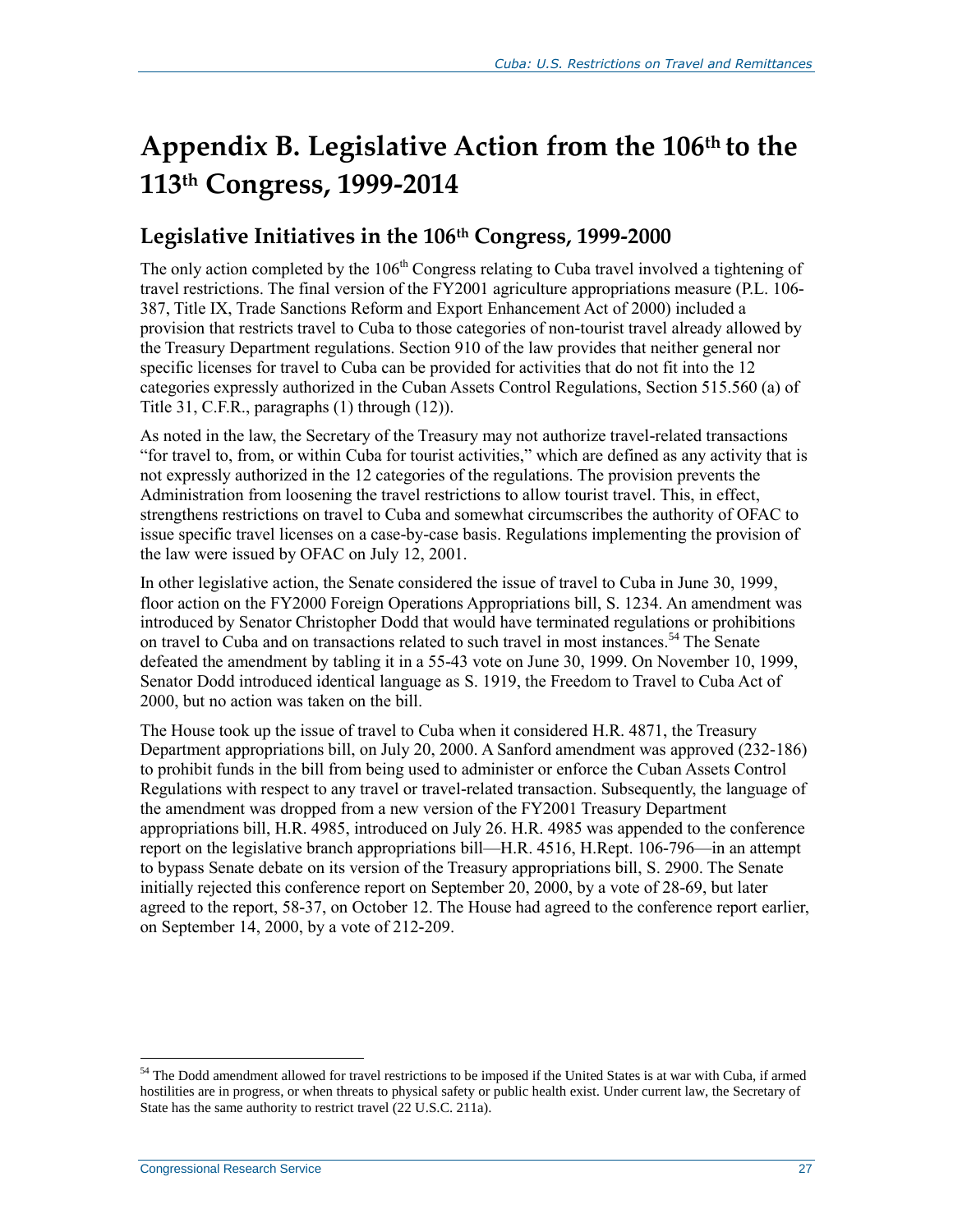## **Legislative Initiatives in the 107th Congress, 2001-2002<sup>55</sup>**

In the  $107<sup>th</sup>$  Congress, although various measures were introduced that would have eliminated or eased restrictions on travel to Cuba and the House voted in both the first and second sessions to prohibit spending to administer the travel regulations, no legislative action was completed by the end of the second session.

#### **First Session Action**

During July 25, 2001, floor action on H.R. 2590, the FY2002 Treasury Department appropriations bill, the House approved an amendment that would prohibit spending for administering Treasury Department regulations restricting travel to Cuba. H.Amdt. 241, offered by Representative Flake (which amended H.Amdt. 240 offered by Representative Smith), would prohibit funding to administer the Cuban Assets Control Regulations (administered by OFAC) with respect to any travel or travel-related transaction. The amendment was approved by a vote of 240 to 186, compared to a vote of 232-186 for a similar amendment in last year's Treasury Department appropriations bill.

The Senate version of H.R. 2590, approved September 19, 2001, did not include any provision regarding U.S. restrictions on travel to Cuba, and the provision was not included in the House-Senate conference on the bill (H.Rept. 107-253). During Senate floor debate, Senator Byron Dorgan noted that he had intended to offer an amendment on the issue, but that he decided not to because he did not want to slow passage of the bill. He indicated that he would support the House provision during conference, but ultimately the House-Senate conference report on the bill did not include the Cuba provision. In light of the changed congressional priorities in the aftermath of the September 11 attacks on New York and Washington, conference negotiators reportedly did not want to slow passage of the bill with any controversial provisions. The Bush Administration had threatened to veto the Treasury bill if it included the Cuba travel provision.

#### **Second Session Action**

The Cuba travel issue received further consideration in the second session of the  $107<sup>th</sup>$  Congress. A bipartisan House Cuba working group of 40 Representatives vowed as one of its goals to work for a lifting of travel restrictions. On February 11, 2002, the Senate Appropriations Committee's Subcommittee on Treasury and General Government held a hearing on the issue, featuring Administration and outside witnesses.

The travel issue was part of debate during consideration of the FY2003 Treasury Department appropriations bill (H.R. 5120 and S. 2740). Secretary of State Colin Powell and Secretary of the Treasury Paul O'Neill said they would recommend that the President veto legislation that includes a loosening of restrictions on travel to Cuba (or a weakening of restrictions on private financing for U.S. agricultural exports to Cuba).<sup>56</sup> The White House also stated that President Bush would veto such legislation.<sup>57</sup>

In July 23, 2002, floor action on H.R. 5120, the House approved three Cuba sanctions amendments, including one on the easing of travel restrictions offered by Representative Jeff

 $\overline{a}$ <sup>55</sup> For a complete listing and discussion of all Cuba bills in the 107th Congress, see CRS Report RL30806, *Cuba: Issues for the 107th Congress*, by Mark P. Sullivan and Maureen Taft-Morales.

<sup>56</sup> U.S. Department of State, International Information Programs, Washington File, "Bush Administration Opposes Legislative Efforts to Amend Cuba Policy," July 16, 2002.

<sup>57</sup> White House, press briefing by Ari Fleischer, July 24, 2002.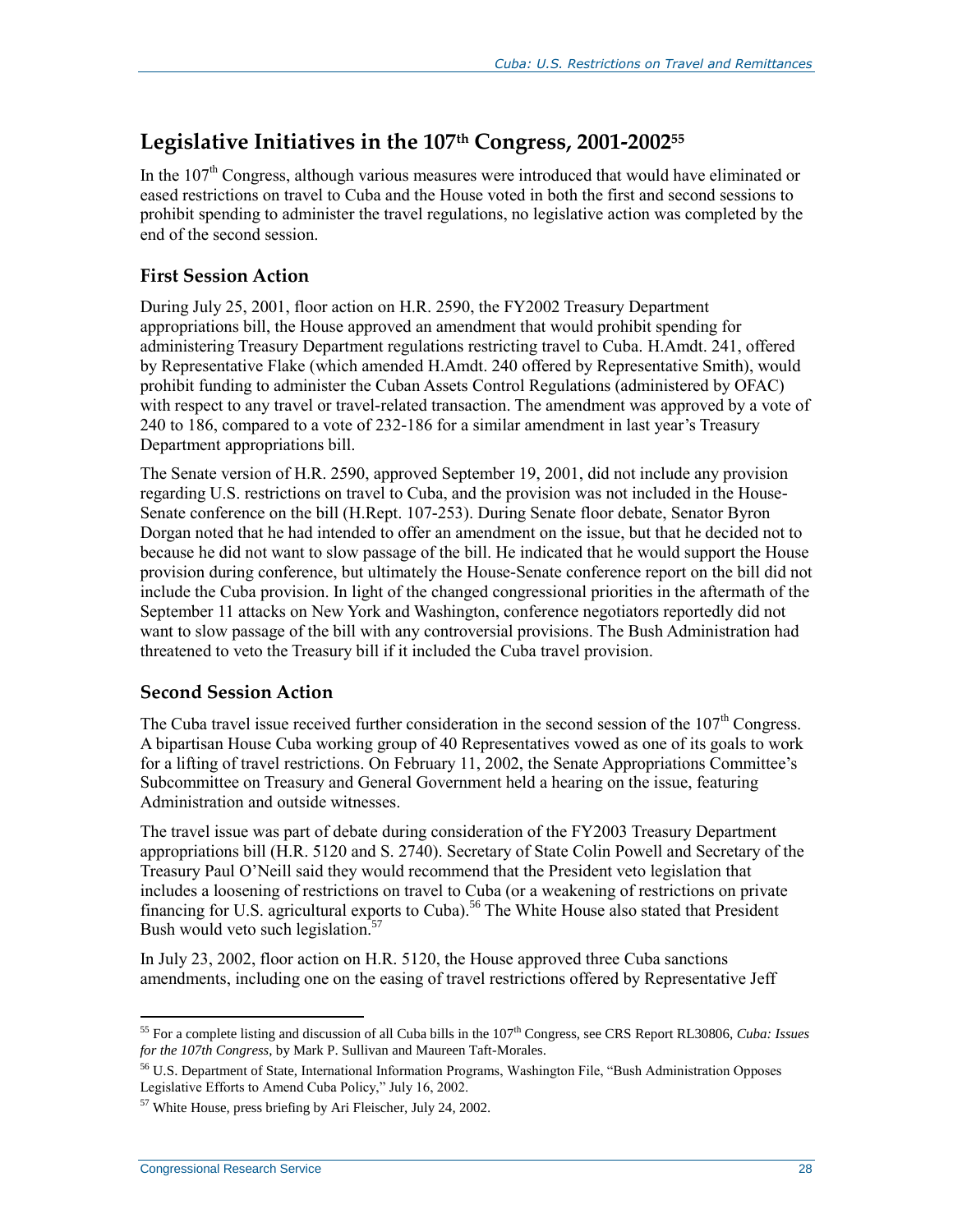Flake. The House approved the Flake travel amendment (H.Amdt. 552), by a vote of 262-167, that would provide that no funds could be used to administer or enforce the Treasury Department regulations with respect to travel to Cuba. The Flake amendment would not prevent the issuance of general or specific licenses for travel to Cuba. Some observers raised the question of whether the effect of this amendment would be limited since the underlying embargo regulations restricting travel would remain unchanged; enforcement action against violations of the relevant embargo regulations could potentially take place in future years when the Treasury Department appropriations measure did not include the funding limitations on enforcing the travel restrictions.<sup>58</sup>

During consideration of H.R. 5120, the House also rejected two Cuba amendments. A Rangel amendment (H.Amdt. 555), rejected by a vote of 204-226, would have prevented any funds in the bill from being used to implement, administer, or enforce the overall economic embargo of Cuba, which includes travel. A Goss amendment (H.Amdt. 551), rejected by a vote of 182-247, would have provided that any limitation on the use of funds to administer or enforce regulations restricting travel to Cuba or travel-related transactions would only apply after the President certified to Congress that certain conditions were met regarding biological weapons and terrorism.<sup>59</sup> The rule for the bill's consideration, H.Res. 488 (H.Rept. 107-585), had provided that the Goss amendment would not be subject to amendment.

The House subsequently passed H.R. 5120 on July 24, 2002, by a vote of 308-121, with the three Cuba amendments, including the Flake Cuba travel amendment.

The Senate version of the Treasury Department appropriations measure, S. 2740, as reported by the Senate Committee on Appropriations on July 17, 2002 (S.Rept. 107-212), included a provision, in Section 516, that was similar, although not identical, to the Flake amendment described above. It provided that no funds may be used to enforce the Treasury Department regulations with respect to any travel or travel-related transactions, but it would not prevent OFAC from issuing general and specific licenses for travel to Cuba. In addition, Section 124 of the Senate bill stipulated that no Treasury Department funds for "Departmental Offices, Salaries, and Expenses" may be used by OFAC until OFAC has certain procedures in place to expedite license applications for travel to Cuba.

Congress did not complete action on the FY2003 Treasury Department appropriations measure before the end of the  $107<sup>th</sup>$  Congress, so action was deferred until the  $108<sup>th</sup>$  Congress.

#### **Additional Legislative Initiatives in the 107th Congress**

Several other initiatives were introduced in the  $107<sup>th</sup>$  Congress that would have eased U.S. restrictions on travel to Cuba, but no action was taken on these measures.

- H.R. 5022 (Flake), introduced June 26, 2002, would have lifted all restrictions on travel to Cuba.
- Several broad bills would have lifted all sanctions on trade, financial transactions, and travel to Cuba: H.R. 174 (Serrano), the Cuban Reconciliation Act, introduced January 3, 2001, and identical bills S. 400 (Baucus) and H.R. 798 (Rangel), the Free Trade with Cuba Act, introduced February 27 and 28, 2001, respectively.

<sup>58</sup> "House Approves Limits on Treasury Enforcement of Cuba Embargo," *Inside U.S. Trade*, July 26, 2002.

<sup>&</sup>lt;sup>59</sup> For further information on the issues of biological weapons and terrorism as they relate to Cuba, see CRS Report RL30806, *Cuba: Issues for the 107th Congress*, by Mark P. Sullivan and Maureen Taft-Morales.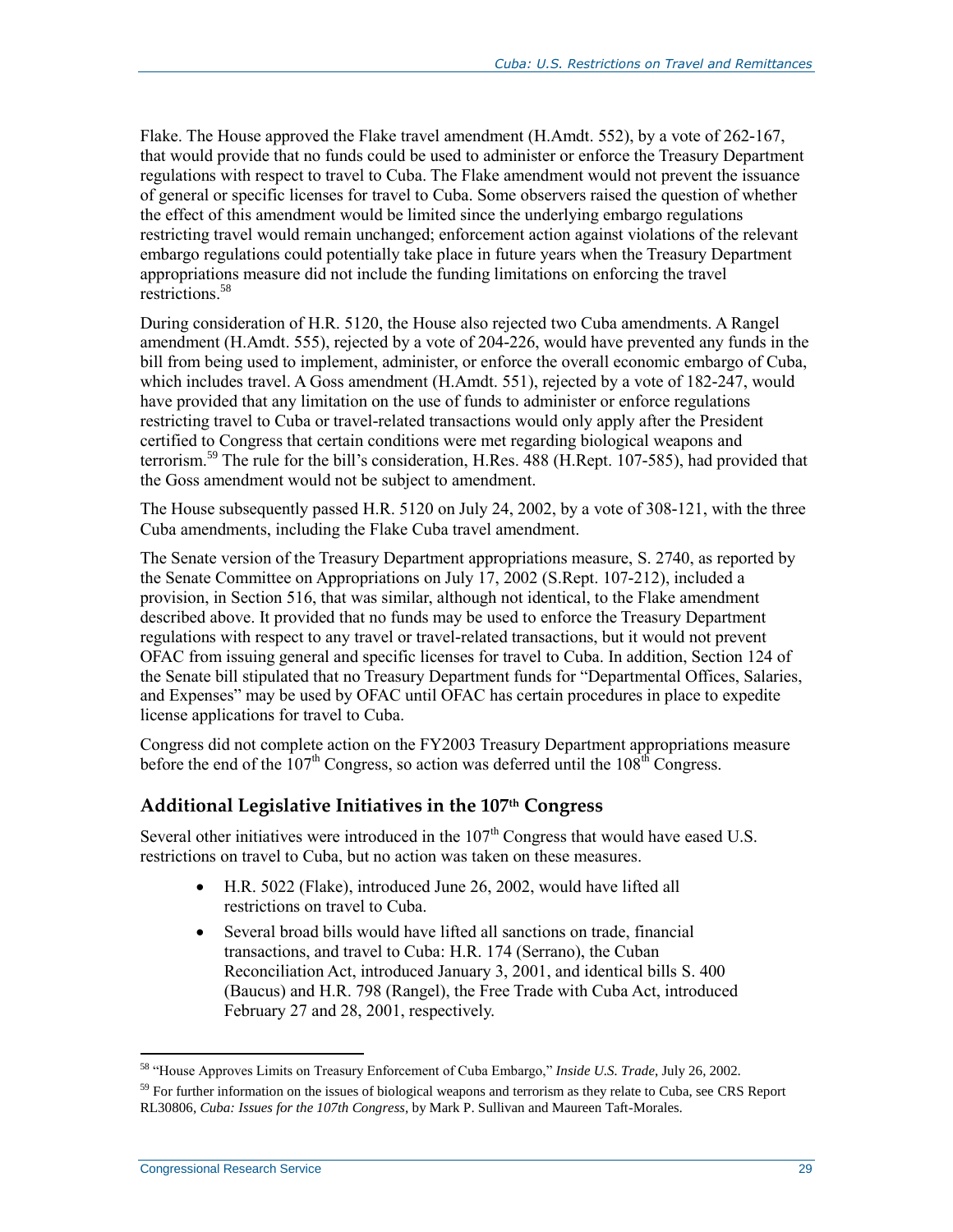- S. 1017 (Dodd) and H.R. 2138 (Serrano), the Bridges to the Cuban People Act of 2001, introduced June 12, 2001, would, among other provisions, have removed all restrictions on travel to Cuba by U.S. nationals or lawful permanent resident aliens.
- Several bills would, among other provisions, have repealed the travel restrictions imposed in the 106<sup>th</sup> Congress by the Trade Sanctions Reform and Export Enhancement Act of 2000 (P.L. 106-387, Title IX, Section 910). These include identical bills S. 402 (Baucus) and H.R. 797 (Rangel), the Cuban Humanitarian Trade Act of 2001, introduced February 27 and 28, 2001; S. 171 (Dorgan), introduced January 24, 2001; and S. 239 (Hagel), the Cuba Food and Medicine Access Act of 2001, introduced February 1, 2001.

### **Legislative Initiatives in the 108th Congress, 2003-2004<sup>60</sup>**

In the 108<sup>th</sup> Congress, several FY2004 and FY2005 appropriations bills had provisions that would have eased Cuba travel restrictions in various ways, but ultimately these provisions were not included in final appropriations measures. The Administration had threatened to veto legislation if it contained provisions weakening Cuba sanctions. In addition, several bills in the  $108<sup>th</sup>$  Congress were introduced that specifically would have lifted or eased restrictions on travel to Cuba, but no action was taken on these measures.

#### **First Session Action**

Since action on FY2003 Treasury Department appropriations was not completed before the end of the  $107<sup>th</sup>$  Congress, the  $108<sup>th</sup>$  Congress faced early action on it and other unfinished FY2003 appropriations measures. The final version of the FY2003 omnibus appropriations measure, H.J.Res. 2 (P.L. 108-7), which included Treasury Department appropriations, did not include provisions affecting restrictions on travel to Cuba. The White House had threatened to veto the measure if it contained provisions weakening the embargo. While the Senate version did not include the Senate Appropriations Committee provision from the  $107<sup>th</sup>$  Congress that would have eased travel restrictions by prohibiting any funding for enforcing the Cuba travel regulations, it did include a provision (contained in Division J, Section 124) that would have expedited action on travel applications for travel by OFAC within 90 days of receipt. Ultimately, however, the Senate provision was dropped in the conference report (H.Rept. 108-10) on the omnibus measure.

Both the House and Senate versions of the FY2004 Transportation-Treasury appropriations bill, H.R. 2989, had nearly identical provisions that would have prevented funds from being used to administer or enforce restrictions on travel or travel-related transactions. But the provisions were dropped in the conference report to the FY2004 Consolidated Appropriations Act, P.L. 108-199 (H.R. 2673, H.Rept. 108-401, filed November 25, 2003), which incorporated seven regular appropriations acts, including Transportation-Treasury appropriations. The conference also dropped two Cuba provisions from the House version of H.R. 2989 that would have eased restrictions on remittances and on people-to-people educational exchanges. The White House again threatened to veto any legislation that would weaken economic sanctions against Cuba.

The House provisions had been approved during September 9, 2003, House floor consideration of the H.R. 2989: H.Amdt. 375 (Flake), approved by a vote of 227-188, would have prevented funds from enforcing travel restrictions (§745 of the House version); H.Amdt. 377 (Delahunt),

<sup>60</sup> For a complete listing and discussion of all Cuba bills in the 108th Congress, see CRS Report RL31740, *Cuba: Issues for the 108th Congress*, by Mark P. Sullivan.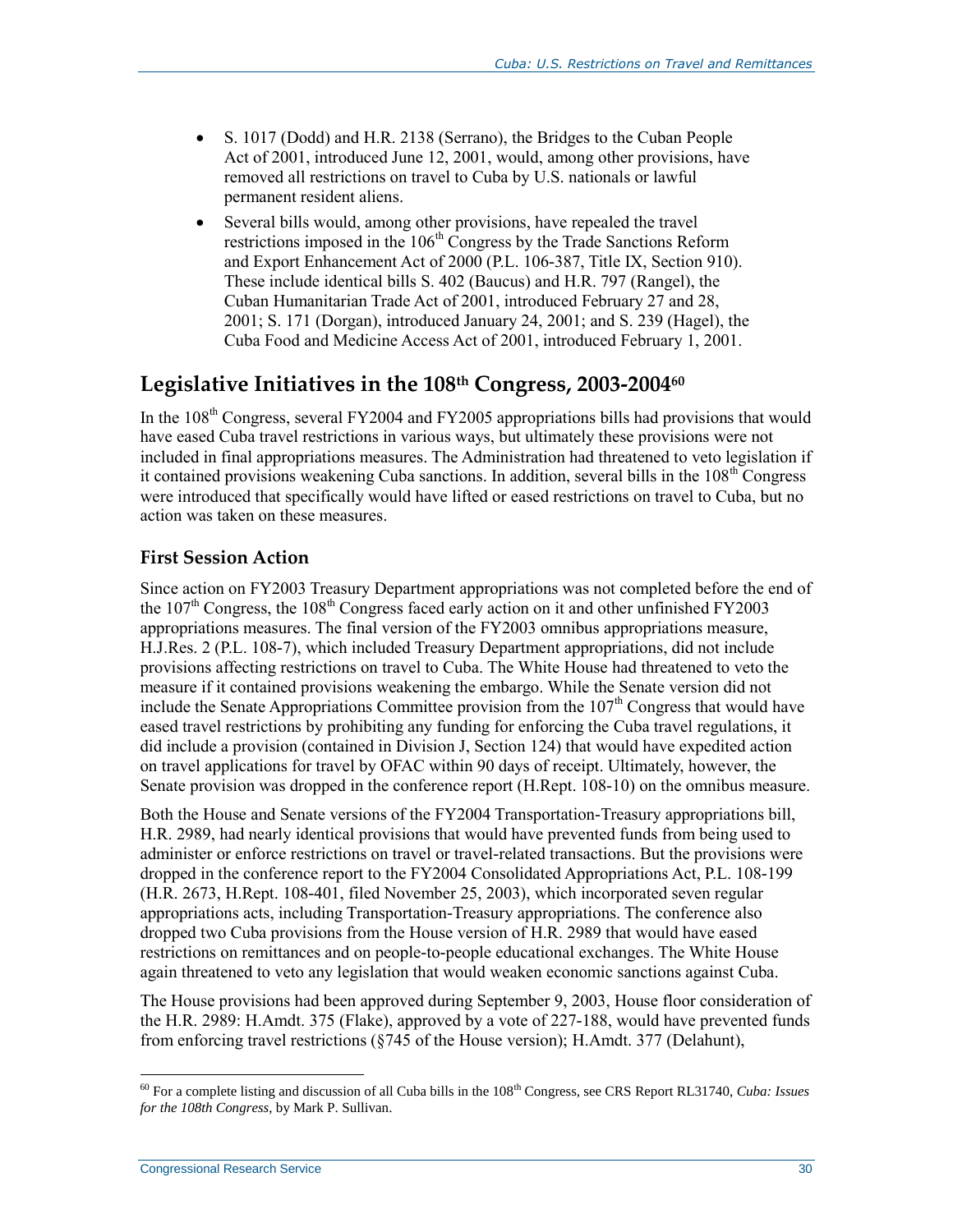approved by a vote of 222-196, would have prevented funds from enforcing restrictions on remittances (§746); and H.Amdt. 382 (Davis), approved by a vote of 246-173, would have prohibited funds from being used to eliminate the travel category of people-to-people educational exchanges (§749).

During Senate floor consideration of H.R. 2989 on October 23, 2003, the Senate approved by voice vote S.Amdt. 1900 (Dorgan), nearly identical to the Flake amendment noted above that would have prevented funds from being used to administer or enforce restrictions on travel or travel-related transactions (§643 of the Senate version). A motion to table the Dorgan amendment was defeated by a vote of 59-36. The Senate approved the bill by a vote of 91-3. The only difference between the Senate and House language was that the Dorgan amendment, as amended by S.Amdt. 1901 (Craig), provided that the section would take effect one day after enactment of the bill.

In other action, the conference on the FY2004 Consolidated Appropriations Act, P.L. 108-199 (H.R. 2673), also dropped a provision in the Senate version of the FY2004 agriculture appropriations bill that would have allowed travel to Cuba under a general license for travel related to the sale of agricultural and medical goods. On July 17, 2003, the Senate Appropriations Committee approved its version of the FY2004 agriculture appropriations bill, S. 1427, that included a provision (§760) allowing travel to Cuba under a general license (which does not require applying to the Treasury Department) for travel related to the commercial sale of agricultural and medical goods. The Senate included this provision when it approved H.R. 2673 on November 6, 2003. The House-passed version of the bill, H.R. 2673, had no such provision. At present, such travel to Cuba is allowed with OFAC's approval of a specific license. In early June 2003, the Treasury Department rejected an application to travel to Cuba for organizers of a second U.S. food and agribusiness fair in Havana.<sup>61</sup> The first such trade fair, held in September 2002, featured some 288 exhibitors from more than 30 states and resulted in millions in U.S. agricultural sales to Cuba. $62$ 

#### **Second Session Action**

Several FY2005 appropriations measures had provisions that would have eased Cuba sanctions, but these were dropped in the FY2005 omnibus appropriations measure (H.R. 4818, H.Rept. 108- 792).

The House-passed version of the FY2005 Commerce, Justice, and State appropriations bill, H.R. 4754, approved July 8, 2004 (397-18), included a provision (§801) that would have prohibited funds from being used to implement, administer, or enforce recent amendments to the Cuba embargo regulations that tightened restrictions on gift parcels and baggage taken by individuals for travel to Cuba. The provision was added by a Flake amendment, H.Amdt. 647, approved by a vote of 221-194 on July 7, 2004. The Senate version of the bill, S. 2809, as reported out of committee, did not include such a provision.

Both the House-approved version of the FY2005 Transportation/Treasury appropriations bill, H.R. 5025, and the Senate Appropriations Committee version of the bill, S. 2806, had provisions that would have eased Cuba sanctions in various ways. In its statement of policy on H.R. 5025, the Administration indicated that the President would veto the measure if it contained provisions weakening Cuba sanctions.

<sup>61</sup> Nancy San Martin, "U.S. Pulls Plug on Cuba Expo," *Miami Herald*, June 18, 2003.

<sup>62</sup> Nancy San Martin, "U.S. Official Dampens Trade-Show Enthusiasm with Talks of Cuban Credit," *Miami Herald*, September 29, 2002.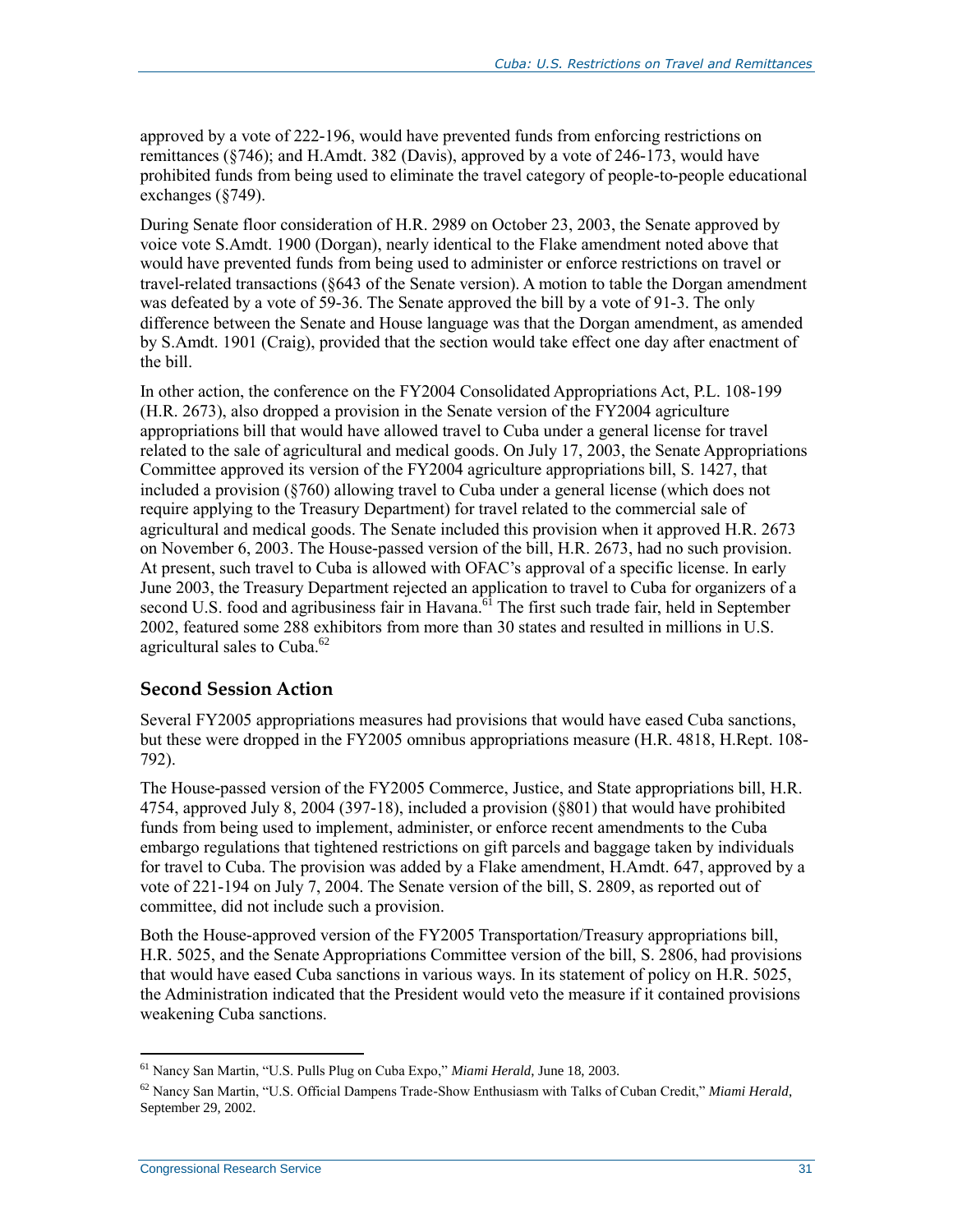The House-passed version of H.R. 5025 had three provisions that would have eased Cuba sanctions. During floor consideration on September 21, 2004, by a vote of 225-174, the House approved a Davis (of Florida) amendment (H.Amdt. 769), which provided that no funds could be used to administer, implement, or enforce the Bush Administration's June 2004 tightening of restrictions on visiting relatives in Cuba. On September 22, 2004, the House approved two additional Cuba amendments by voice vote, a Waters amendment (H.Amdt. 770) that would have prohibited funds from being used to implement any sanction imposed on private commercial sales of agricultural commodities or medicine or medical supplies to Cuba and a Lee amendment (H.Amdt. 771) that would have prohibited funds from being used to implement, administer, or enforce the Bush Administration's June 2004 tightening of restrictions on travel for educational activities. The House also rejected a Rangel amendment (H.Amdt. 772) on September 22, 2004, by a vote of 225-188 that would have more broadly prohibited funds from being used to implement, administer, or enforce the economic embargo of Cuba. During September 15, 2004, House floor consideration of H.R. 5025, Representative Jeff Flake announced his intention not to offer an amendment, as he had for the past three years, which would have prohibited funds from being used to administer or enforce restrictions on travel or travel-related transactions.

The Senate version of the FY2005 Transportation/Treasury appropriations bill, S. 2806, as reported out of the Senate Appropriations Committee (S.Rept. 108-342) on September 15, 2004, had a provision (§222) that would have prohibited funds from administering or enforcing restrictions on Cuba travel or travel-related transactions. That provision, which was proposed by Senator Byron Dorgan, was unanimously approved by the Subcommittee on Transportation, Treasury, and General Government on September 9, 2004.

The Senate version of the FY2005 Agriculture Appropriation bill, S. 2803, as reported by the Senate Appropriations Committee (S.Rept. 108-340), had a provision (§776) that would have directed the Secretary of the Treasury to promulgate regulations allowing for travel to Cuba under a "general license" when it was related to the commercial sale of agricultural and medical products. The House-passed version of the bill, H.R. 4766, had no such provision. In its statement of policy on the bill, the Administration stated that the President would veto the measure if it contained a provision weakening Cuba sanctions.

#### **Additional Initiatives in the 108th Congress**

Among other initiatives introduced in the  $108<sup>th</sup>$  Congress, but not acted upon, two bills would specifically have lifted restrictions on travel to Cuba: S. 950 (Enzi), introduced April 30, 2003, and H.R. 2071 (Flake), introduced May 13, 2003. H.R. 3422 (Serrano), introduced October 30, 2003, would, among other provisions, have lifted restrictions on travel to Cuba. Three broad legislative initiatives were introduced that would have lifted all Cuba embargo restrictions, including those on travel: H.R. 188 (Serrano), introduced January 7, 2003, S. 403 (Baucus), introduced February 13, 2003, and H.R. 1698 (Paul), introduced April 9, 2003. Another initiative, S. 2449 (Baucus)/H.R. 4457 (Otter), introduced respectively on May 19 and 20, 2004, would have required yearly congressional approval for the renewal of trade and travel restrictions with respect to Cuba. Finally, H.R. 4678 (Davis of Florida), introduced June 24, 2004, in the aftermath of the President's tightening of Cuba sanctions, would have barred certain additional restrictions on travel and remittances to Cuba.

### **Legislative Initiatives in the 109th Congress, 2005-2006**

In the 109<sup>th</sup> Congress, several amendments to FY2006 and FY2007 appropriations bills that would have eased Cuba travel restrictions in various ways and restrictions on sending gift parcels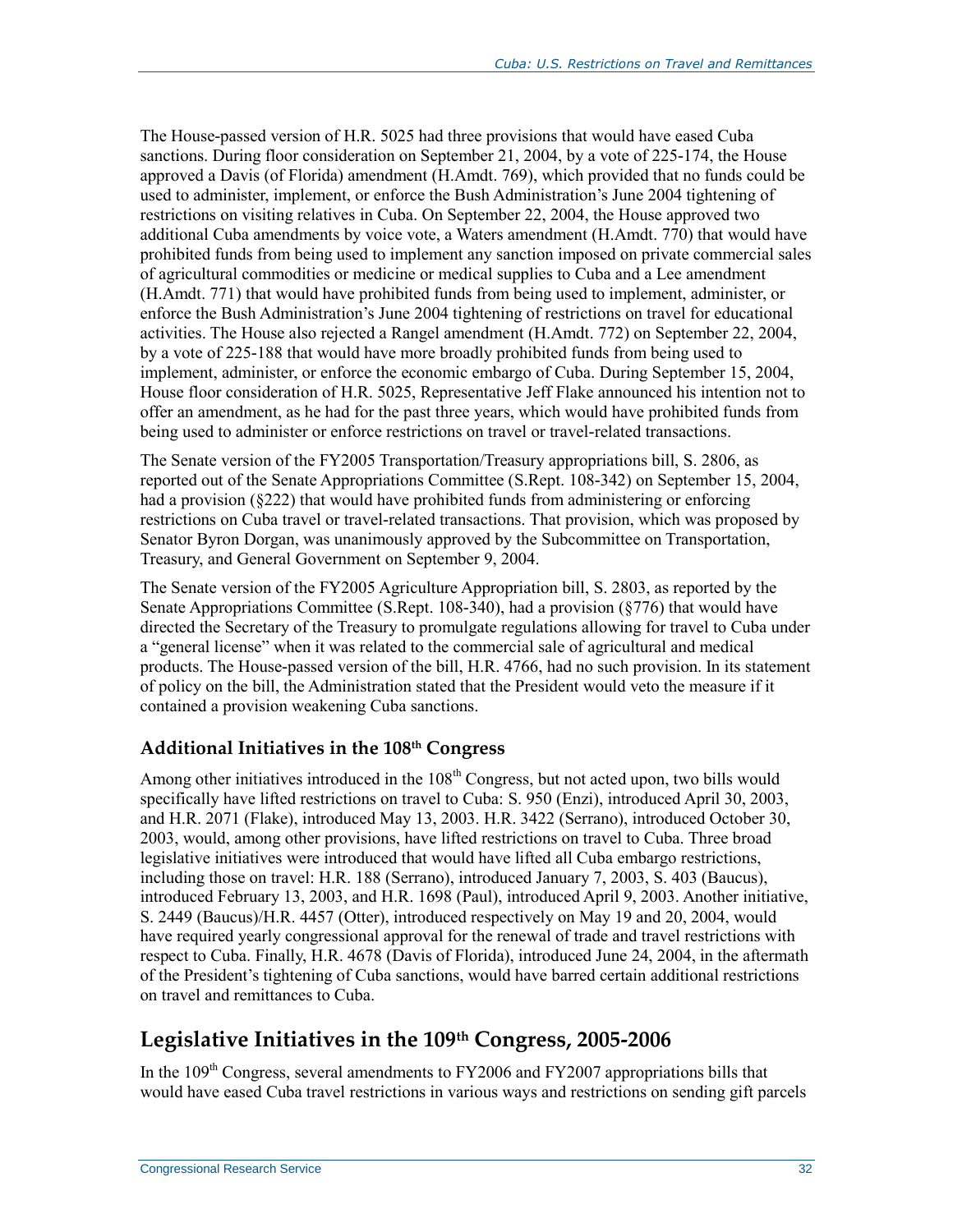to Cuba were defeated. Several bills were introduced that would have lifted or eased restrictions on travel and the provision of remittances to Cuba, but no action was taken on these measures.

#### **First Session Action**

On June 30, 2005, the House rejected three amendments easing Cuba sanctions to H.R. 3058, the FY2006 Transportation, Treasury, Housing and Urban Development, Judiciary, District of Columbia, and Independent Agencies Appropriations Act. The amendments failed during House floor consideration: H.Amdt. 420 (Davis) on family travel, by a vote of 208-211; H.Amdt. 422 (Lee) on educational travel, by a vote of 187-233; and H.Amdt. 424 (Rangel) on the overall embargo, by a vote of 169-250. An additional amendment on religious travel, H.Amdt. 421 (Flake), was withdrawn, and an amendment on family travel by members of the U.S. military, H.Amdt. 419 (Flake), was ruled out of order for constituting legislation in an appropriations bill. The introduction of H.Amdt. 419 was prompted by the case of a U.S. military member who served in Iraq, Sergeant Carlos Lazo, who was prohibited from visiting his two sons in Cuba because he last visited there in 2003.

During June 29, 2005, Senate consideration of H.R. 2361, the FY2006 Interior, Environment, and Related Agencies Appropriations Act, the Senate rejected (60-35; a two-thirds majority vote was required) a motion to suspend the rules with respect to S.Amdt. 1059 (Dorgan), which would have allowed travel to Cuba under a general license for the purpose of visiting a member of the person's immediate family for humanitarian reasons. The amendment was then ruled out of order. Its introduction had also been prompted by the case of Sergeant Carlos Lazo, who wanted to visit his sons in Cuba, one of whom was gravely sick.

On June 15, 2005, the House rejected (210-216) H.Amdt. 270 (Flake) to H.R. 2862, the FY2006 Science, State, Justice, Commerce, and Related Agencies Appropriations Act. The amendment would have prohibited the use of funds to implement, administer, or enforce June 2004 tightened restrictions on sending gift parcels to Cuba. H.Amdt. 269 (McDermott), which would have prohibited the use of funds in the bill to prosecute any individual for travel to Cuba, was offered but subsequently withdrawn.

During April 6, 2005, Senate floor consideration of the FY2006 and FY2007 Foreign Affairs Authorization Act, S. 600, the Senate considered S.Amdt. 281 (Baucus) and a second-degree amendment, S.Amdt. 282 (Craig) that would have facilitated the sale of U.S. agricultural products to Cuba. The language of the amendments consisted of the provisions of S. 328 (Craig), the Agricultural Export Facilitation Act of 2005, which included a provision for a general license for travel transactions related to the marketing and sale of agricultural products, as opposed to the current requirement of a specific license for such travel transactions. Neither action on the amendments nor on S. 600 was completed.

#### **Second Session Action**

On June 14, 2006, the House rejected two amendments to the FY2007 Transportation/Treasury appropriation bill, H.R. 5576, that would have eased Cuba travel restrictions. H.Amdt. 1050 (Rangel), rejected by a vote of 183-245, would have prohibited funds from being used to implement the overall economic embargo of Cuba. H.Amdt. 1051 (Lee), rejected by a vote of 187-236, would have prohibited funds from being used to implement the Administration's June 2004 tightening of restrictions on educational travel to Cuba. An additional Cuba amendment, H.Amdt. 1032 (Flake), would have prohibited the use of funds to amend regulations relating to travel for religious activities in Cuba; it was withdrawn from consideration.

In other action, on June 22, 2006, the Senate Appropriations Committee reported its version of the FY2007 Agriculture appropriations bill, H.R. 5384 (S.Rept. 109-266), which contained a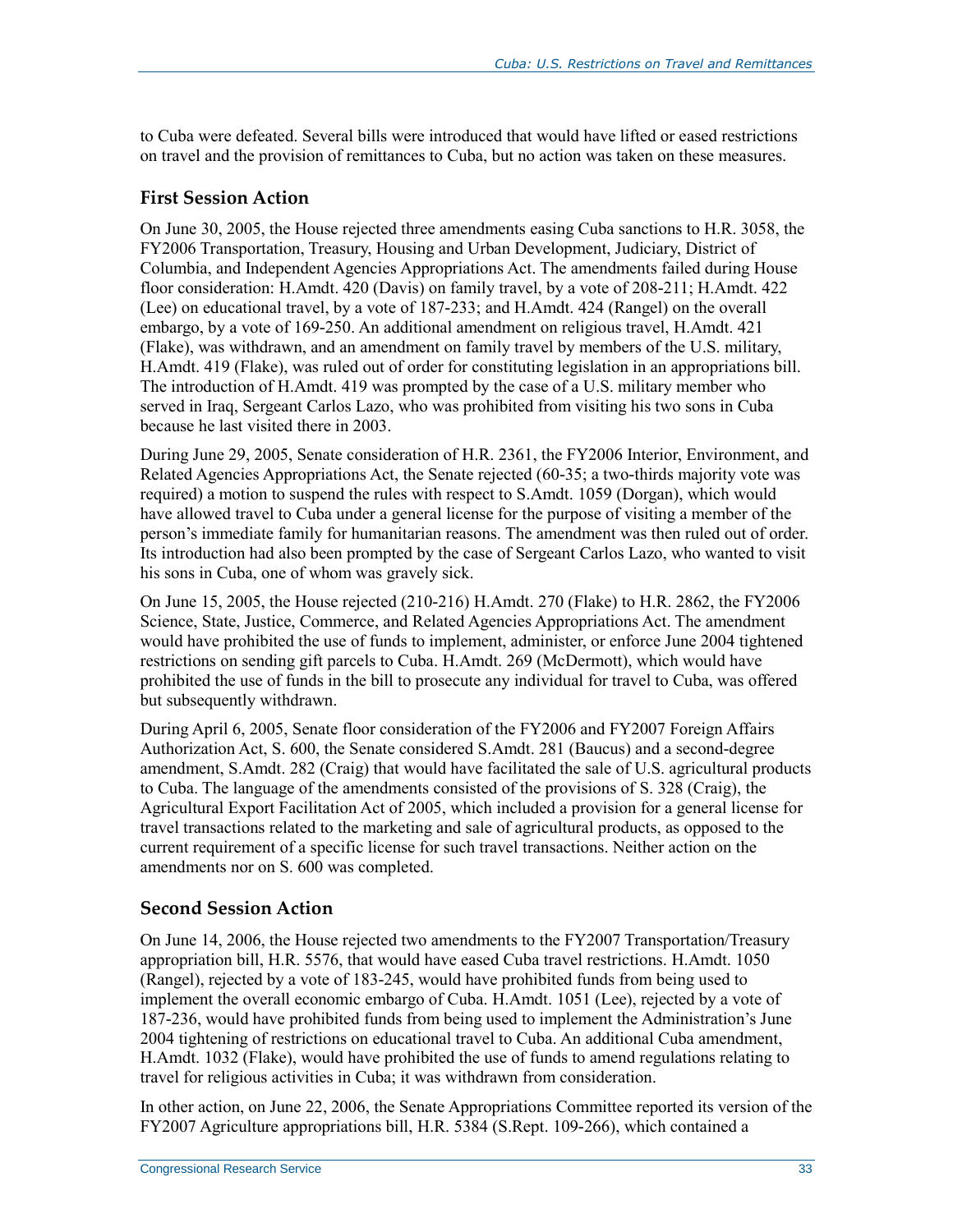provision (§755) liberalizing travel to Cuba related to the sale of agricultural and medical goods. The provision would have provided for such travel under a general license, instead of under a specific license as currently allowed, issued on a case-by-case basis by the Treasury Department. Final action on the appropriations measure was not completed by the end of the  $109<sup>th</sup>$  Congress. Similar Senate provisions in FY2004 and FY2005 agricultural appropriations bills were stripped out of the final enacted measures.

#### **Additional Initiatives in the 109th Congress**

A number of other legislative initiatives were introduced in the  $109<sup>th</sup>$  Congress that would have eased restrictions on travel and remittances to Cuba. Two bills—S. 894 (Enzi) and H.R. 1814 (Flake)—would have specifically lifted overall restrictions on travel to Cuba. H.R. 2617 (Davis) would have prohibited any additional restrictions on per diem allowances, family visits to Cuba, remittances, and accompanied baggage beyond those that were in effect on June 15, 2004. H.R. 3064 (Lee) would have prohibited the use of funds available to the Department of the Treasury to implement regulations from June 2004 that tightened restrictions on travel to Cuba for educational activities. H.Con.Res. 206 (Serrano), introduced in the aftermath of Hurricane Dennis that struck Cuba in July 2005 (causing 16 deaths and significant damage), would have expressed the sense of Congress that the President should temporarily suspend restrictions on remittances, gift parcels, and family travel to Cuba to allow Cuban Americans to assist their relatives.

Two bills—H.R. 208 (Serrano) and H.R. 579 (Paul)—would have lifted the overall embargo on trade and financial transactions with Cuba, including restrictions on travel and remittances to Cuba.

Finally, two identical bills dealing with easing restrictions on exporting agricultural commodities to Cuba—H.R. 719 (Moran of Kansas) and S. 328 (Craig)—included provisions that would have provided for a general license for travel transactions related to the marketing and sale of agricultural products, as opposed to the current requirement of a specific license for such travel transactions.

### **Legislative Initiatives in the 110th Congress, 2007-2008**

In the 110<sup>th</sup> Congress, several House and Senate committee versions of appropriations bills had provisions that would have eased restrictions on travel to Cuba in various ways, but none of these provisions were included in final enacted legislation. Numerous other bills were introduced that would have eased restrictions on travel and remittance in various ways, but no action was taken on these measures.

#### **First Session Action**

In the first session of the 110<sup>th</sup> Congress, two Senate Appropriations Committee-reported versions of appropriations bills had provisions that would have eased restrictions on travel to Cuba for the marketing and sale of agricultural and medical goods, but ultimately these provisions were not included in the FY2008 Consolidated Appropriations Act (P.L. 110-161). The Senate version of the FY2008 Financial Services and General Government appropriations bill, reported July 19, 2007, H.R. 2829, had a provision in Section 620 that would eased such travel restrictions, while the Senate version of the FY2008 Agriculture appropriations bill, S. 1859, reported July 24, 2007, had such a provision in Section 741.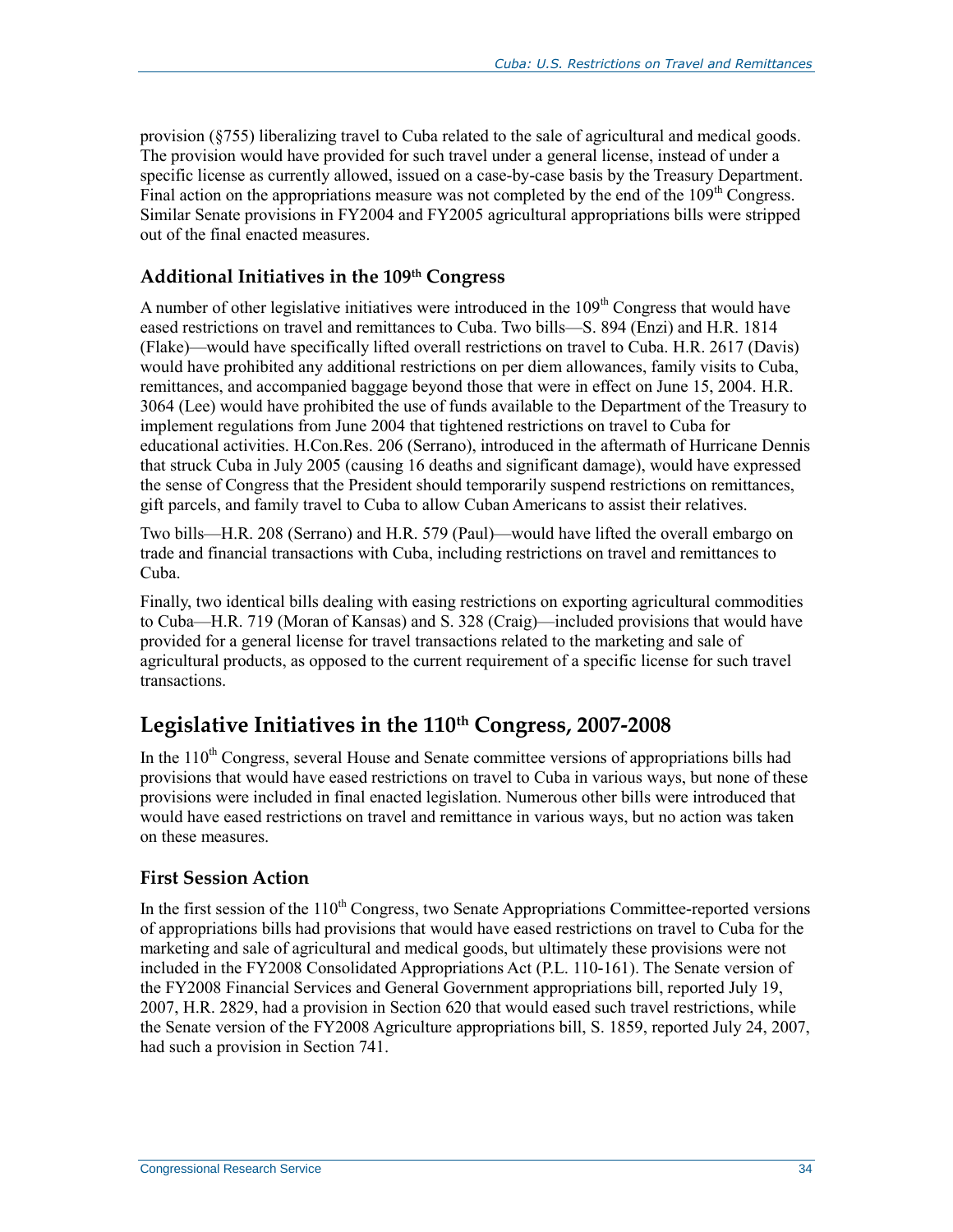#### **Second Session Action**

In the second session, several versions of House and Senate appropriations bills had provisions easing Cuba travel restrictions and other Cuba sanctions, but none of these were included in the FY2009 continuing resolution. The House Appropriations Committee approved its version of the Financial Services and General Government Appropriations bill for FY2009 on June 25, 2008, which contained provisions in Title VI that would have eased restrictions on the sale of U.S. agricultural exports to Cuba and on family travel to Cuba. The committee ultimately introduced and reported the bill, H.R. 7323, on December 10, 2008 (H.Rept. 110-920). With regard to family travel, Section 622 would have allowed for such travel once a year (instead of the current restriction of once every three years), while Section 623 would have expanded such travel by a person to visit an aunt, uncle, niece, nephew, or first cousin (instead of the current restriction limiting such travel to visit a spouse, child, grandchild, parent, grandparent, or sibling).

On July 14, 2008, the Senate Appropriations Committee reported its version of the FY2009 Financial Services and General Government Appropriations bill, S. 3260 (S.Rept. 110-417), which included provisions easing restrictions on family travel and on travel to Cuba relating to the commercial sale of agricultural and medical goods. With regard to family travel, Section 620 would have provided that no funds could be used to administer, implement, or enforce the Administration's June 2004 tightening of restrictions related to travel to visit relatives in Cuba. With regard to travel for agricultural or medical sales, Section 619 would have allowed for a general license for such travel instead of a specific license that requires permission from the Treasury Department.

On July 21, 2008, the Senate Appropriations Committee reported its version of the FY2009 Agriculture Appropriations bill, S. 3289 (S.Rept. 110-426), with a provision in Section 737 that would have eased restrictions on travel to Cuba for the sale of agricultural and medical goods. The provision would have allowed for a general license for such travel instead of a specific license that requires permission from the Treasury Department. The measure had been approved by the committee on July 17, 2008.

#### **Additional Initiatives in the 110th Congress**

A number of other initiatives introduced in the  $110<sup>th</sup>$  Congress would have eased Cuba travel restrictions. H.R. 654 (Rangel), S. 721 (Enzi), and Section 254 of S. 554 (Dorgan) would prohibit the President from regulating or prohibiting travel to Cuba or any of the transactions incident to travel. Two bills that would lift overall economic sanctions—H.R. 217 (Serrano) and H.R. 624 (Rangel)—would also lift travel restrictions. H.R. 177 (Lee) would ease restrictions on educational travel to Cuba. H.R. 757 (Delahunt) would lift restrictions on family travel and the provision of remittances for family members in Cuba. H.R. 1026 (Moran, Jerry), which would facilitate the sale of U.S. agricultural products to Cuba, includes a provision that would provide for general license authority for travel-related transactions for people involved in agricultural sales and marketing activities or in the transportation of such sales. H.R. 2819 (Rangel) and S. 1673 (Baucus), which would ease restrictions on U.S. agricultural and medical exports to Cuba, would also lift restrictions on travel to Cuba. The Senate Committee on Finance held a hearing on S. 1673 on December 11, 2007.

#### *Legislative Initiatives in the Aftermath of 2008 Hurricanes*

In the aftermath of the Hurricanes Gustav and Ike that struck Cuba in late August and early September 2008, several legislative initiatives were introduced that would have temporarily eased U.S. embargo restrictions in several areas, including restrictions on family travel, remittances, the provision of gift parcels, and the sale of relief supplies to Cuba. On September 15, 2008, Senator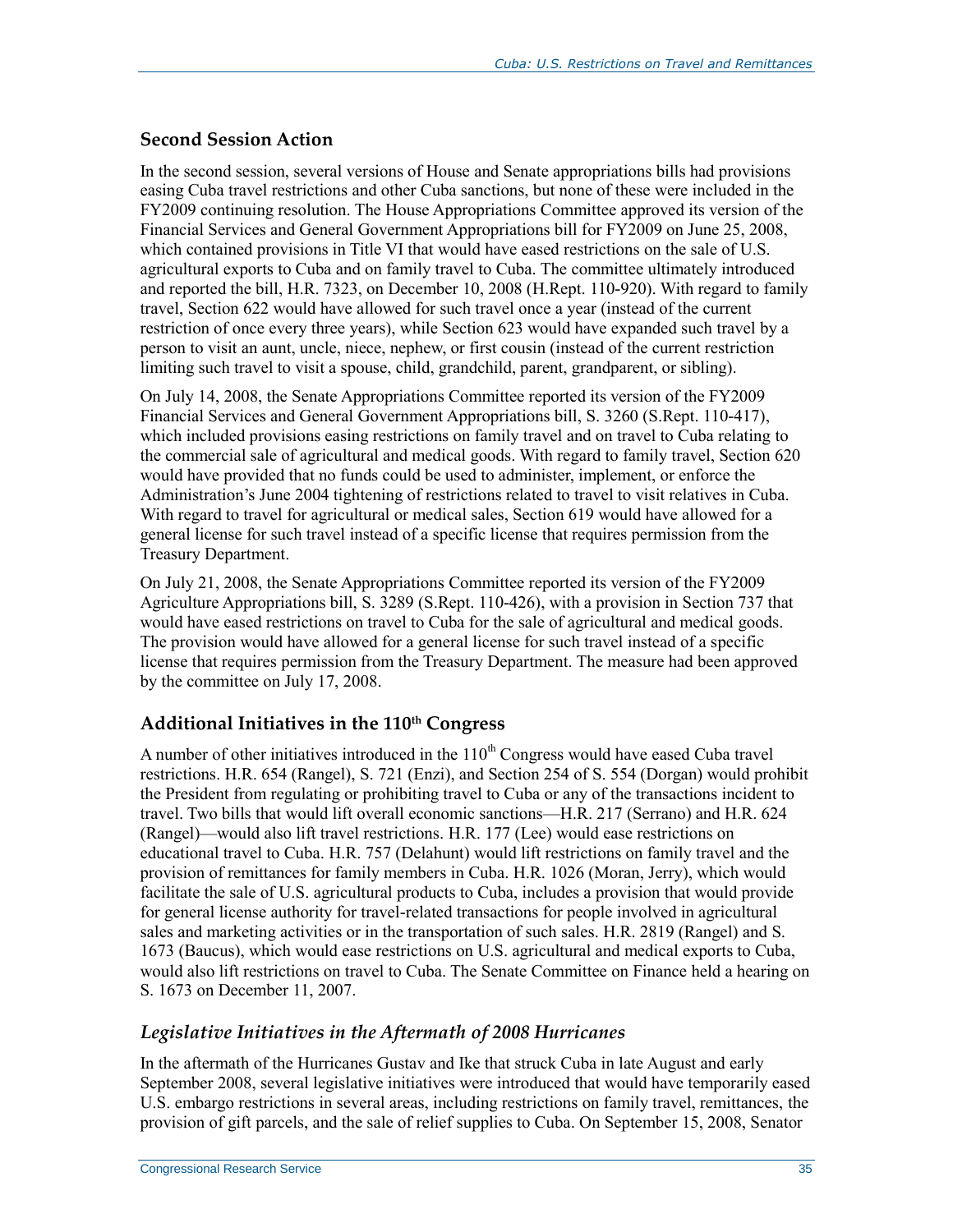Dodd offered S.Amdt. 5581 to the Department of Defense authorization bill (S. 3001) that would have, for a 180-day period, allowed unrestricted family travel; eased restrictions on remittances by removing the limit and allowing any American to send remittances to Cuba; expanded the list of allowable items that may be included in gift parcels; and allowed for unrestricted U.S. cash sales of food, medicines, and relief supplies to Cuba. The amendment was not considered and therefore not part of the final bill.

In the House, two legislative initiatives were introduced in the aftermath of the hurricanes that would have temporarily eased restrictions in various ways. On September 16, 2008, Representative Flake introduced H.R. 6913, which would have prohibited any funds from going to the Department of Commerce to implement, administer, or enforce tightened restrictions on the contents of gift parcels to Cuba that were introduced in June 2004. On September 18, 2008, Representative Delahunt introduced H.R. 6962, the Humanitarian Relief to Cuba Act, which would have, for a 180-day period, allowed unrestricted family travel; eased restrictions on remittances by removing the limit and allowing any American to send remittances to Cuba; and expanded the list of allowable items that may be included in gift parcels.

## **Legislative Initiatives in the 111th Congress, 2009-2010**

The 111<sup>th</sup> Congress took action in March 2009 to ease restrictions on family travel and travel for the marketing and sale of agricultural and medical goods. The eased family travel restrictions were superseded by the Obama Administration's April 2009 action to allow unlimited family travel and remittances. At the same time, the Administration also eased restrictions for travel for telecommunications-related sales and for attendance at professional meetings related to commercial telecommunications. Numerous other bills introduced in the  $111<sup>th</sup>$  Congress would have lifted or eased restrictions on travel and remittances to Cuba, but these restrictions were not considered. One House initiative, H.R. 4645 (Peterson), would have lifted all restrictions on travel to Cuba and also would have eased restrictions on the payment mechanisms for U.S. agricultural exports to Cuba. The House Agriculture Committee approved the measure, but no further action was taken on the bill.

#### **First Session Action**

On March 11, 2009, President Obama signed into law the Omnibus Appropriations Act, 2009 (P.L. 111-8), with two provisions easing restrictions on travel to Cuba. (The provisions were identical to provisions that had been included in the Senate Appropriations Committee version of the FY2009 Financial Services and General Government Appropriations bill in the  $110<sup>th</sup>$ Congress, S. 3260.)

In the enacted bill, Section 620 of Division D, Financial Services and General Government Appropriations Act, 2009, amended the Trade Sanctions Reform and Export Enhancement Act of 2000 (TSRA) to require the Secretary of the Treasury to issue regulations for travel to, from, or within Cuba under a general license for the marketing and sale of agricultural and medical goods, meaning that there would be no requirement to obtain special permission from OFAC. Such travel had required a specific license from OFAC, issued on a case-by-case basis. OFAC issued regulations implementing this provision on September 3, 2009.

Section 621 of Division D prohibited funds from being used to administer, implement, or enforce family travel restrictions that were imposed by the Bush Administration in June 2004. OFAC implemented this provision by reinstating a general license for family travel as it existed prior to the Bush Administration's tightening of restrictions in June 2004. As implemented by the Treasury Department, travel was allowed once every 12 months to visit a close relative for an unlimited length of stay, and the limit for daily expenditure allowed by family travelers became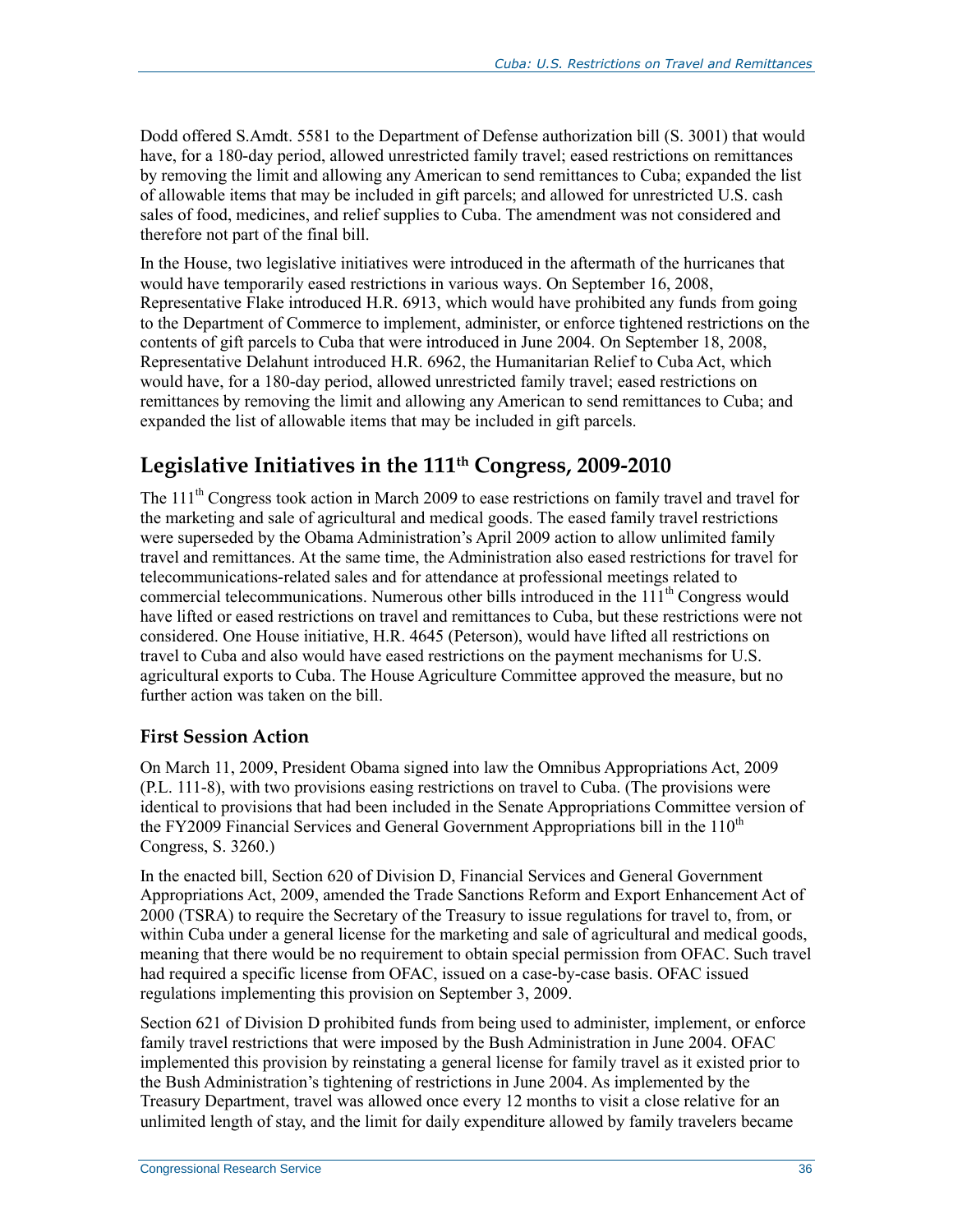the same as for other authorized travelers to Cuba (the State Department maximum per diem rate for Havana). The new general license also expanded the definition of "close relative" to mean any individual related to the traveler by blood, marriage, or adoption who is no more than three generations removed from that person. This provision was superseded by the Obama Administration's further liberalization of family travel to Cuba announced in April 2009.

The joint explanatory statement to P.L. 111-8 also required the Department of the Treasury to prepare a report within 90 days on the steps that it is taking to assess OFAC's allocation of resources for investigating and penalizing violations of the Cuba embargo with respect to the numerous other sanctions programs it administers. As part of the report, the Treasury Department was directed to provide detailed information on OFAC's Cuba-related licensing on its enforcement of the Cuba embargo.

On November 19, 2009, the House Committee on Foreign Affairs held a hearing on U.S. restrictions on travel to Cuba entitled "Is It Time to Lift the Ban on Travel to Cuba?" that featured former U.S. government officials and other private witnesses.

#### **Second Session Action**

In the second session, the only legislative action related to Cuba travel restrictions occurred in the House Committee on Agriculture, and no subsequent action was taken. On March 11, 2010, the committee held a hearing to review U.S. agricultural sales to Cuba. At the hearing, there was discussion of recently introduced H.R. 4645 (Peterson), a measure that would remove restrictions on travel to Cuba and also remove some restrictions regarding payments for U.S. agricultural exports to Cuba. On June 30, 2010, the committee reported out H.R. 4645 by a vote of 25-20 (H.Rept. 111-653). The bill would have lifted all restrictions on travel to Cuba. It also included two provisions easing restrictions on the payment mechanisms for U.S. agricultural exports to Cuba. The House Committee on Foreign Affairs was scheduled to hold a markup of the bill on September 29, 2010, but postponed its consideration, and in the aftermath of the 2011 U.S. legislative elections, no further action was taken. An identical companion bill in the Senate, S. 3112 (Klobuchar), was introduced March 15, 2010, and referred to the Committee on Foreign Relations.

On April 29, 2010, the House Ways and Means Committee, Subcommittee on Trade, held a hearing on U.S.-Cuba policy that examined whether relaxing current Cuba travel and trade restrictions would advance U.S. economic objectives, as well as U.S. political and human rights goals in Cuba.

#### **Additional Initiatives in the 111th Congress**

Several other legislative initiatives were introduced in the 111<sup>th</sup> Congress that would have eased restrictions on travel to Cuba, but no action was taken on these measures. H.R. 874 (Delahunt)/S. 428 (Dorgan) and H.R. 1528 (Rangel) would have prohibited restrictions on travel to Cuba. H.R. 188 (Serrano), H.R. 1530 (Rangel), and H.R. 2272 (Rush) would have lifted the overall embargo on trade and financial transactions with Cuba, including travel restrictions. H.R. 1531 (Rangel)/S. 1089 (Baucus) would have facilitated the export of U.S. agricultural products to Cuba and also would have prohibited restrictions on travel to Cuba. H.R. 332 (Lee) would have eased restrictions on educational travel by providing that no funds made available to the Department of the Treasury may be used to implement, administer, or enforce regulations to require specific licenses for travel-related transactions directly related to educational activities in Cuba. S. 774 (Dorgan), H.R. 1918 (Flake), and S. 1517 (Murkowski) would have amended the Trade Sanctions Reform and Economic Enhancement Act of 2000 to require the Secretary of the Treasury to authorize travel to Cuba under a general license in connection to hydrocarbon exploration and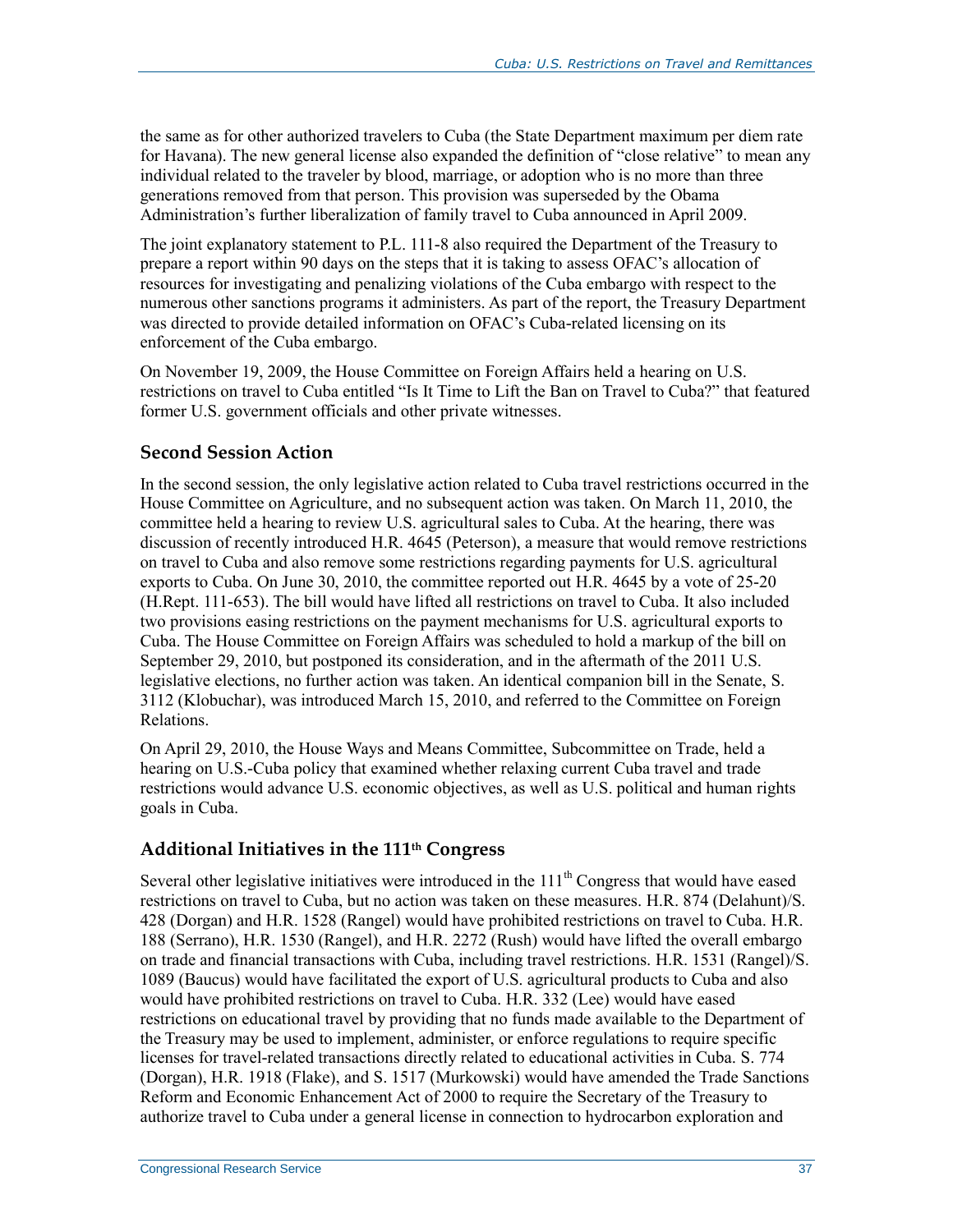extraction activities. In contrast, H.Con.Res. 132 (Tiahrt) would have called for the fulfillment of certain democratic conditions before the United States increases trade and tourism to Cuba.

### **Legislative Initiatives in the 112th Congress, 2011-2012**

There were several attempts in the first session of the  $112<sup>th</sup>$  Congress aimed at rolling back the Obama Administration's actions easing restrictions on travel and remittances, but none of these were approved. Several legislative initiatives were also introduced that would have further eased or lifted such restrictions altogether, but no action was taken on these measures.

#### **FAA Reauthorization**

During consideration of the Federal Aviation Administration reauthorization bill, S. 223, in February 2011, an amendment was submitted, but never considered, S.Amdt. 61 (Rubio), that would have prohibited an expansion of flights to locations in countries that are state sponsors of terrorism (which includes Cuba).

#### **FY2012 Financial Services and General Government Appropriations**

The House Appropriations Committee reported its version of the FY2012 Financial Services and General Government Appropriations bill, H.R. 2434, on July 7, 2011, with a provision in Section 901 that would have rolled back the Obama Administration's actions easing restrictions on family travel and on remittances overall. (The Senate Appropriations Committee version of the measure, S. 1573, did not contain a similar provision.) The House provision had been offered as an amendment by Representative Mario Diaz-Balart that was agreed to by voice vote during the committee's June 24, 2011, markup of the measure. The provision would have repealed amendments to the Cuban Assets Control Regulations made since January 19, 2009, regarding family travel (31 C.F.R. 515.561), carrying remittances (31 C.F.R. 515.560(c)(4)(i)), and sending remittances to Cuba (31 C.F.R. 515.570). According to the provision, such regulations would be restored and carried out as in effect on January 19, 2009, notwithstanding any guidelines, opinions, letters, presidential directives, or agency practices relating to such regulations that are issued or carried out after such date.

If the provision were to be enacted, family travel would have been limited to once every three years for a period of up to 14 days and would have required a specific license from the Treasury Department; licensed travelers would have been allowed to carry just \$300 in remittances compared to the \$3,000 currently allowed; family remittances would have been limited to \$300 per quarter; nonfamily remittances restored by the Obama Administration, up to \$500 per quarter, would not have been allowed; and the general license for remittances to religious organizations would have been eliminated, with such remittances permitted via specific license.

The White House's Statement of Administration Policy on H.R. 2434, issued July 13, 2011, stated that Administration opposed Section 901 because it would reverse the President's policy on family travel and remittances, and that the President's senior advisors would recommend a veto if the bill contained the provision. According to the statement, Section 901 "would undo the President's efforts to increase contact between divided Cuban families, undermine the enhancement of the Cuban people's economic independence and support for private sector activity in Cuba that come from increased remittances from family members, and therefore isolate the Cuban people and make them more dependent on Cuban authorities."<sup>63</sup>

<sup>&</sup>lt;sup>63</sup> Executive Office of the President, Office of Management and Budget, Statement of Administration Policy, H.R. 2434—Financial Services and General Government Appropriations Act, 2012, July 13, 2011.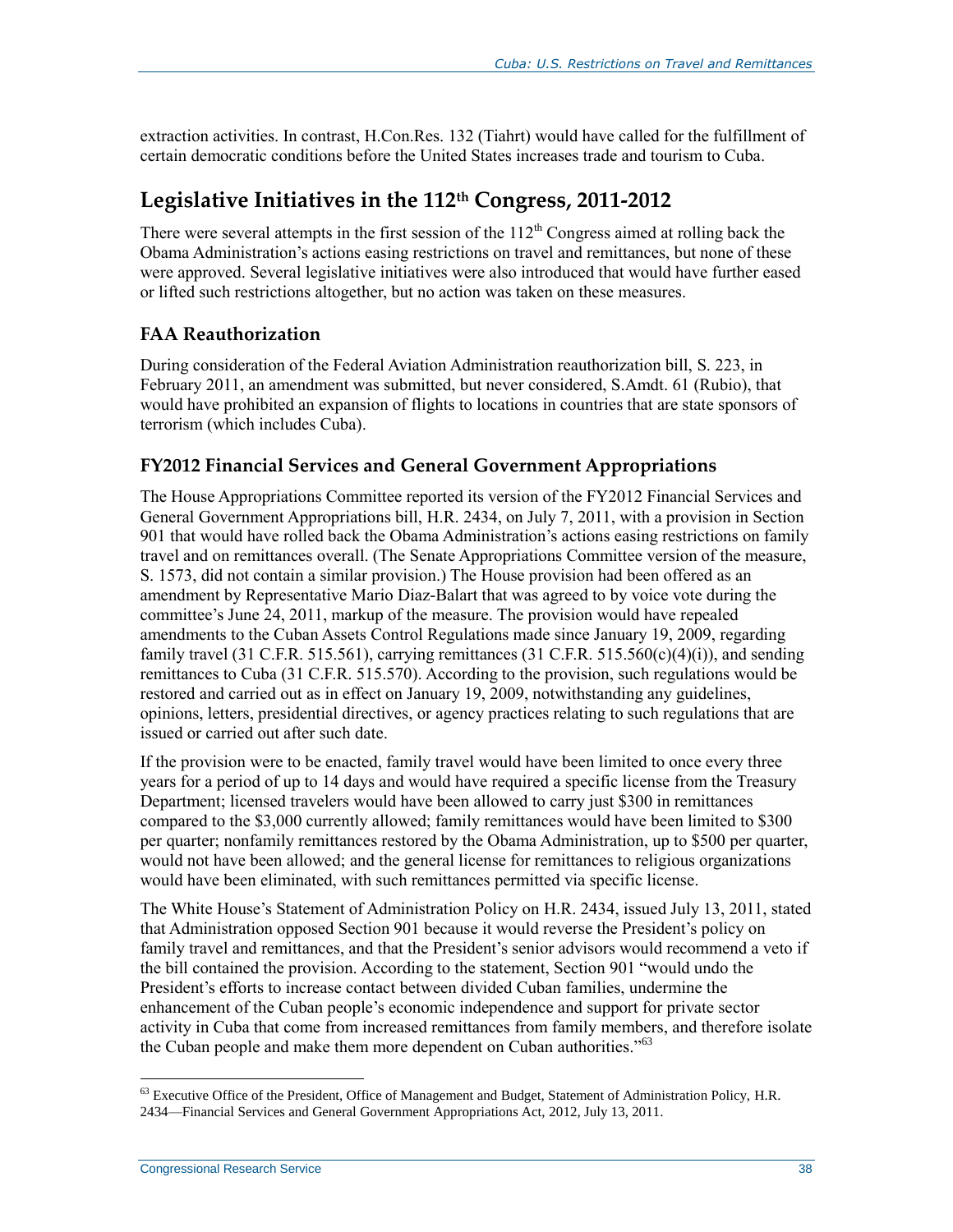A second Cuba amendment agreed to by voice vote during the markup of H.R. 2434 was offered by Representative Jeff Flake. The amendment made changes to the committee report to the bill (H.Rept. 112-136) and would have required a report from OFAC on the current number of pending applications seeking specific licenses related to educational exchanges not involving academic study pursuant to a degree program under the auspices of an organization that sponsors and organizes such programs to promote people-to-people contact. The report also would have required information on the number of these licenses that OFAC has approved to date, its plan for getting through the current queue of license applications, and its plan for expeditiously reviewing those applications in the future.

In November 2011, an attempt to include the Senate version of the Financial Services appropriations measure, S. 1573, in a "minibus" with two other full-year appropriations measures and a short-term continuing resolution failed in part because of disagreement over a Cuba provision that would have allowed direct transfers from a Cuban financial institution to a U.S. financial institution to pay for U.S. agricultural and medical exports to Cuba. (For background on that provision, see CRS Report R41617, *Cuba: Issues for the 112th Congress* and CRS Report R42008, *Financial Services and General Government: FY2012 Appropriations*.)

In December 2011, a legislative battle ensued over the Consolidated Appropriations Act, FY2012, H.R. 2055, a "megabus" bill that combined nine full-year appropriations measures, including the Financial Services and General Government bill. At issue was the potential inclusion of two Cuba provisions that had been in the House Appropriations Committee-approved version of the Financial Services bill, H.R. 2434: one described above that would roll back to January 2009 the Obama Administration's actions easing restrictions on family travel and on remittances; and the second a provision that would continue to clarify, for the third fiscal year in a row, the definition of "payment of cash in advance" for U.S. agricultural and medical exports to Cuba so that the payment was due upon delivery in Cuba as opposed to being due before the goods left U.S. ports. (The text of the two Cuba provisions was also included in Division C, Sections 632 and 634, of H.R. 3671, a new "megabus" bill introduced by House Republicans on December 14, 2011.)

Ultimately congressional leaders agreed to not include the two Cuba provisions in H.R. 2055 (H.Rept. 112-331), and the measure was approved by the House and Senate, respectively, on December 16 and 17, 2011, and signed into law on December 23, 2011 (P.L. 112-74). The White House reportedly had exerted strong pressure not to include the Cuba provision that would have rolled back the Administration's easing of restrictions on travel and remittances. Dropping the second provision on the definition of "payment of cash in advance" for U.S. agricultural and medical products appears to have been a political tradeoff made to compensate for the travel rollback provision being dropped.

#### **FY2012 Foreign Relations Authorization Act**

In other congressional action, on July 21, 2011, the House Committee on Foreign Affairs marked up H.R. 2583 (H.Rept. 112-223), the FY2012 Foreign Relations Authorization Act, with a provision (§1126 of the reported bill) that would have required the President to fully enforce all U.S. regulations on travel to Cuba as in effect on January 19, 2009, and impose the corresponding penalties against individuals determined to be in violation of such regulations. The provision was added by an amendment offered by Representative David Rivera, approved 36-6, that had the intent of reinstating tighter travel restrictions as they existed under the Bush Administration in January 2009.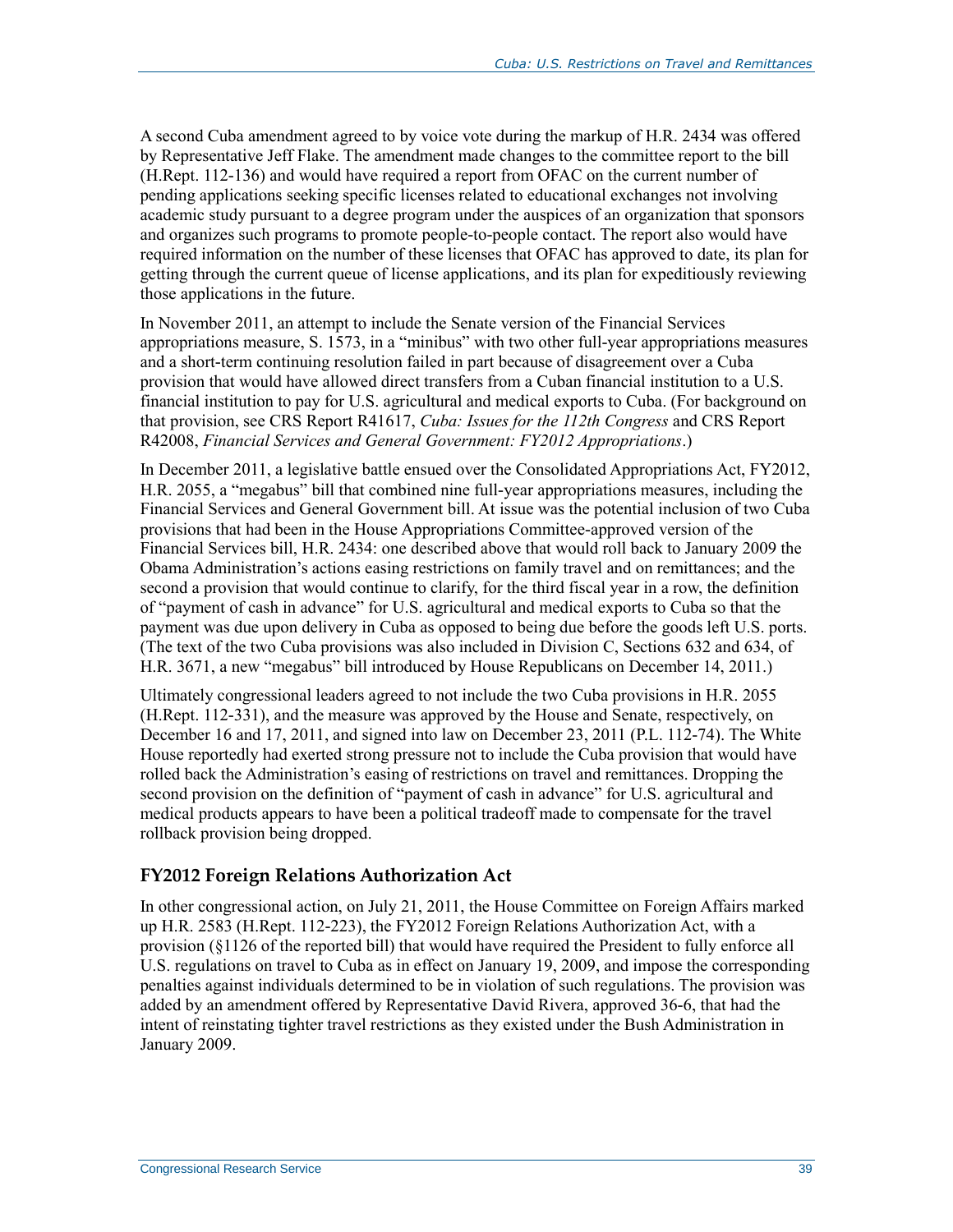#### **Amendments to the Cuban Adjustment Act**

Two additional measures introduced in August 2011 would have amended the Cuban Adjustment Act of 1966 (CAA, P.L. 89-732) in order to curb travel to Cuba by Cubans who had recently immigrated to the United States. Introduced on August 1, 2011, H.R. 2771 (Rivera) would have amended the CAA to increase to five years the period during which a Cuban national must be physically present in the United States in order to qualify for adjustment of status to that of a permanent resident. The legislation also would have provided that an alien would be ineligible for adjustment to permanent resident status if the alien returned to Cuba after admission or parole into the United States before becoming a U.S. citizen. A subsequent version, H.R. 2831 (Rivera), introduced August 30, 2011, just contained the provision maintaining that an alien from Cuba would be ineligible for adjustment to permanent resident status under the CAA if he or she returned to Cuba before becoming a U.S. citizen. The House Committee on the Judiciary, Subcommittee on Immigration on Policy Enforcement, held a hearing on H.R. 2831 on May 31, 2012 (available at http://judiciary.house.gov/hearings/Hearings%202012/hear\_05312012\_3.html).

#### **Initiatives to Ease Restrictions on Travel and Remittances**

In contrast to measures aimed at rolling back the Obama Administration's polices easing travel and remittances to Cuba, several measures would have eased or lifted travel restrictions altogether. H.R. 1886 (Rangel) would have prohibited restrictions on travel to Cuba. H.R. 1888 (Rangel), in addition to removing some restrictions on the export of U.S. agricultural products to Cuba, would also have prohibited Cuba travel restrictions. Two initiatives that would have lifted the overall embargo on trade and restrictions on financial transaction with Cuba, H.R. 255 (Serrano) and H.R. 1887 (Rangel), would also have lifted restrictions on travel and remittances to Cuba. H.R. 380 (Lee) would have provided that no funds made available to the Department of the Treasury could be used to implement, administer, or enforce regulations to require specific licenses for travel-related transactions directly related to educational activities in Cuba.

## **Legislative Initiatives in the 113th Congress, 2013-2014**

In the  $113<sup>th</sup>$  Congress, appropriations measures had provisions that would have tightened and eased Cuba travel restrictions, but none of these provisions were included in final action. Additional measures were introduced that would have lifted travel restrictions, but no action was taken on these measures.

#### **First Session**

In the first session of the  $113<sup>th</sup>$  Congress, the House and Senate versions of the FY2014 Financial Services and General Government appropriations measure, H.R. 2786 and S. 1371, as reported by the Appropriations Committees in July 2013, had different provisions regarding U.S. policy regarding travel to Cuba. The House version would have tightened restrictions on travel by prohibiting funding for any additional authorization of people-to-people exchanges during the fiscal year, while the Senate version would have eased restrictions on travel by authorizing a new general license for professional travel related to disaster prevention, emergency preparedness, and natural resource protection. Ultimately, however, none of these provisions was included in the FY2014 omnibus appropriations measure, H.R. 3547 (P.L. 113-76), signed into law January 17, 2014.

As reported out of the House Appropriations Committee on July 23, 2013, H.R. 2786 (H.Rept. 113-172) had a provision in Section 124 that would have prohibited FY2014 funding used "to approve, license, facilitate, authorize, or otherwise allow" travel-related or other transactions related to nonacademic educational exchanges (i.e., people-to-people travel) to Cuba set forth in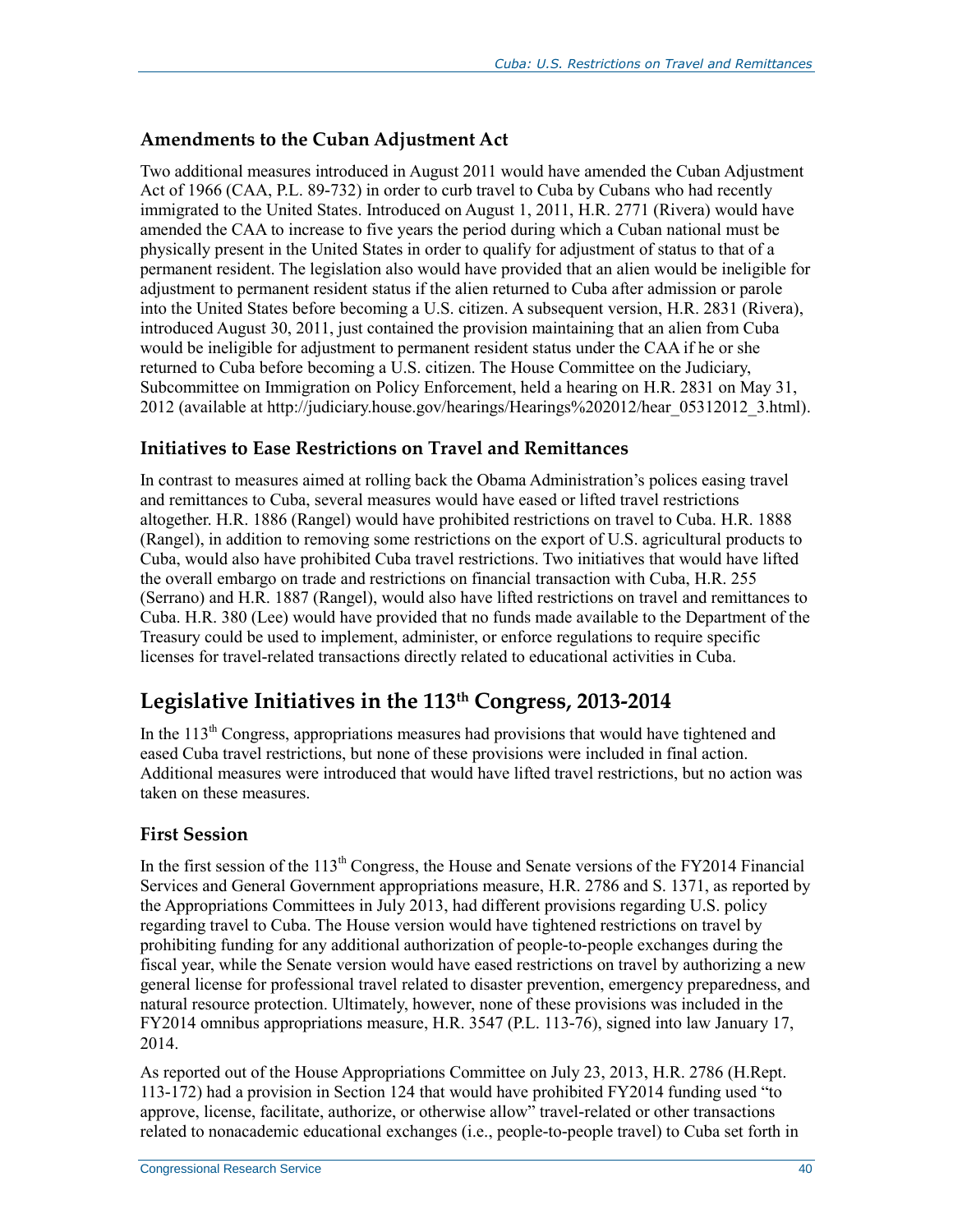31 C.F.R. 515.565(b)(2) of the CACR. The committee report to the House bill contended that this category of travel violates the prohibition on travel related to tourist activities set forth in the Trade Sanctions Reform and Export Enhancement Act of 2000 (P.L. 106-387, Title IX). The report also maintained that the stated purpose of people-to-people travel—to promote the Cuban people's independence from Cuban authorities—"cannot be accomplished through itineraries that mainly feature interactions with representatives of a dictatorship that actively oppresses the Cuban people, nor can it be accomplished through itineraries that do not require meetings with pro-democracy activists or independent members of Cuban civil society."

The House bill had a second Cuba provision in Section 125 that would have required a Treasury Department report within 90 days of the bill's enactment with information for each fiscal year since FY2007 on the number of travelers visiting close relatives in Cuba, the average duration of these trips, the average amount of U.S. dollars spent per family traveler (including amount of remittances carried to Cuba), the number of return trips per year, and the total sum of U.S. dollars spent collectively by family travelers for each fiscal year.

As reported out of the Senate Appropriations Committee on July 25, 2013, S. 1371 (S.Rept. 113- 80) had a provision in Section 628 that would have provided for a new general license for travelrelated transactions for full-time professional research; attendance at professional meetings if the sponsoring organization was a U.S. organization; and the organization and management of professional meetings and conferences in Cuba if the sponsoring organization was a U.S. professional organization—if the travel was related to disaster prevention; emergency preparedness; and natural resource protection, including for fisheries, coral reefs, and migratory species. This provision would have expanded the general licenses available for professional research and meetings in Cuba that allow full-time professionals to conduct professional research in their areas (with certain conditions), attend professional meetings or conferences in Cuba organized by an international professional organization, and attend professional meetings for commercial telecommunications transactions (31 C.F.R. 515.564).

#### **Second Session**

In the second session of the  $113<sup>th</sup>$  Congress, the House-passed version of the FY2015 Financial Services and General Government Appropriations Act, H.R. 5016 (H.Rept. 113-508), had a provision that would have prohibited the use of any funds in the act to approve, license, facilitate, authorize, or otherwise allow people-to-people travel. The measure also had a provision that would have required the Administration to prepare a report with specific information on family travel to Cuba since FY2007. A draft Senate bill (not introduced, but released by the Senate Committee on Appropriations in July 2014) did not include any provisions on Cuba sanctions.

H.R. 5016 was approved by the House July 16, 2014, by a vote of 228 to 195. Section 126 of the bill would have prevented any funds in the act from being used "to approve, license, facilitate, authorize or otherwise allow" people-to-people travel. Section 127 would have required a joint report from the Secretary of the Treasury and the Secretary of Homeland Security with information for each fiscal year since FY2007 on the number of travelers visiting close relatives in Cuba; the average duration of these trips; the average amount of U.S. dollars spent per family traveler (including amount of remittances carried to Cuba); the number of return trips per year; and the total sum of U.S. dollars spent collectively by family travelers for each fiscal year. As noted above, similar provisions had appeared in the House Appropriations Committee-reported FY2014 Financial Services and General Government Appropriations Act, H.R. 2786, but ultimately were not included in the Consolidated Appropriation Act, 2014 (P.L. 113-76).

The House Committee on Appropriations report to H.R. 5016 (H.Rept. 113-508) contended that the people-to-people category of travel "contravenes the explicit prohibition against tourist